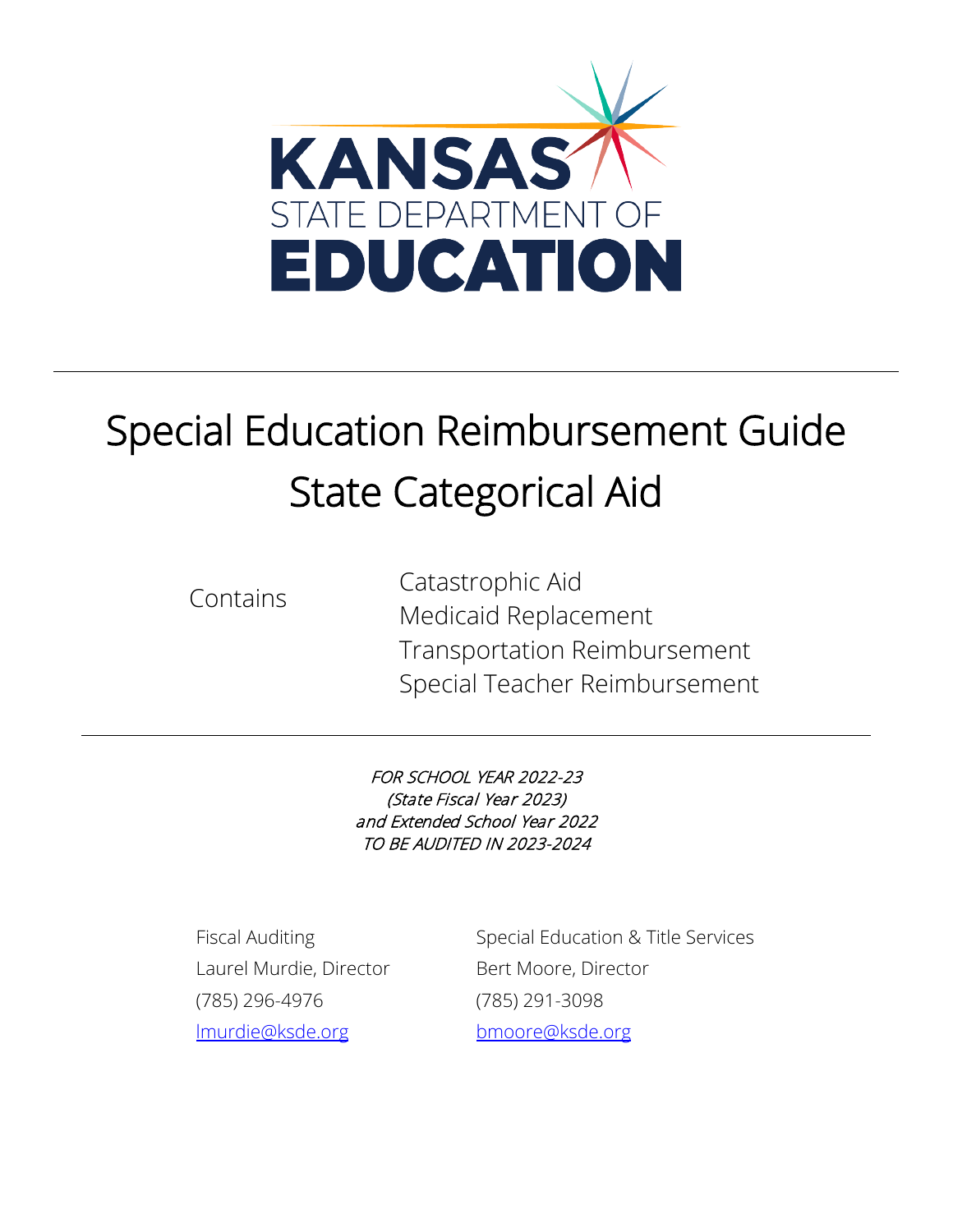# **Table of Contents**

<span id="page-1-0"></span>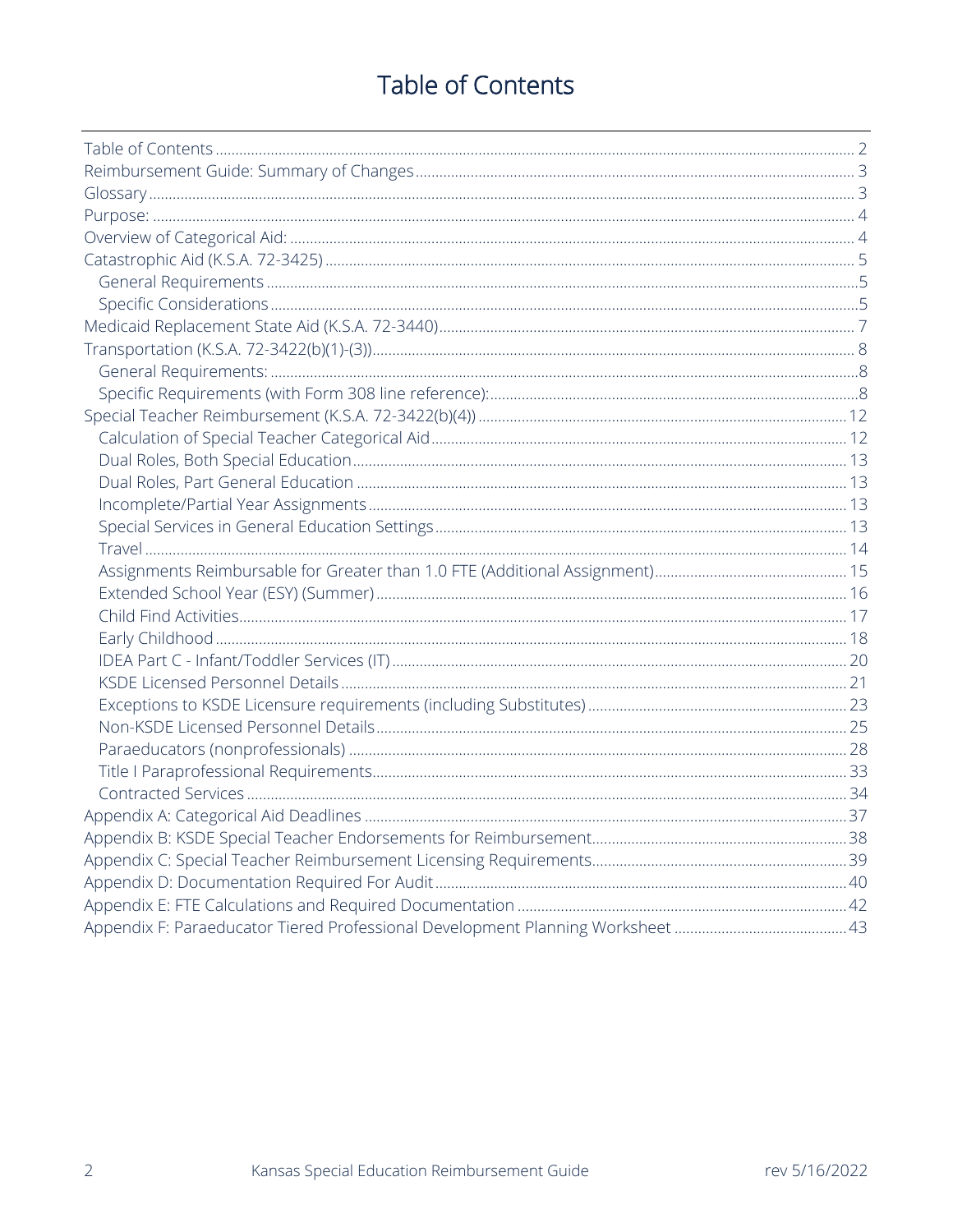# Reimbursement Guide: Summary of Changes

<span id="page-2-0"></span>

| Change                                                                                                                                                                                     | Reason                                                                                         | Pages |
|--------------------------------------------------------------------------------------------------------------------------------------------------------------------------------------------|------------------------------------------------------------------------------------------------|-------|
| Added IFSP to acceptable documentation                                                                                                                                                     | Individualized services plan for infants/toddlers                                              | 8     |
| Wording changes to Assignments Greater than 1.0 FTE (Additional Assignment)<br>Compensatory services allowed<br>Licensed special education teachers may be claimed as substitute teachers. | Providing required services to students                                                        | 15    |
| Specified KSDE Enrollment Handbook as source for "enrolled and attending"                                                                                                                  | Clarity                                                                                        | 19    |
| Integration Specialist (IS) description simplified                                                                                                                                         | Clarity                                                                                        | 22    |
| Clarified substitute usage for reimbursement                                                                                                                                               | Clarity                                                                                        | 24    |
| Appendix C-Removed NMTR as certifying agency for Music Therapy                                                                                                                             | Ceased existence in 2019                                                                       | 39    |
| Appendix C-Need at least license state for nurses using multistate license                                                                                                                 | Need more than name to look up RN license on<br>compact website                                | 39    |
| Appendix C-Need initial certification sent in for Orientation Mobility specialist                                                                                                          | Online lookup does not give start date, certifying<br>agency will not provide that information | 39    |
|                                                                                                                                                                                            |                                                                                                |       |
| Minor wording changes throughout                                                                                                                                                           | Clarity                                                                                        |       |

<span id="page-2-1"></span>Glossary<br>FTE: Full Time Equivalent. One FTE = One full time position (186 days or 1116 hours minimum). Part time, partial year, and full-time employee positions are added together to create the total FTE in a district. Paraeducators are reimbursed as 2/5 a *special teacher* (40%).

Infant Toddler: Children Ages 0-2

Early Childhood: Children Ages 3-5

Individualized Education Program (IEP): Education document for children ages 3 to 21.

Individualized Family Service Plan (IFSP): Education document for children from infancy through age 2. Services for preschool children (ages 3 through 5) may be on an IEP or IFSP.

LEA: Local Educational Agency. General term encompassing school districts, interlocals and special education cooperatives.

Non-Professional: Non-professionals are referred to throughout this guide as paraeducators. The term as used in this guide generally means someone who is not licensed in a particular area as a professional or who is required to be supervised by a professional.

Professional: For each area a special teacher is assigned, there are licensing or certification requirements that must be met to claim the special teacher to be claimed as a professional. Please refer to the licensure chart in the Appendices.

Qualified personnel: Federal (34 CFR 300.23) "personnel who have met SEA-approved or SEA-recognized certification, licensing, registration, or other comparable requirements that apply to the area in which the individuals are providing special education or related services". State (KAR 91-40-1(zz)) "qualified means being certified, licensed, registered or otherwise authorized by the state to render services in a particular profession or occupation".

Special teacher: (K.S.A. 72-3404(j)) "a person, employed by or under contract with a school district or a state institution to provide special education or related services, who is: (1) Qualified to provide special education or related services to exceptional children as determined pursuant to standards established by the state board; or (2) Qualified to assist in the provision of special education or related services to exceptional children as determined pursuant to standards established by the state board".

Specially Designed Instruction (Special Education): Special education means specially designed instruction (KAR 91- 40-1(kkk); 34 CFR 300.39(a)(1)), and specially designed instruction means adapting the content, methodology, or delivery of instruction to address the unique needs of a child that result from the child's exceptionality to ensure access of the child to the general education curriculum in order to meet the educational standards that apply to all children (KAR 91-40-1 (lll); 34 CFR 300.39(b)(3)(i-(ii)).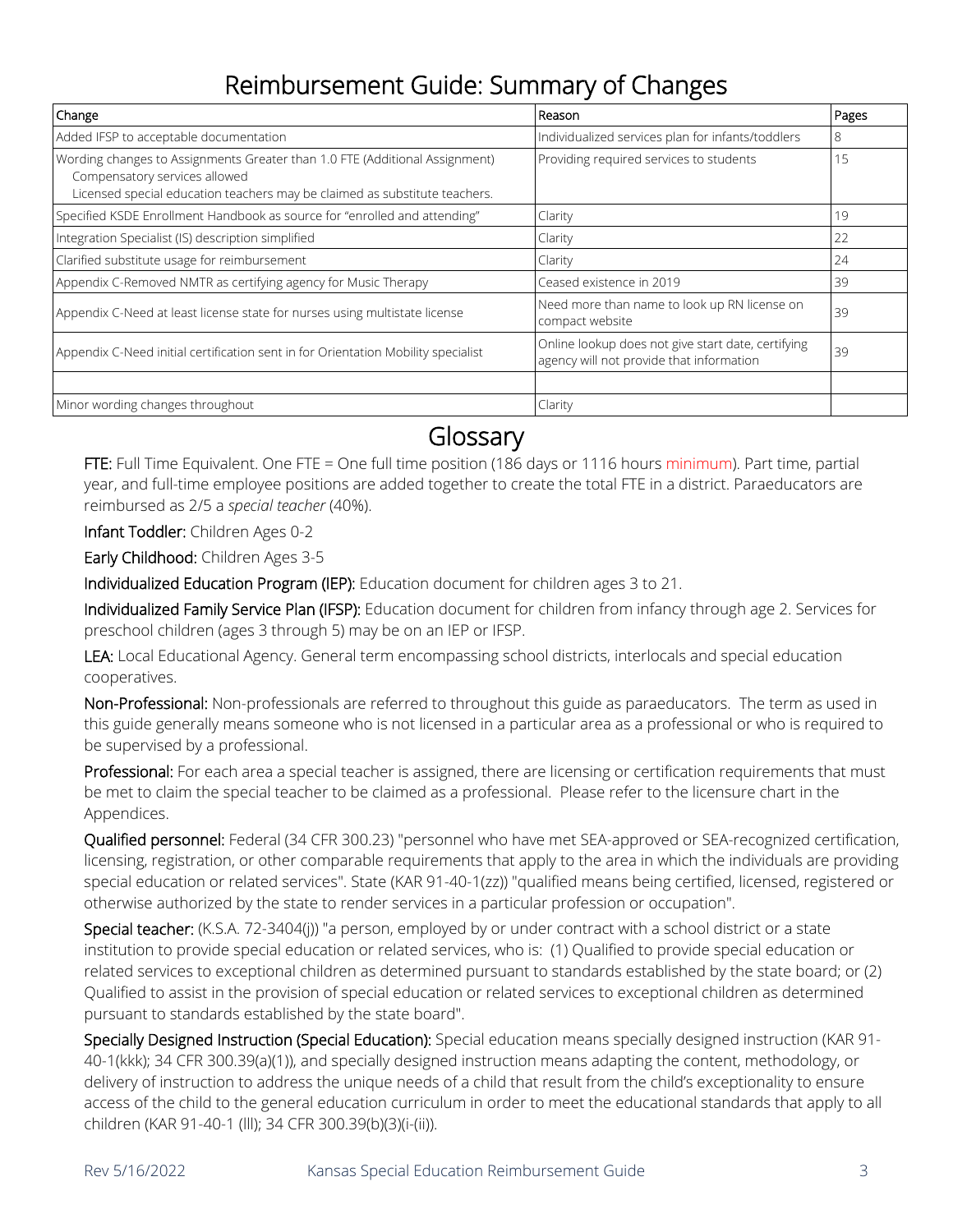# Purpose: Purpose:

<span id="page-3-0"></span>This guide is intended to help users understand and prepare claims for state special education funds known as Categorical Aid. Text in red indicates a difference from the previous year.

# <span id="page-3-1"></span>**Overview of Categorical Aid:** Categorical Aid: Categorical Aid: Categorical Aid:

- 1. Catastrophic Aid
- 2. Medicaid Replacement
- 3. Transportation Reimbursement
- 4. Special Teacher Reimbursement

These components are also the order of precedence in which state special education funds are distributed. First is catastrophic aid, then Medicaid replacement, next transportation, and finally the remaining funds are distributed proportionally based on the amount of Full Time Equivalency (FTE) reported for special teachers.

### General Requirement for all categorical aid special education reimbursement:

Categorical aid helps with the cost of implementing Individualized Education Program (IEP) services over and above the regular education that all students are entitled to receive.

All expenditures claimed for reimbursement under categorical aid must have been paid from the Local Education Agency (LEA)'s special education funds.

All categorical aid money requested by the LEA must be deposited in its special education fund.

### Purpose of state categorical aid funding

The purpose of state special education funding (K.S.A 72-3422 ) is to supplement 92% of the excess cost incurred by local education agencies (LEA) for the provision of special education and related services to eligible students. However the Kansas Legislature has not provided sufficient funding to meet this requirement. LEA's must transfer additional amounts, as necessary, from the General Funds in order to cover remaining costs of special education.

This guide has been developed through collaboration between the Fiscal Auditing, School Finance, and the Special Education and Title Services teams of the Kansas State Department of Education with input every year from the public. Federal and state laws and regulations form the foundation for the guidance, procedures, and processes described in this document.

### **Verification**

KSDE audits district, cooperative and interlocal special education budgets yearly. This audit includes verification of accuracy in reimbursements for transportation, catastrophic aid, special teacher reimbursement, and special teacher reimbursement accessed through contracts. Throughout this guide, reference is made to documents needed for review during these audits.

### Questions on specific topics:

Catastrophic Aid/ Non-Public Equivalency (NPE) contracts – Mason Vosburgh 785-296-4945 Medicaid Replacement/Transportation Reimbursement – Sara Barnes 785-296-4972 Special Teacher Reimbursement – Evelyn Alden 785-296-3868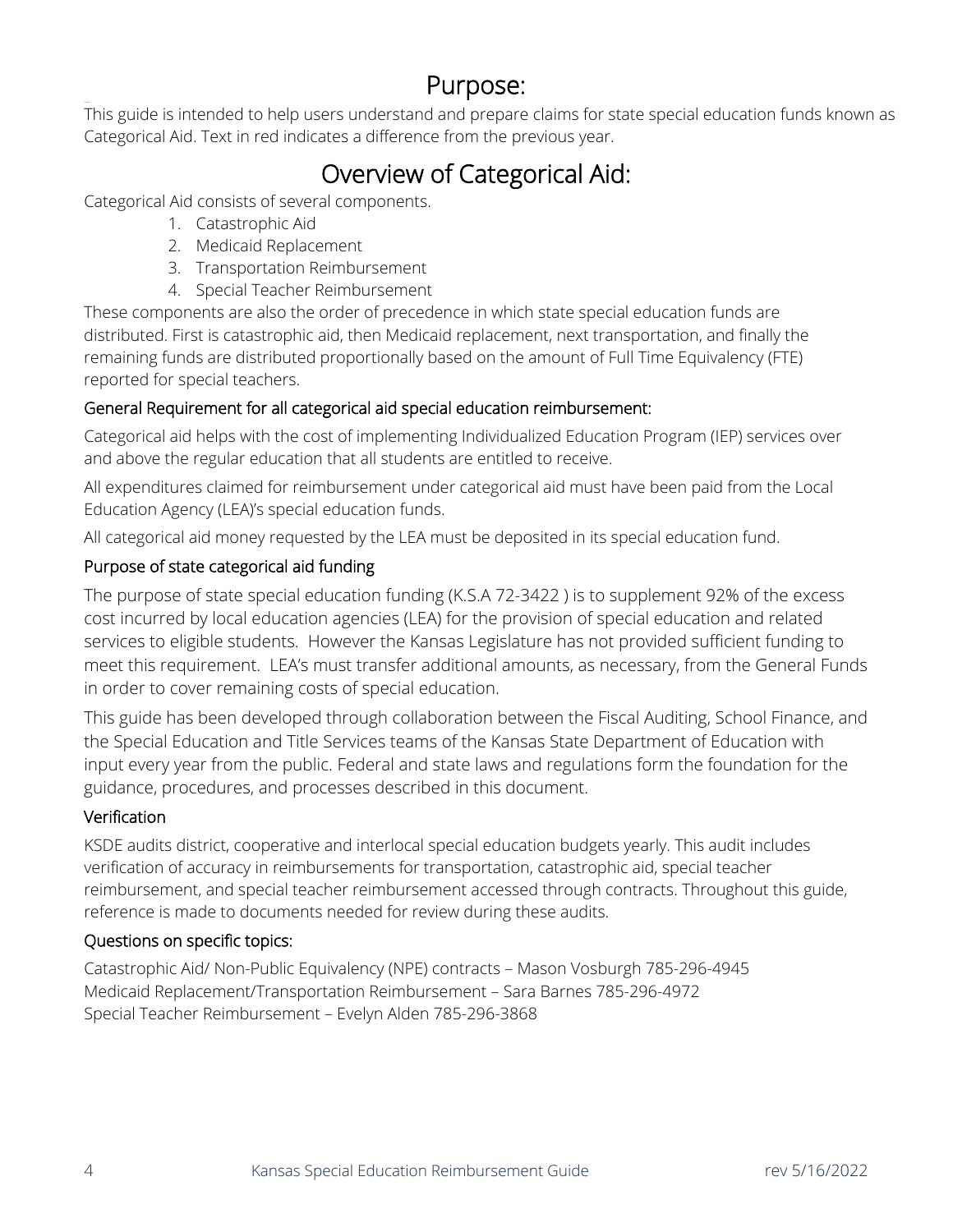# Catastrophic Aid (K.S.A. 72-3425) Catastrophic Aid (K.S.A. 72-3425)

### <span id="page-4-1"></span><span id="page-4-0"></span>General Requirements

- Students are only eligible for catastrophic aid if the costs of providing services exceed twice the per teacher entitlement for categorical aid from the prior school year after deducting all other state and/or federal aid for the student.
- Reimbursement is 75% of the costs exceeding the amount of twice the prior year's teacher entitlement. Example: after deducting all other state and/or federal aid, a student requires \$50,000 of services. Last year's teacher entitlement was \$20,000. The student is eligible for catastrophic aid because services exceed twice the amount of last year's teacher entitlement. The district can claim catastrophic aid reimbursement on the excessive amount (\$10,000) which would be reimbursed at 75% (\$7500).
- Amounts requested under this act can be used only to reimburse costs for the excessive expenditures in providing special education services for students qualifying for catastrophic aid and must be documented in the student's IEP or supporting IEP documentation.
- Districts are required to provide financial information to KSDE upon request.
- Based on actual unduplicated (un-reimbursed) costs for the provision of special education and related services as documented in the IEP. Expenditures may be estimated only if solely based on anticipated services as stated in the IEP, Categorical Aid Personnel System, or MIS Database.
- Separate claims are made for each student within the MIS Database.
- Valid information is required for all providers to assure proper licensure and payment of aid.

### <span id="page-4-2"></span>Specific Considerations

### Data Necessary for Completing Claim

- Allowable expenses and necessary deductions used in the catastrophic aid claim are outlined in the catastrophic aid worksheet on the Special Education Funding site: <http://www.ksde.org/Default.aspx?tabid=538> under the Catastrophic Aid header.
- This worksheet is intended to assist with the calculations and should not be submitted to KSDE, however, the district will need to retain a completed worksheet for auditing purposes.

### Prorating Shared Services

Expenditures for services that benefit more than one child must be prorated among all the children receiving services to delineate the cost for the catastrophic aid eligible student.

Such proration may occur for: (See the examples section below for illustration)

- Special teacher services
- Transportation for the catastrophic aid eligible student
- Mileage incurred by a special teacher or paraeducator in delivering services

### Paraeducator Time And Catastrophic Aid

Paraeducator time may be claimed for catastrophic aid if:

- Assigned and supervised in providing direct support to the catastrophic aid eligible child as documented in the child's IEP
- Providing dedicated instructional support services
- Providing attendant care services
- Providing interpreter services
- Providing support services during extracurricular before and/or after school activities
- Providing bus services
- Providing support services during lunch or other non-instructional time during the regular school day
- Paraeducator time is prorated in the same manner as special teacher time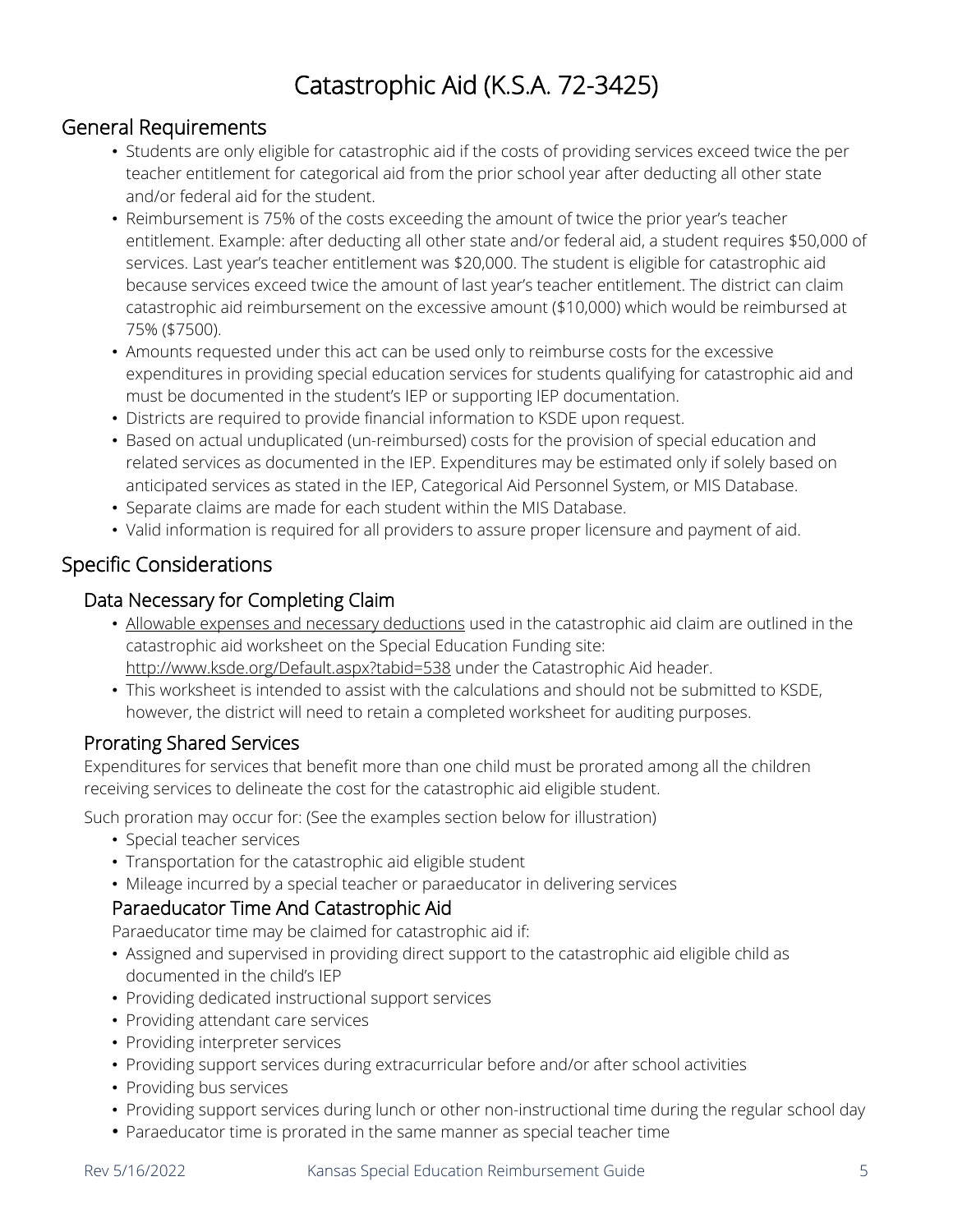### Expenses Not Reimbursed Through Catastrophic Aid

- Professional or paraeducator activities claimed through special teacher reimbursement such as:
	- General education intervention (GEI)
	- **Screenings**
	- **Preparation**
	- **Attending IEP meeting**
	- **Maintaining IEP files**
	- **Preparation time to deliver specially designed instruction**
	- Communication with parents and teachers not included as part of the delivery
- Due process and administrative costs
- Staff development and in-services

### Submission Procedures

Enter the catastrophic aid information into the MIS application and submit to KSDE.

### Approval Process

All applications will be reviewed by the KSDE administrators for payment approval. Those applications with sufficient expenditures, valid justification and complete data will be approved for payment. Conversely those applications with insufficient expenditures, inadequate justification or incomplete data will be denied. Districts will be notified of a rejected application, the basis of the rejection and may reapply for funds if time allows.

### Examples of prorating time and transportation:

- 1. Teacher A provides services to four children all day in the same classroom. Teacher A's salary and benefits total \$60000. On the catastrophic aid claim for student B, include \$15,000 (60,000 ÷ 4) for teacher salary and benefits.
- 2. A special teacher is contracted for .90 special education FTE and .10 general education FTE. The LEA pays the special teacher \$55,555 per year in salary and benefits. The special teacher has five students on her caseload with the following amounts of service (see table below) documented in the student's IEPs. As two students receive instruction at the same time, these services are prorated accordingly. Student 1 is eligible for catastrophic aid. How should the district calculate the amount of instructional time received by that student?

First, before the special teacher's time can be prorated among the students, the teacher's salary must first be prorated by the amount of time dedicated to special education. In this case, 90% (.90 FTE) is dedicated to special education. The special teacher's salary is multiplied by the FTE amount dedicated to special education to produce a proportionate salary for special education - \$50,000 for this example.

Next, a proportionate amount of time is calculated by multiplying the special teacher's contracted days by the special education FTE amount.

186 contracted days X .90 FTE = 167.4 days assigned to special education activities.

| Student   | Service Time                            | Total<br><b>Minutes</b> | Calculation     | Percent of<br>Time |
|-----------|-----------------------------------------|-------------------------|-----------------|--------------------|
| Student 1 | 100 minutes 5 times a week 36 weeks     | 18,000                  | 18,000 / 75,330 | .238%              |
| Student 2 | 20 minutes 3 times a week 36 weeks / 2* | 1,080                   | 1,080 / 75,330  | .014%              |
| Student 3 | 15 minutes 5 times a week 18 weeks      | 1.350                   | 1,350 / 75,330  | .017%              |
| Student 4 | 20 minutes 3 times a week 36 weeks / 2* | 1,080                   | 1,080 / 75,330  | .014%              |
| Student 5 | 150 minutes 3 times a week 36 weeks     | 16,200                  | 16,200 / 75,330 | .215%              |

167.4 days X 450 minutes per contracted day = 75,330 minutes per year.

*\*Teacher time is prorated because the special teacher provides services to 2 students at the same time.*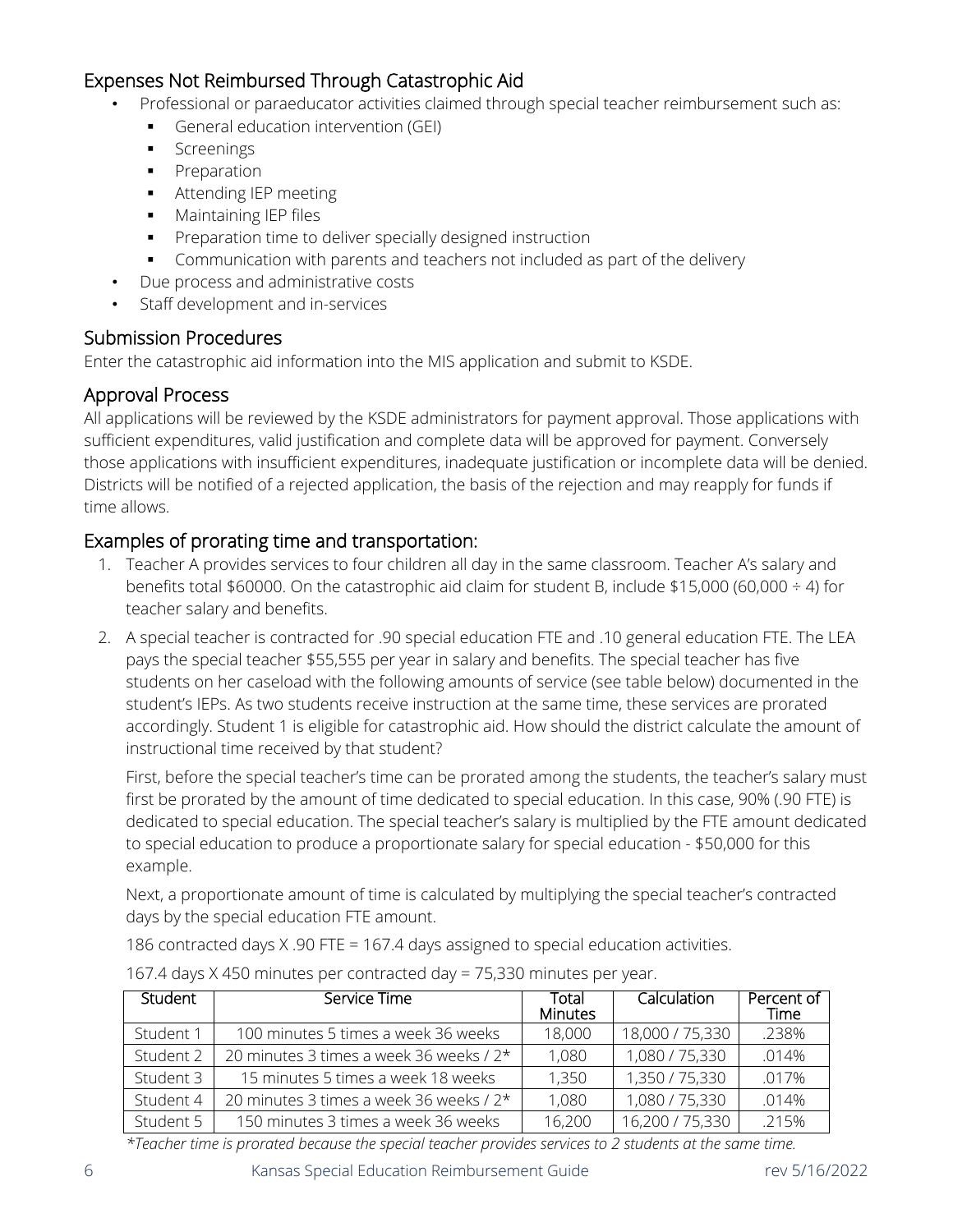Note: All service times are based on actual services and the remaining forecasted services to be provided in the school year.

Costs for delivering special education services: Multiply salary by % of time calculated in the above table.

| Student   | Calculation     | <b>Total Expenditure Per Child</b> |
|-----------|-----------------|------------------------------------|
| Student 1 | \$50,000 X .238 | \$11,900                           |
| Student 2 | \$50,000 X .014 | \$700                              |
| Student 3 | \$50,000 X .017 | \$850                              |
| Student 4 | \$50,000 X .014 | \$700                              |
| Student 5 | \$50,000 X.215  | \$10,750                           |

The district will claim \$11,900 on the catastrophic aid application for student 1.

3. District C operates a special education transportation route for five students including Student B, who is eligible for catastrophic aid and has this transportation identified in the IEP. The cost of the route (driver, gas, repairs, etc.) is \$15,000. On the catastrophic aid claim for Student B, include \$3,000  $(15,000 \div 5)$  for transportation.

# Medicaid Replacement State Aid (K.S.A. 72-3440) Medicaid Replacement State Aid (K.S.A. 72-3440)

<span id="page-6-0"></span>A portion of state special education state aid, not to exceed \$9,000,000 in any school year, is designated as Medicaid replacement state aid. Allocations are based upon the number of special education children that have been approved for Medicaid reimbursement on March 1, allowing a window of one week prior and one week after. Medicaid claims are submitted to the Kansas Department of Health and Environment (KDHE), Division of Health Care Finance (HCF), through the MMIS billing portal for Medicaid eligible students. KDHE will provide to Kansas Department of Education - School Finance, no later than May 15 in any school year, the student counts of paid Medicaid claims for each organization. The Medicaid replacement state aid is included in the final June 1 special education state aid payment.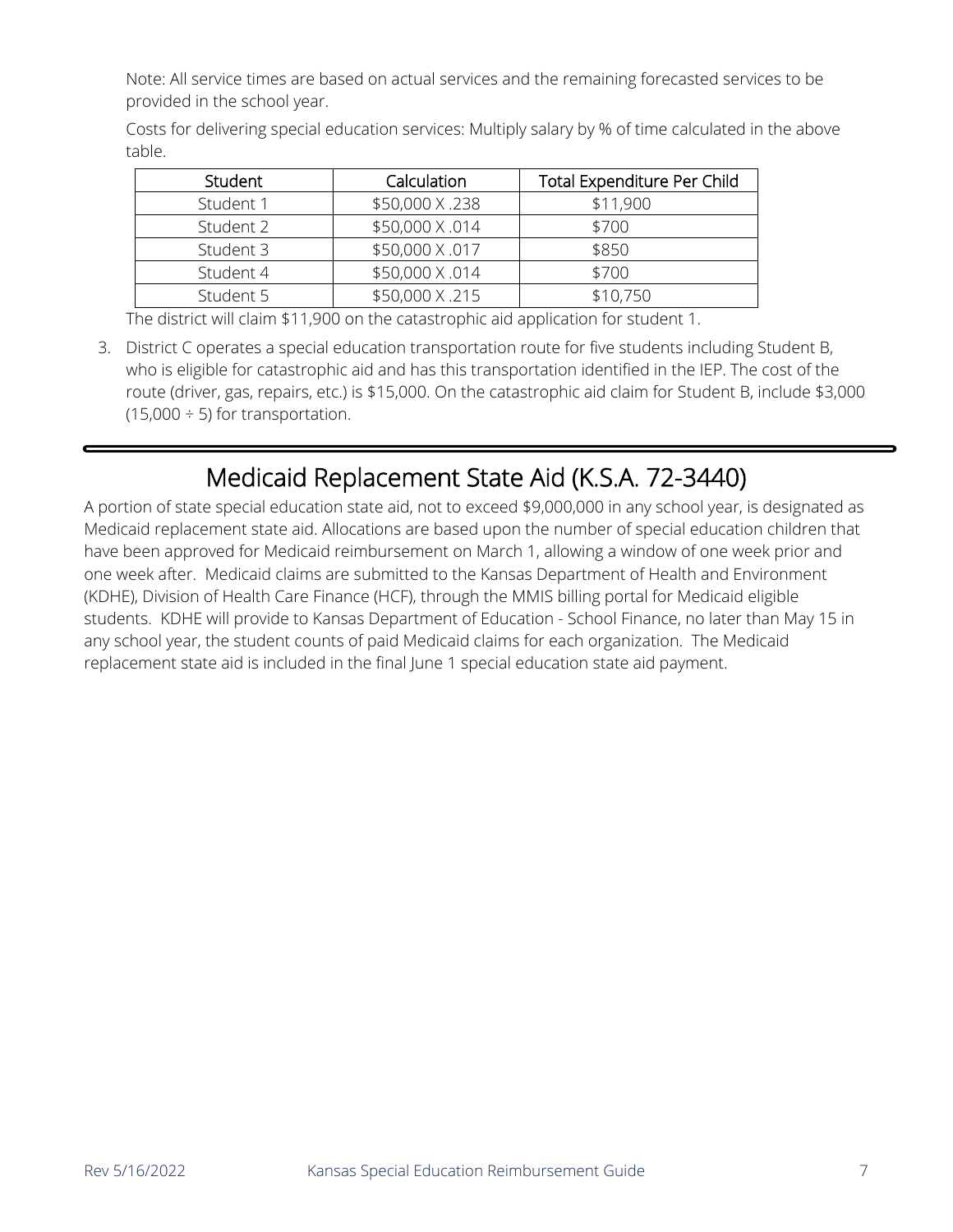# Transportation (K.S.A. 72-3422(b)(1)-(3))

### <span id="page-7-1"></span><span id="page-7-0"></span>General Requirements:

Special education transportation, whether involving a special teacher as defined in the glossary or pupil travel, is only reimbursable if it is specified as a related service in the student's IEP. All transportation costs are reimbursed at 80% of the actual travel expenses incurred.

All transportation reimbursement is claimed on Form 308, which is an online form accessed through Authenticated Applications (LEA Forms) and must be submitted on or about May 10 each year. This early filing deadline requires LEAs to make estimates of May and June expenses. Specific instructions will be sent out to school administrators each year and may be found at: [https://www.ksde.org/Default.aspx?tabid=429.](https://www.ksde.org/Default.aspx?tabid=429) LEAs should not include identified students riding a special education bus as students riding a regular bus in the Kansas Individual Data on Students (KIDS).

### Costs not allowable for Transportation Reimbursement include:

- Student tuition
- Expenditures of a regular bus at the time it is serving a regular route
- Special teacher travel, including administrative travel, to:
	- Attend meetings not associated with the provision of services to students
	- Travel to attend meetings, inservice workshops, Special institutes, and other professional meetings (Kansas Attorney General Opinion number 81- 13)
- Special teacher salaries
- Cost of special teacher lodging, meals, and conference registration fees
- Cost of travel associated with the delivery of supplies or equipment, and performance of maintenance
- Cost of travel in recruiting special teachers
- Cost of travel outside the LEA's boundaries unless required by a student's IEP or IFSP
- Cost of travel incurred by an agency/company under a Non-Public Equivalency (NPE) contract
- Travel from a special teacher's home to official station, where the employee regularly performs his or her duties. If the employee's work involves recurring travel or varies on a recurring basis, the official station is where the work activities of the employee's position of record are based or where more than one-half of the work time is spent for three or more months.(K.A.R. 1-16-3)

## <span id="page-7-2"></span>Specific Requirements (with Form 308 line reference):

### A. Special Teacher Mileage, K.S.A. 72-3422(b)(1). (Claimed on Line 8)

Actual travel allowances of special teachers in connection with duties in providing special education or related services for exceptional children (limited to rate specified in K.S.A. 75-3203). If a special teacher resides outside the city designated as their official station, travel from the residence to an activity may be reimbursed for the lesser of: the distance between the official station and the activity OR, the distance between the residence and the activity. (K.A.R. 1-16-3c)

Allowable costs include:

- Mileage expenditures directly related to providing special education and related services to exceptional children as outlined in the student's IEP or IFSP
- Out-of-district mileage if specified in the student's IEP or IFSP
- Cost of travel by Special Education Administrators if associated with the administration of special education such as attending IEP or IFSP meetings, meeting with special education staff, ensuring quality of special education services, etc.
- Expenditures incurred for a paraeducator to accompany an exceptional student on the special education bus during or outside the school day. These expenditures should only be claimed on Form 308 and not on the special teacher claim
- Infant Toddler special teacher mileage must be paid by the LEA to be claimed on Form 308.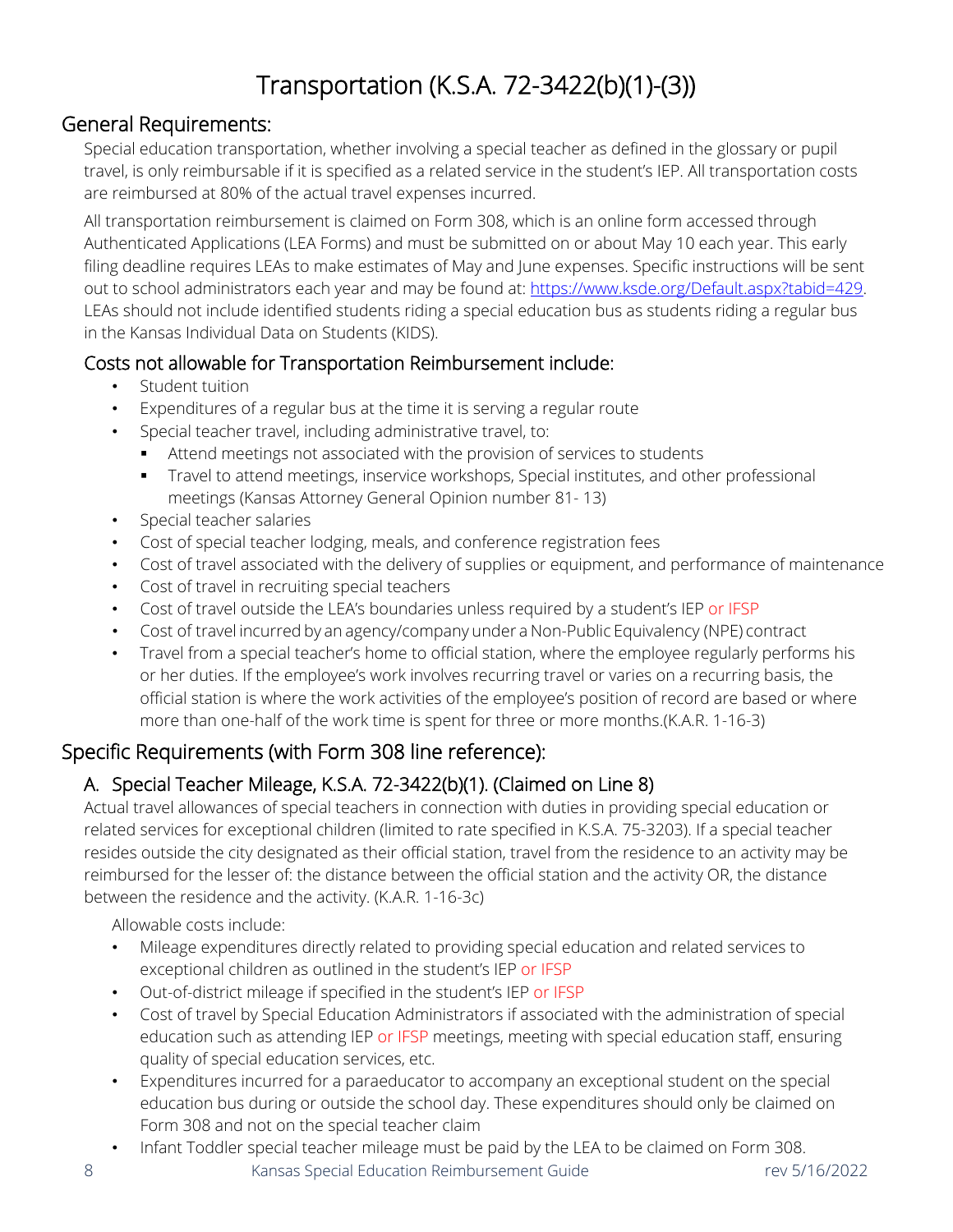### B. Pupil Transportation, K.S.A. 72-3422(b)(2).

Actual travel expenses incurred in providing transportation for exceptional children to special education or related services as outlined in the student's IEP. Transportation not required in an IEP may not be claimed. Expenses not incurred by the LEA are not reimbursable.

Auditing note: Reimbursement will not be paid if a student has been counted in determining the regular route transportation weighting of the district under the provisions of the School District Finance and Quality Performance Act. This is intended to prohibit reimbursing the same mileage twice.

### Pro-Rating Special Education Reimbursement:

If a vehicle is used to transport both identified and regular education students, the special education ratio is determined by the number of identified students (with travel on the IEP) divided by total number of students riding the bus.

If a vehicle is used only part time for travel required in IEPs, the special education ratio is determined by the number of miles for special education divided by the total miles driven for the vehicle.

### Allowable costs include:

### • Salary of Bus Drivers and Transportation Aides (claimed on Line 1)

Salary, benefits and payroll taxes (social security, unemployment, worker's comp, insurance, etc.) for special education bus drivers for the purpose of transporting identified students are reimbursable. The cost incurred for paraeducators accompanying an exceptional student on the special education bus outside the school day should be claimed here. This time must NOT be included as time worked by the paraeducator on the LEA's personnel report.

### • Contracted Services (claimed on Line 2)

Transportation costs incurred directly by districts that have contracted with a parent or other private party for the transportation of an exceptional child. Contracted services include payments made for contracted bus service and for mileage paid to parents who transport identified students. This would include taxi services, services supplied by another LEA and services provided by private bus companies, however, these costs can only be claimed if the LEA bears the financial responsibility for the transportation. The provision of these services must be the responsibility of the district.

### • Insurance (claimed on Line 3)

Insurance payments covering vehicles used to transport identified students. The LEA MUST verify that insurance costs have not been duplicated on the Annual Statistic Report Form 18E on the regular route pupil transportation expense form.

### • Other Expenses (claimed on Line 5)

Maintenance costs such as gasoline, oil, routine maintenance, tires, and repairs of special education vehicles. Maintenance costs claimed for special education reimbursement should not be entered on the Annual Statistic Report Form 18E on the regular route pupil transportation expense form. Administrative salaries are entered here but are not to exceed 10% of the line 5 expenditures. Vehicle maintenance salaries are also allowed on this line.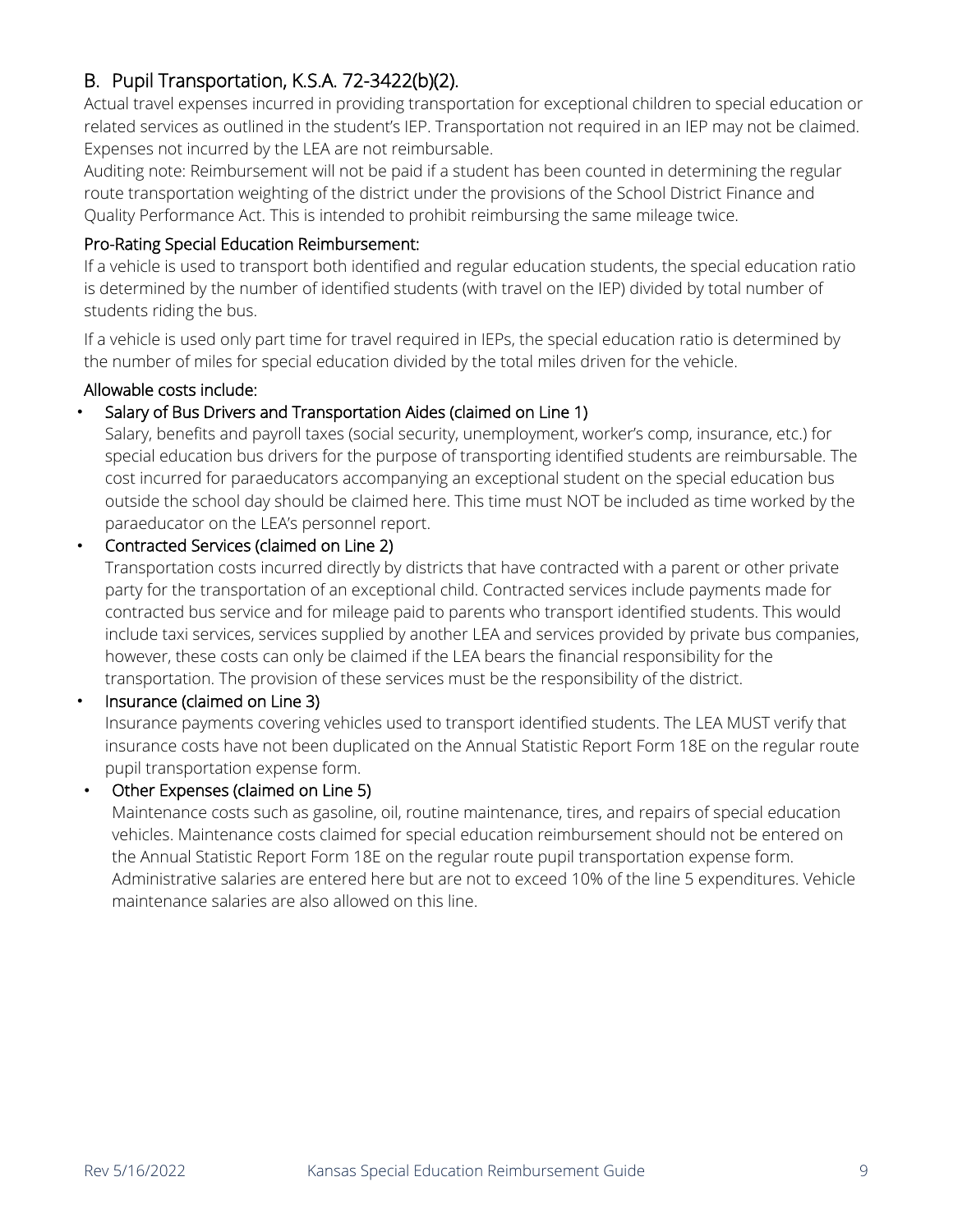### • Capital Outlay Fund (claimed on Line 6)

Expenditures for equipment used in transporting students such as major modifications made to school district vehicles, which include ramps, lifts, bus safety lights, and other items needed to equip vehicles for special education. Do not include vehicle purchase. The LEA may opt to claim the total cost of the modification of special education vehicles in the year of the expense or may depreciate the cost over an eight-year period.

### • Depreciation (claimed on Line 7)

The only method of depreciation allowed is straight-line depreciation over 8 years on vehicles used exclusively for the transportation of exceptional children or the pro-rated share for vehicles used for dual purposes. The vehicle must have been delivered on or before June 1 to be claimed in the current year. Depreciation claimed on Form 308 must not also be claimed on the Annual Statistic Report Form 18E on the regular route pupil transportation expense form.

### • Transportation Expenditure Reimbursements (listed on Line 10) Any reimbursement received such as insurance recovery or payments from other LEAs or organizations for the use of special education.

### C. Maintenance in Lieu of Transportation, K.S.A. 72-3422(b)(3). (Claimed on Line 4).

Costs incurred in providing room and board or non-medical care (or both) while maintaining an exceptional student at some place other than the child's residence for the purpose of providing special education.

### Special aspects of the requirement:

- Reimbursement shall not exceed \$600 per exceptional child per year (allowable expenditures may not exceed \$750, because 80% of \$750 is \$600)
- These expenses are at no cost to the parents of the child if the district in which the child resides provides special education services to the child at a place outside the district (K.A.R. 91-40-21(j))

### Examples of reimbursable and non-reimbursable special transportation events:

- 1. An identified student rides a regular bus, which is outlined in the student's IEP, to a pick-up point, then is shuttled to special services on a special education bus. Can the district claim reimbursement for the regular bus trip? *For the regular bus trip, the district can either choose to pro*rate the total cost of the bus and claim transportation reimbursement for that amount or count the *student for regular route transportation weighting. The shuttle to special services would be included on the special transportation expenditure report for the 80% funding.*
- 2. A single bus transports five regular education students and five identified students (as outlined in their IEPs) who ride together throughout the year to school. The total yearly cost of operating the bus is \$10,000. What amount can the district claim for special transportation reimbursement? *The district pro-rates the entire cost by the number of identified students, which is calculated by dividing the number of identified students by the total number of students riding the bus. The first part of the calculation determines the percentage of identified students:*

*5/10 = .5. The second part of the calculation determines the cost attributable to the percentage of identified students: .5 x \$10,000 = \$5,000. The district can claim \$5,000 for special transportation reimbursement, of which the district will be reimbursed 80%.* 

- 3. District A transports a student to Company/Agency C which provides special services for the student with District A*. District A will be reimbursed 80% of these transportation costs by KSDE because the district is directly responsible for the transportation of the student.*
- 4. Teacher X is employed by Company/Agency C. District A has a Non-Public Equivalency (NPE) contract with Company/Agency C to provide services to a student. Teacher X drives from C's office to the student's home to provide services*. Teacher X's mileage is not reimbursable by KSDE because travel cost is part of NPE rates*.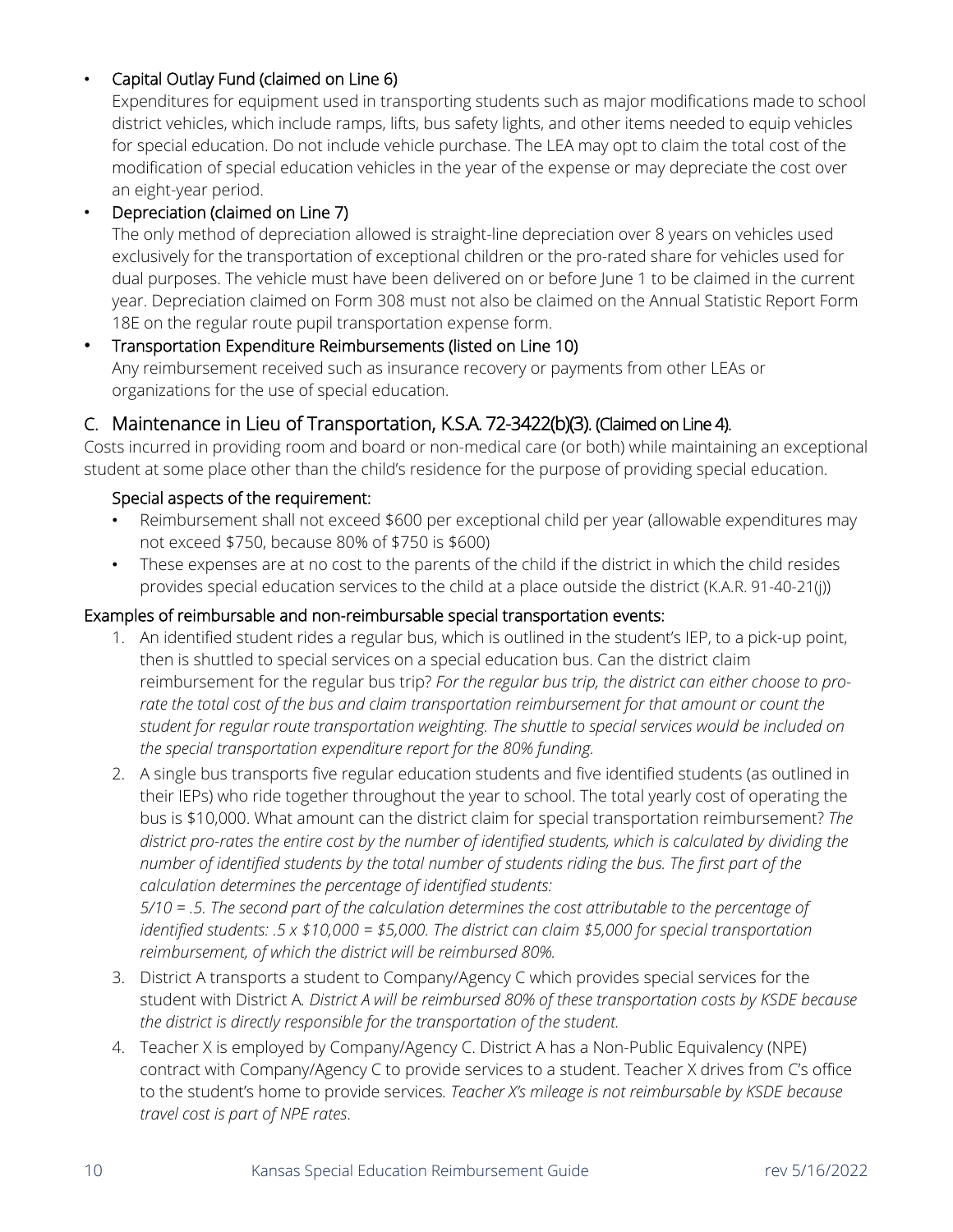- 5. Company/Agency C staff drives to a student's home and transports the student to C's place of business, provides special education services under a Non-Public Equivalency (NPE) contract, and transports the student back home. *No transportation aid is available because District A incurs no separate cost for transportation. Any transportation costs incurred by Company C would be included in the contract amount with the district*
- 6. District A has an individual service provider contract with Provider Y to provide PT services to a student. Y incurs mileage in going to and from the student's home while providing services. *District A should list Y on the district's special teacher personnel report for the amount of time services were provided and may incur reimbursement as "teacher travel" on Form 308 because, a provider under an individual service provider contract is identified as a Special Teacher.*
- 7. Special Teacher Y lives in Moran, is employed by a Coop and provides OT services in Iola, Humboldt and Chanute. There is no school in Moran. Most services (65%) are provided in Iola. *Official station is Iola because that is where the majority of the work is, even though the Coop offices are in Chanute. Mileage between Iola and home may not be claimed. Mileage between Chanute and home may be claimed at 22 miles (the lesser of Chanute to Iola (22) and Chanute to Moran (32)).*
- 8. LEA contracts with an Infant Toddler program to provide special education services to infants and toddlers, including transportation for special teachers. The Infant Toddler program provides mileage logs to the LEA at year's end and LEA reimburses the Infant Toddler program for the entire cost. *The LEA's cost would be included on the special transportation expenditure report for the 80% funding.*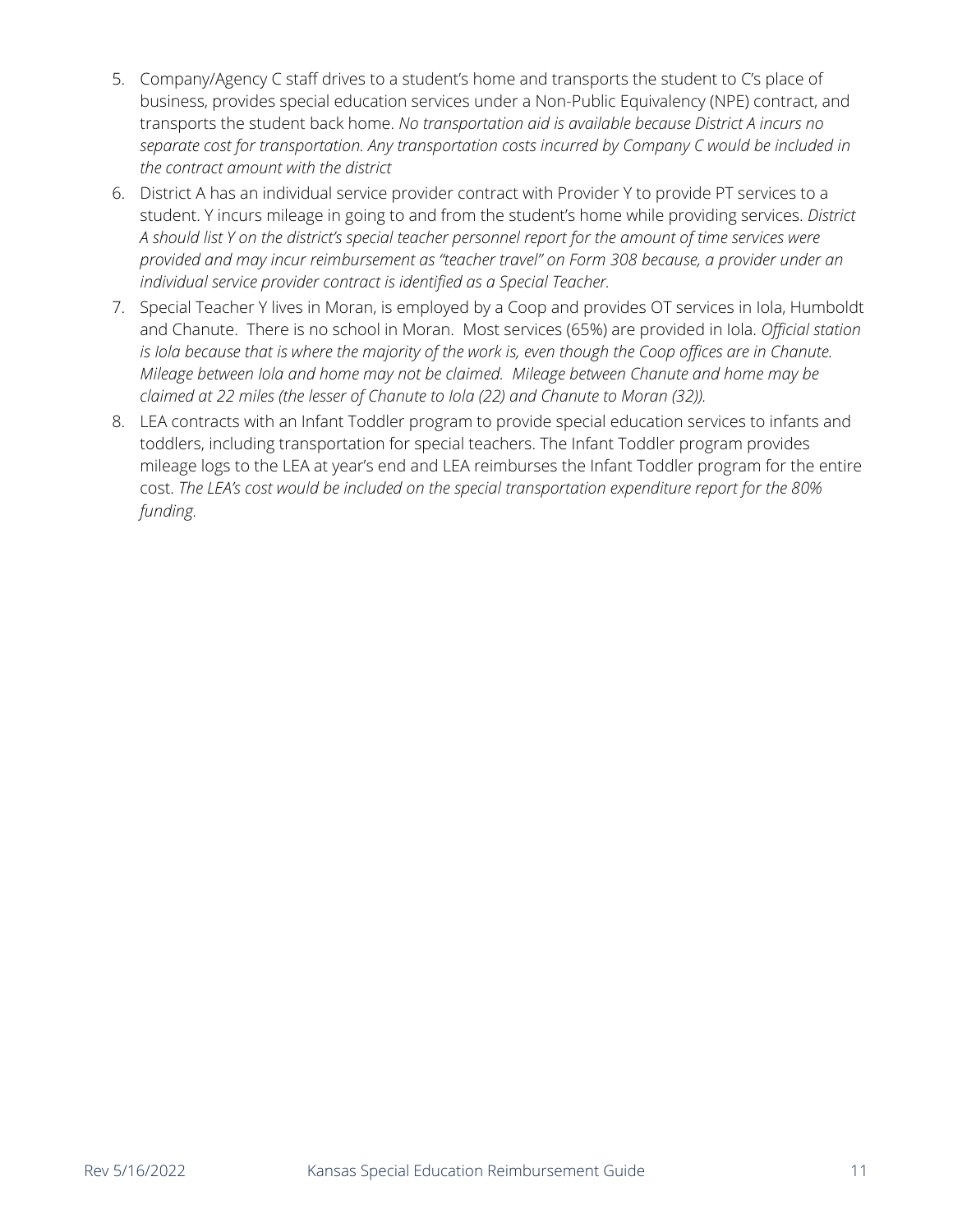# Special Teacher Reimbursement (K.S.A. 72-3422(b)(4))

<span id="page-11-0"></span>The Special Education Administrator must review personnel submitted for reimbursement. There are five payments during the year; LEAs must ensure that data is accurate and complete before the deadline for each payment. The deadlines for updating the program used for reimbursement are the first of the month of each payment with the final deadline on May 1<sup>st</sup>.

| Payment Date | Content of Payment                                                                                     |
|--------------|--------------------------------------------------------------------------------------------------------|
| October 15   | 25% of the claimed Regular Special Teacher FTE. 100% of ESY Special Teacher FTE for the prior summer   |
|              | term.                                                                                                  |
| December 15  | 50% of the claimed Regular Special Teacher FTE. 100% of ESY Special Teacher FTE.                       |
|              | Minus the October payment.                                                                             |
| March 15     | 67% of the eligible Regular Special Teacher FTE. 100% of ESY Special Teacher FTE.                      |
|              | Minus the October and December payments.                                                               |
|              | 84% of the eligible Regular Special Teacher FTE. 100% of ESY Special Teacher FTE.                      |
| April 15     | Minus the October, December, and March payments.                                                       |
| June 01      | Total eligible entitlement including Transportation Aid, Medicaid Replacement Aid and Catastrophic Aid |
|              | <b>MINUS</b> previous payments                                                                         |

FTE for the year (including ESY services provided during the period before the current school year) should be entered by the first payment deadline (October first) and all staff claimed for reimbursement must be included in the June (due May 1) report. Reports must be checked through the year to ensure that appropriate FTE is being paid. Data should be updated through the year to reflect changes in personnel/positions. The total special education categorical aid special teacher reimbursement for the year will be based on the May report. No supplemental payments will be issued.

### <span id="page-11-1"></span>Calculation of Special Teacher Categorical Aid

The Special Teacher portion of categorical aid distribution is based on the amount of qualified FTE (full-time equivalent) submitted for professionals (teachers and related services) and nonprofessionals (paraeducators and licensed/certified assistants) by LEAs. Reimbursement is based on the ratio of the LEA's total *special teacher* FTE to the state total *special teacher* FTE. The resulting percentage is applied to the total categorical aid funds available (after Medicaid Replacement, Catastrophic Aid, and Transportation costs have been subtracted) to determine the amount of funds available for distribution for each FTE.

Reimbursement is by either days or hours worked. The employment contract will determine if hours or days should be claimed. FTE is based on a 186 day or 1116-hour school year. Start and end dates should reflect the first and last day of work for an individual. 1.0 FTE is based on the local Board approved standard number of days for a full contract year, then by the percentage of the employment contract paid. See Appendix B.

Reimbursement will be based on the lesser of the contracted special education FTE or Time and Effort documentation of special education time. If the contract(s) indicates that a certain percentage of the *special teacher*'s time is to be allocated to special education, then at least that amount of time must be documented, however if the Time & Effort documentation reflect percentages over the amount in the contract(s), the amount reimbursed will be consistent with the percentage in the contract.

### Example:

Contract states that the *special teacher* will work 80% of the time on special education and 20% in regular education duties

- Time and Effort shows the *special teacher* worked 50 hours/week, 35/special education (70%), 15/regular education (30%). Reimbursement would be 70% based on the percentage of special education work.
- Time and Effort shows *special teacher* worked 90% of time on special education, reimbursement would be 80% based on the contract maximum

The only exception to this calculation method is categorical aid accessed through Non-Public Equivalency (NPE) contracts. See Contracted Services (page 40)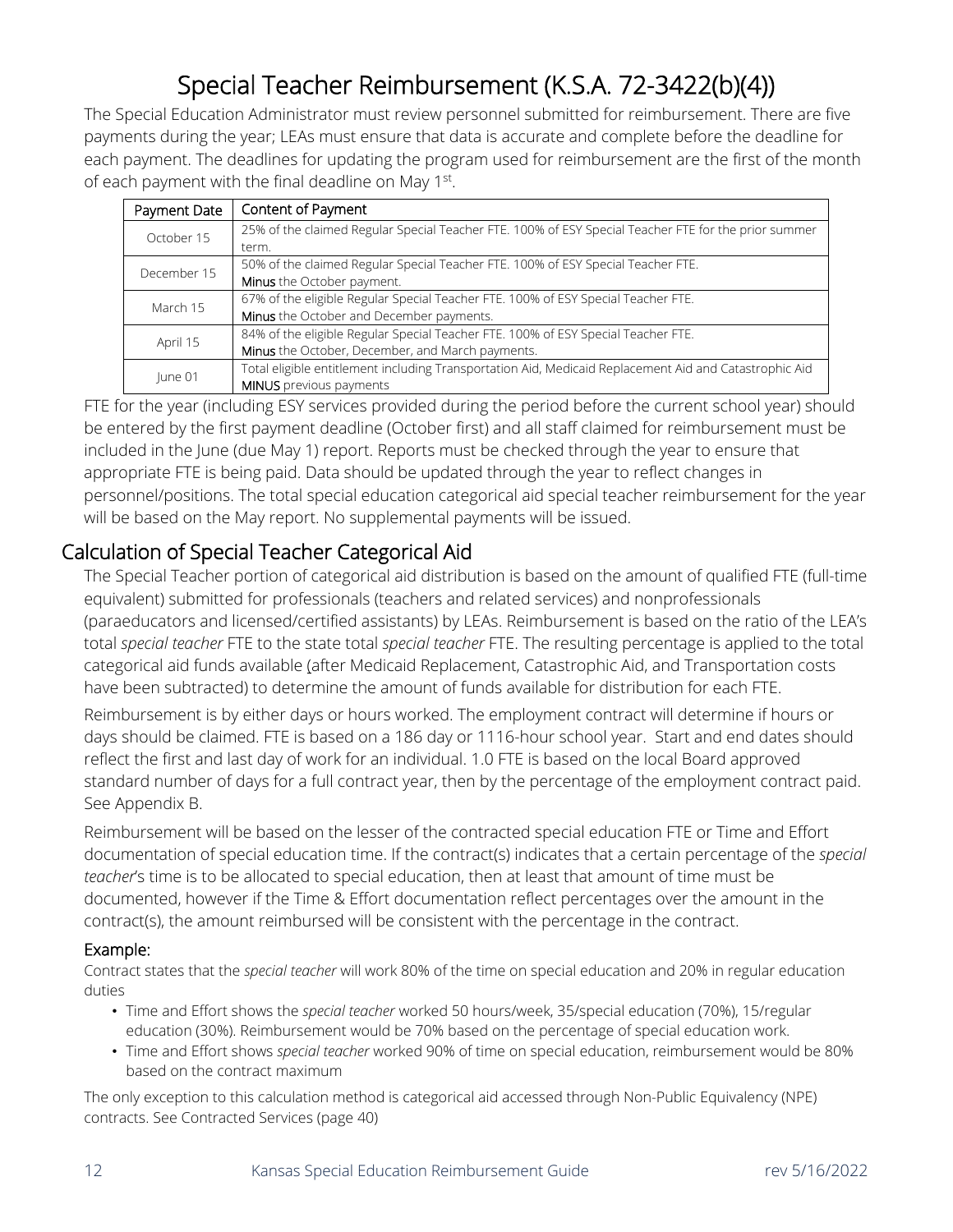### <span id="page-12-0"></span>Dual Roles, Both Special Education

LEAs may employ *special teachers* to fulfill more than one role. For example, a *special teacher* who provides specially designed instruction for 3 hours per day may work as a transition specialist the other half of the day. Both roles are reimbursable and should be claimed separately, as long as the *special teacher* is appropriately certified/licensed/endorsed. In addition, the *special teacher's* contract must delineate the special teacher's dual roles.

### <span id="page-12-1"></span>Dual Roles, Part General Education

Reimbursement will be pro-rated for special education personnel who are assigned part-time to general education duties, unless those duties (such as an extracurricular activity) take place outside the regular work day. The mere presence of students with exceptionalities in a general education class does not qualify special teachers for categorical aid reimbursement.

### <span id="page-12-2"></span>Incomplete/Partial Year Assignments

Categorical aid reimbursement for special teachers and paraeducators who terminate their contracts before the end of the school year or who begin after the start of the year, will be pro-rated based upon the terms of the contract. For example, contracts may be for a certain number of days, or may specify a certain number of hours. If *special teachers* and paraeducators are paid for a certain number of days, the 1.0 FTE will be the number of days in the local school board approved school year. If *special teachers* and paraeducators are paid by the hour, the 1.0 FTE will be 1116 hours. LEAs will not be reimbursed for more than 1.0 FTE for multiple people in the same position.

### <span id="page-12-3"></span>Special Services in General Education Settings

Reimbursement is not allowed for the time a *special teacher* teaches a general education class.

### Collaborative Co-Teaching

Reimbursement is authorized for co-teaching in which one or more identified students with exceptionality receive IEP services. Two teachers, working together to teach a course with equal responsibility in the course outcomes and student success. Both teachers should be assigned to the same district and building. Planning and instruction are the shared responsibility of both the *special teacher* and the regular education teacher. The names of students on the caseload of the *special teacher* should be found in the MIS child count data submitted by the LEA. The IEPs of these students must reflect service provided by the *special teacher* claimed for reimbursement.

Questions regarding what is and isn't co-teaching should be directed to the Kansas Technical Assistance System Network (TASN) https://www.ksdetasn.org/

### Services and Aids that also Benefit Non-Exceptional Children

Expenses for specially designed instruction and related services supplementary aids and services, provided in a regular class or other education-related setting to a child with an exceptionality in accordance with an IEP of the child are allowable, even if one or more non-identified children benefit from these services. However specially designed instruction and related services and supplementary aids and services personnel may not grade papers, spend time on parent teacher conferences, or perform any functions for the non-identified children.

### *34 C.F.R. §300.208* Permissive Use of Funds

*For costs of special education and related services, and supplementary aids and services, provided in a regular class or other education-related setting to a child with a disability in accordance with an IEP of the child, even if one or more nondisabled children benefit from these services.*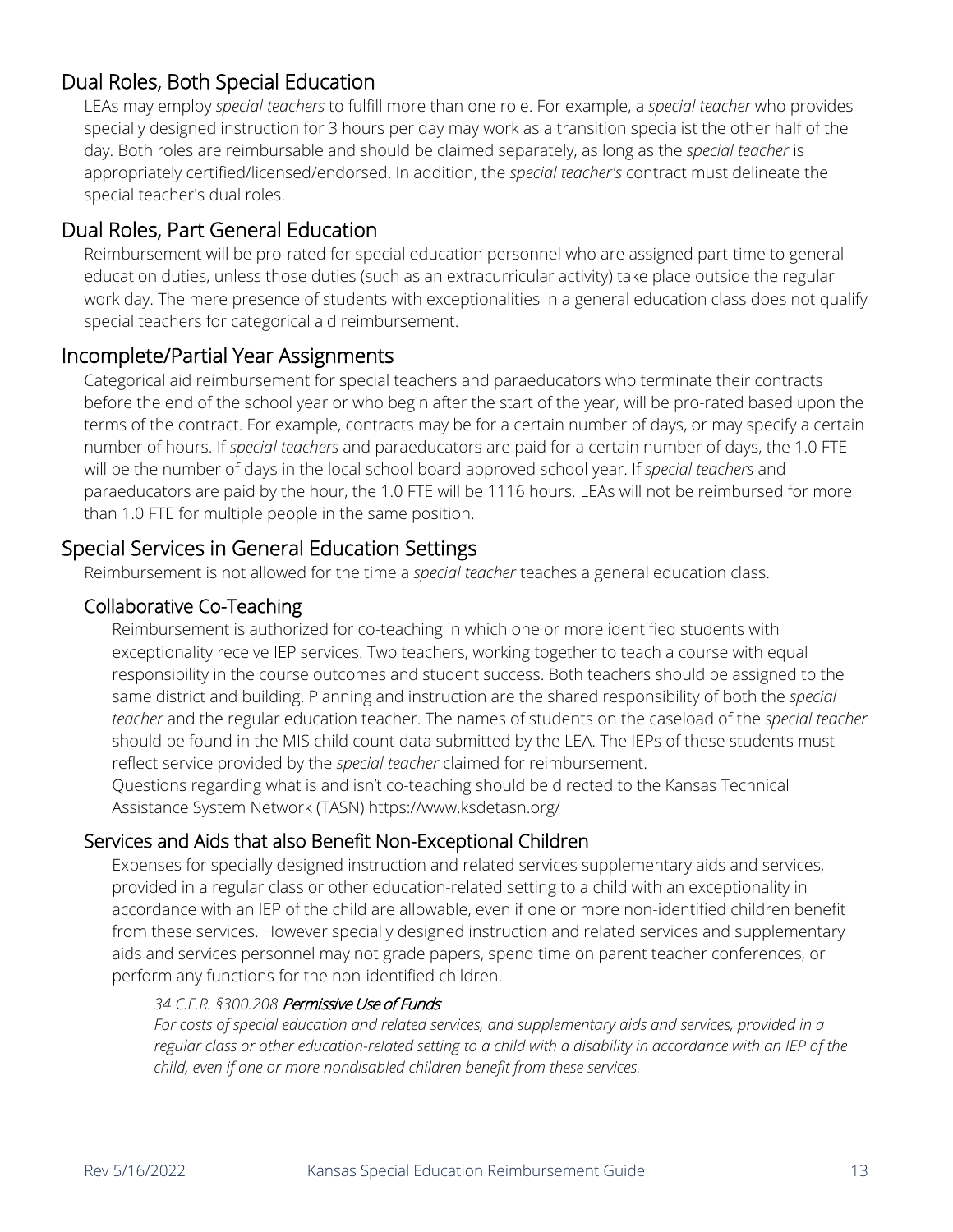### <span id="page-13-0"></span>**Travel**

The FTE of *special teachers* claimed for categorical aid through CAPS will not be reduced based on time spent in transit to deliver services to a child. Commute time from the provider's home to school or office at the start of the work day, breaks in service, and commute time from the last site to home does not count toward FTE.

*Categorical aid is not available for the time staff are providing special education services to students in identified juvenile correctional facilities. K.S.A. 72-3422(e) states: "No time spent by a special teacher in connection with duties performed under a contract entered into by the youth center at Atchison Juvenile Correctional Facility, the youth center at Beloit Juvenile Correctional Facility, the Larned Juvenile Correctional Facility, or the youth center at Topeka Juvenile Correctional Facility and a school district for the provision of special education services by such state institution shall be counted in making computations under this section."*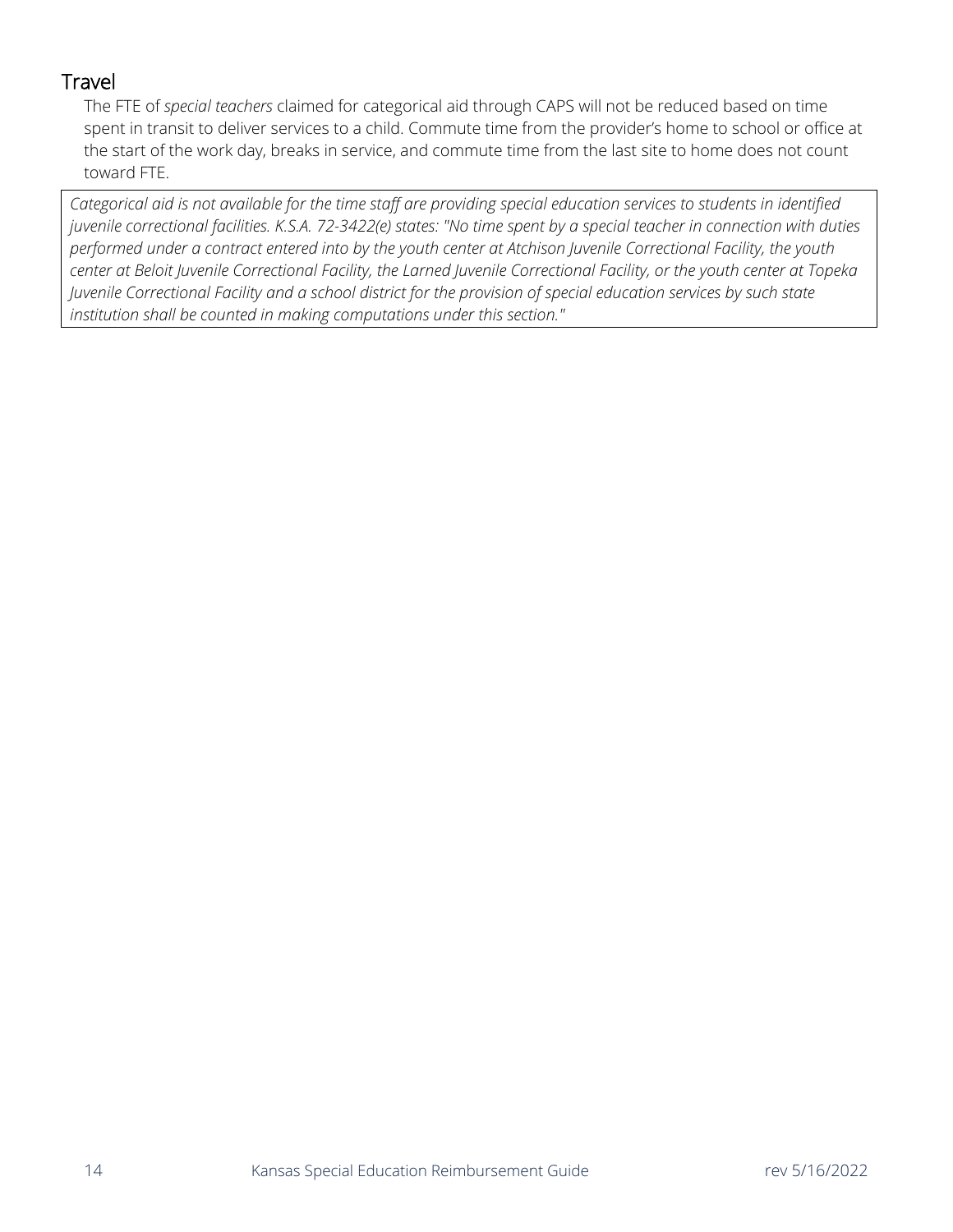### <span id="page-14-0"></span>Assignments Reimbursable for Greater than 1.0 FTE (Additional Assignment)

There are limited, specific instances for which individuals may be claimed for additional positions in addition to a full-time position. The additional position should be marked as an "Additional Assignment".

- Time claimed must be providing direct instruction to students with Individualized Education Programs (IEPs) or Individualized Family Service Plans (IFSPs) in order to meet IDEA requirements.
- Only for positions intended to total over 1 FTE. If only one assignment exists for a provider, regardless of the location of the services it is not "additional".
- Additional assignments must have separate, supplemental contracts or documented personnel actions including IEP/IFSPs that document the need for services.
- These services must be provided outside the regular position hours and providers are typically paid on an hourly basis.
- Services provided to IT (Part C of IDEA) must be separate from Part B services (if applicable).
- Teachers must be qualified for the services they are assigned. Substitutes will be approved only if they hold special education endorsements during the fiscal year being claimed.
- Splitting a regular work day into multiple contracts does not allow additional FTE.
- Paraeducators cannot be assigned as the sole provider.
- Professional development and areas reported on the LPR as support services (IS, TR, WS) are not eligible for more than 1.0 FTE per teacher

Examples of common additional assignments (all personnel would be full time special teachers, with these assignments being additional)

- Home-based/homebound/hospital instruction and services.
- Services to students while under suspension/expulsion.
- EC or IT assignments with two agencies.
- Interpreters for deaf/hard of hearing for extracurricular activities.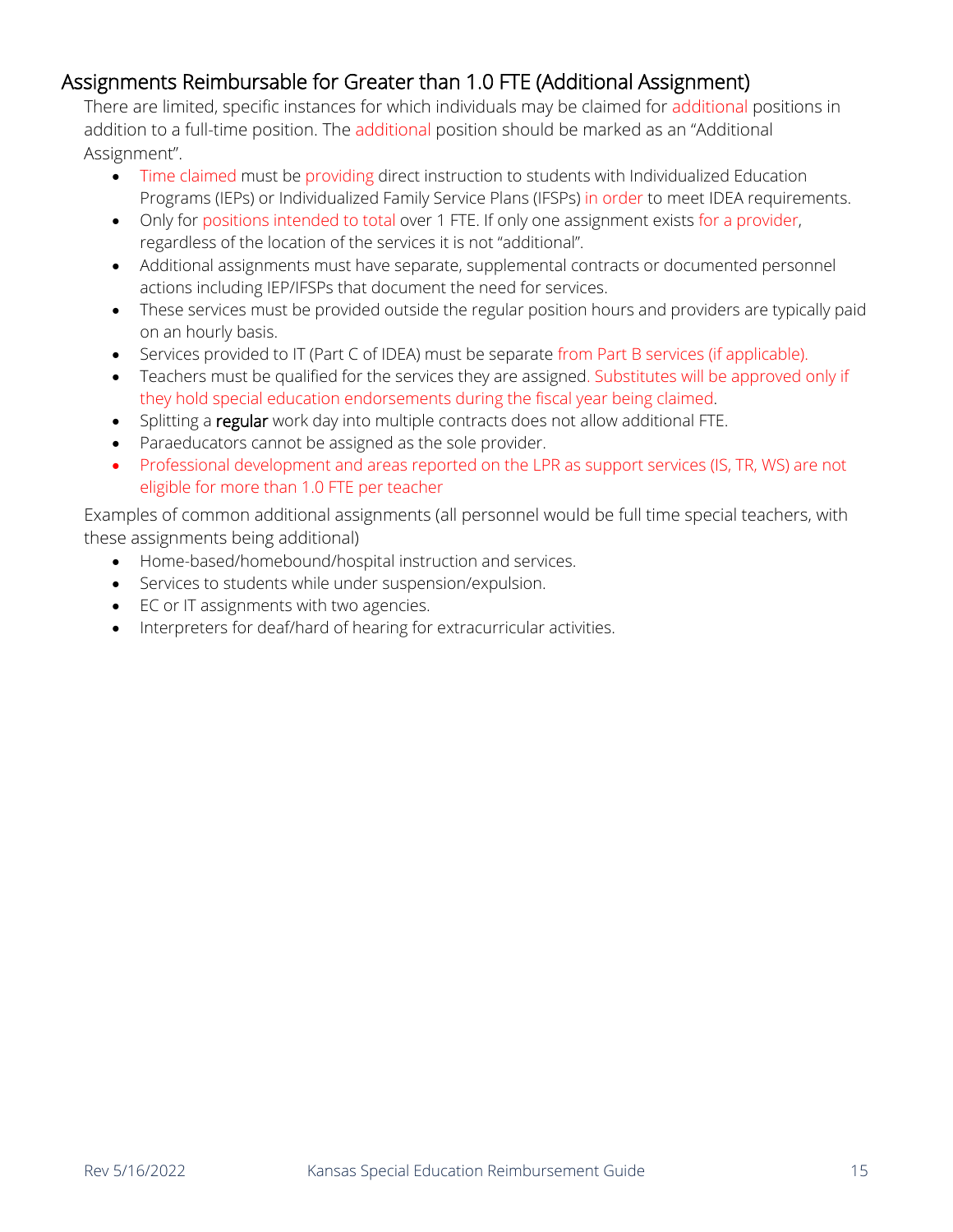### <span id="page-15-0"></span>Extended School Year (ESY) (Summer)

An extended school year setting is any setting in which specially designed instruction and/or related services are made available to students with disabilities beyond the regular school term.

Extended school year services will be reimbursed on a pro-rated basis; 186 days or 1116 hours will be used as divisors in computing the FTE per employee position. LEAs will not be reimbursed for more than .30 FTE (335 hours) per position/individual for ESY.

Reimbursement is provided for:

- Extended school year services provided these services are specified in students' IEPs. Special education supports or modifications reflected in the students' IEPs are reimbursable even when provided during summer school. General education summer school programs are not eligible for reimbursement, even though students with disabilities may be included in these programs.
- Personnel who conduct evaluations during a summer session.
- Time spent in administering tests, analyzing test results, writing evaluation reports, conducting file reviews, participating in staffings, professional development, and a reasonable number of prep days.
- Special education administrators and coordinators who supervise ESY services only when students with IEPs are in attendance.
- Gifted services are not reimbursable during ESY (K.A.R. 91-40-1(x)).
- Substitutes are not reimbursable during ESY.

All staff must maintain Personal Activity Reports to document that services were provided during ESY. A schedule showing the times and dates students were in attendance must be maintained for auditors.

Extended School Year Contracts:

- The LEA calendar is used to determine the start and end dates for ESY services, these dates will vary from LEA to LEA.
- LEAs should report the actual number of hours worked during ESY contracts.
- If ESY contracts specify that personnel will be paid by the hour, reimbursement will be made on the basis of the total hours worked divided by 1116 hours, however, the number of hours claimed per day may not exceed the hours per day during the regular school year.
- If ESY contracts specify that personnel will work a certain number of days, reimbursement will be made on the basis of the number of full days worked divided by 186 days.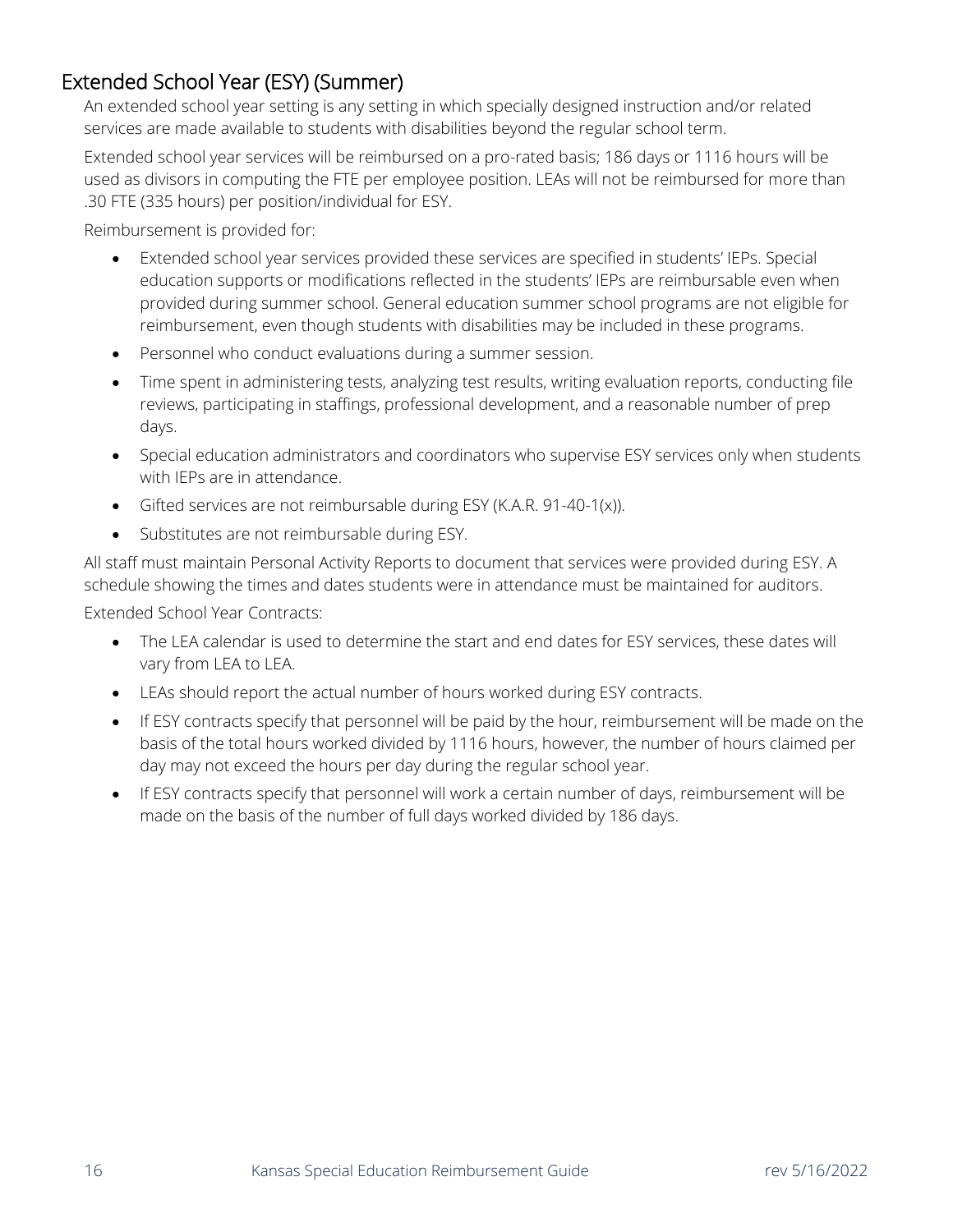### <span id="page-16-0"></span>Child Find Activities

Child Find, according to Kansas regulation 91-40-07, allows for the participation of special education staff in activities to identify, locate, and evaluate all children with exceptionalities. As a result, KSDE provides reimbursement of *special teachers* and paraeducators involved in Child Find activities as specified below.

### Screening:

Screenings conducted by special education and related services personnel in accordance with policies and procedures adopted by the local board are reimbursable Child Find activities. While vision and hearing screenings are reimbursable Child Find activities, vision and hearing screening procedures that are afforded to all students as required by state law are not reimbursable even if performed by *special teachers*.

### Non-Reimbursable Basic Screenings:

K.S.A. 72-6229. Free tests required; when and by whom tests performed; reports to parents. (a) Every pupil enrolled in a school district or an accredited nonpublic school shall be provided basic hearing screening without charge during the first year of admission and not less than once every three years thereafter.

K.S.A. 72-6242. Basic vision screening required, exception; eye examination for conditions impairing reading ability. (a) (1) Each school board shall provide basic vision screening without charge to every pupil enrolled in each school under the governance of such school board not less than once every two (2) years.

### General Education Intervention:

For school age children, screening procedures also include General Education Interventions (GEI) as a means of Child Find. Special education and related services personnel may participate in the general education interventions (GEI) process in a variety of ways, including activities such as:

### Direct Services:

Modeling of and coaching around instructional strategies. Providing intensive, direct instruction to students.

### Indirect Services:

Participating in problem-solving activities. Consultation with other educators. Collecting and analyzing student data. Providing indirect classroom support to general education teachers.

If special education and related service personnel provide general education intervention for the purpose of Child Find, there must be documentation on an individual student intervention plan for auditing purposes. A record or log listing the name of the special education provider, along with the actual minutes and dates services are provided must be available to the auditors upon request. In this situation, special education or other related service personnel may be reimbursed for providing intensive direct instruction for up to but not more than 180 cumulative hours, per school year, per position. Assigning Child Find responsibilities to special education and related services personnel should be closely monitored to ensure compliance with IDEA so that IEPs are followed and a Free Appropriate Public Education (FAPE) continues to be provided to students with exceptionalities.

A referral for evaluation must occur once data-based documentation indicates a special education evaluation is warranted. Services provided by special education and related service personnel solely designed to help meet a non-identified child's need in the general education classroom are not reimbursable.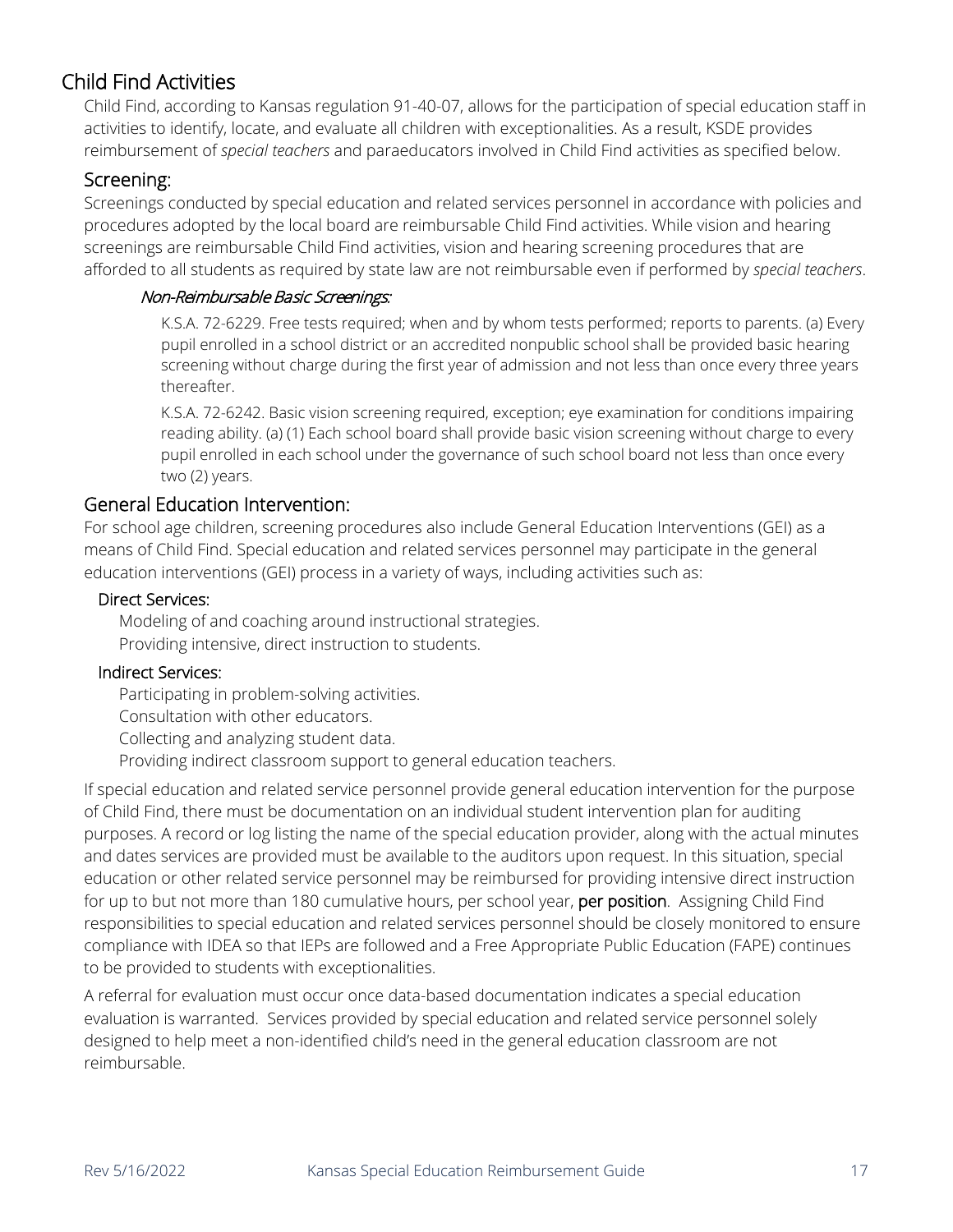# <span id="page-17-0"></span>Early Childhood

Special education services for children ages 3-5 are delivered in a variety of early childhood settings. These may include, but are not limited to, early childhood special education classrooms with peer models, public or private preschools, Head Start programs, or community childcare programs, or early childhood special education self-contained classrooms. In an effort to maximize resources, promote best practice, and create least restrictive environments for children with disabilities, many LEAs across Kansas are blending or combining preschool programs.

Teaching endorsements with "K" (Kindergarten) as a lower level are not accepted for early childhood special education. PreK is an acceptable grade endorsement for an early childhood teacher.

### Early Childhood Screening

Early childhood screening for children birth through age 5 suspected of having a disability is considered to be a special education function and is a reimbursable activity. Developmental screenings conducted by *special teachers* or paraeducators are reimbursable activities. Vision and hearing screening as part of early childhood screening is reimbursable. Reimbursement will not be provided for vision and hearing screening procedures that are afforded to all students as required by state law (see Child Find section of this guide for more information).

### Early Childhood and Infant-Toddler Family Services Coordination

Services in early childhood and infant-toddler settings may be provided for children from 0 through 5 years according to an IEP or an Individualized Family Service Plan (IFSP). Family service coordination for children who receive services according to an IFSP or IEP from a *special teacher* is a reimbursable activity but cannot be the only service a child/family receives. Special Education administrator time for Local Interagency Coordinating Council (LICC) activities is reimbursable. While paraeducators may assist in the delivery of family service coordination activities, they may not be the sole provider for these services. Paraeducators must be assigned and work under the direct supervision of a *special teacher* assigned to the delivery of family services coordination.

### Early Childhood Staff listing in Categorical Aid Personnel System (CAPS)

Teachers working exclusively in early childhood should be claimed as area "EC" as well as grade levels EC-EC. Teachers working with older ages should not be claimed as **area** "EC". Preschool children under the age of 5 are not eligible for gifted services (K.A.R. 91-40-1(ddd))

### Early Childhood Service Delivery Models

It is important to recognize that categorical aid is reimbursed based on how the special education services are delivered rather than the programs in which children are served. Listed below are the various service delivery models where children, ages 3-5, are typically served.

### Early Childhood Co-Teaching Service Model

See Special Services in General Education Settings (page 14).

### Early Childhood Itinerant Service Model

Reimbursement is authorized for the time *special teachers* are assigned to provide instruction on an itinerant basis to children with disabilities in early childhood preschool programs, in the home, hospital or where ever has been determined as the least restrictive environment for that child.

### Early Childhood Special Education Service Models

Reimbursement is authorized for the time *special teachers* provide instruction in early childhood special education programs. Special education service models include a variety of program configurations such as an early childhood special education reverse mainstream program or integrated programs. In special education service models, the special education teacher is the sole instructor and no regular preschool teacher is assigned to the program. If there are typically developing peers in the program, the special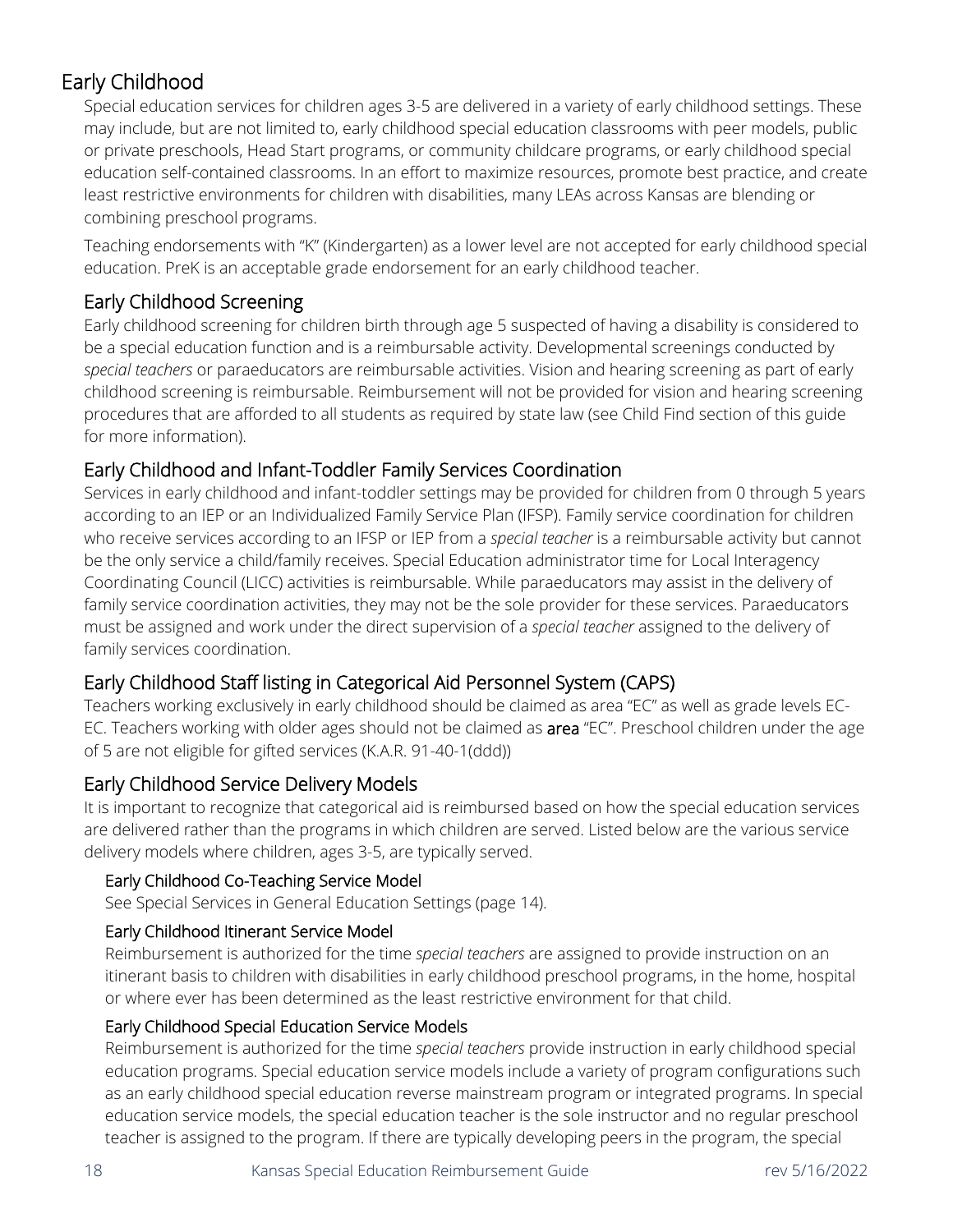education teacher is responsible for providing instruction to both children with exceptionalities and typically developing peers.

Early childhood special education service models may also include blended programs where the special education program has been combined with one or more preschool programs such as Head Start or Preschool-Aged At-Risk. Regardless of the program configuration, if the ratio of students with IEPs or IFSPs is less than 50% on average, categorical aid will be pro-rated. The methodology for pro-rating FTE is provided below: The ratio will be determined by averaging the enrolled and attending (as defined in the KSDE Enrollment Handbook) students on December 1st and May 1st. If the count day falls on a nonschool day, the count day will be the first school day following the count day.

### Pro Rating FTE for Early Childhood Special Education Service Model

### Full Time Special Education Teacher

| Total caseload of students for the day (add all sessions with students with IEPs together)                                                                                                                                                                                         |  |  |  |  |  |  |
|------------------------------------------------------------------------------------------------------------------------------------------------------------------------------------------------------------------------------------------------------------------------------------|--|--|--|--|--|--|
| EXAMPLE: 21 total students, 6 of them have IEPs (special education)                                                                                                                                                                                                                |  |  |  |  |  |  |
| To obtain the pro-rated FTE: Multiply the number of students with IEPs or IFSPs by 2,<br>then divide by the total of all students served in the program<br>(special education money can be used to fund the students with disabilities AND an equivalent number<br>of peer models) |  |  |  |  |  |  |
| (IEP/IFSPx2)/Total<br>For the example above $(6 \times 2)/21 = .57$ FTE                                                                                                                                                                                                            |  |  |  |  |  |  |
| *Always round up when estimating FTE*                                                                                                                                                                                                                                              |  |  |  |  |  |  |

### Paraeducators in Special Education Service Model

For purposes of categorical aid reimbursement, special education paraeducators are assigned to students and not to programs. A connection within the IEP or IFSP must be identified that justifies the need for paraeducator support as determined by the IEP or IFSP team. Paraeducator FTE will not be prorated based on classroom ratios if full time para support is required by one or more IEPs or IFSPs.

### Time and Effort in Special Education Service Model

Categorical Aid funding will not be reduced for teachers of Special Education Early Childhood who are part of a Special Education Service Model classroom and whose percentage of time spent on special education activities falls below the claimed FTE or does not match the classroom ratios. This does not apply to other grades/areas, or itinerant teachers.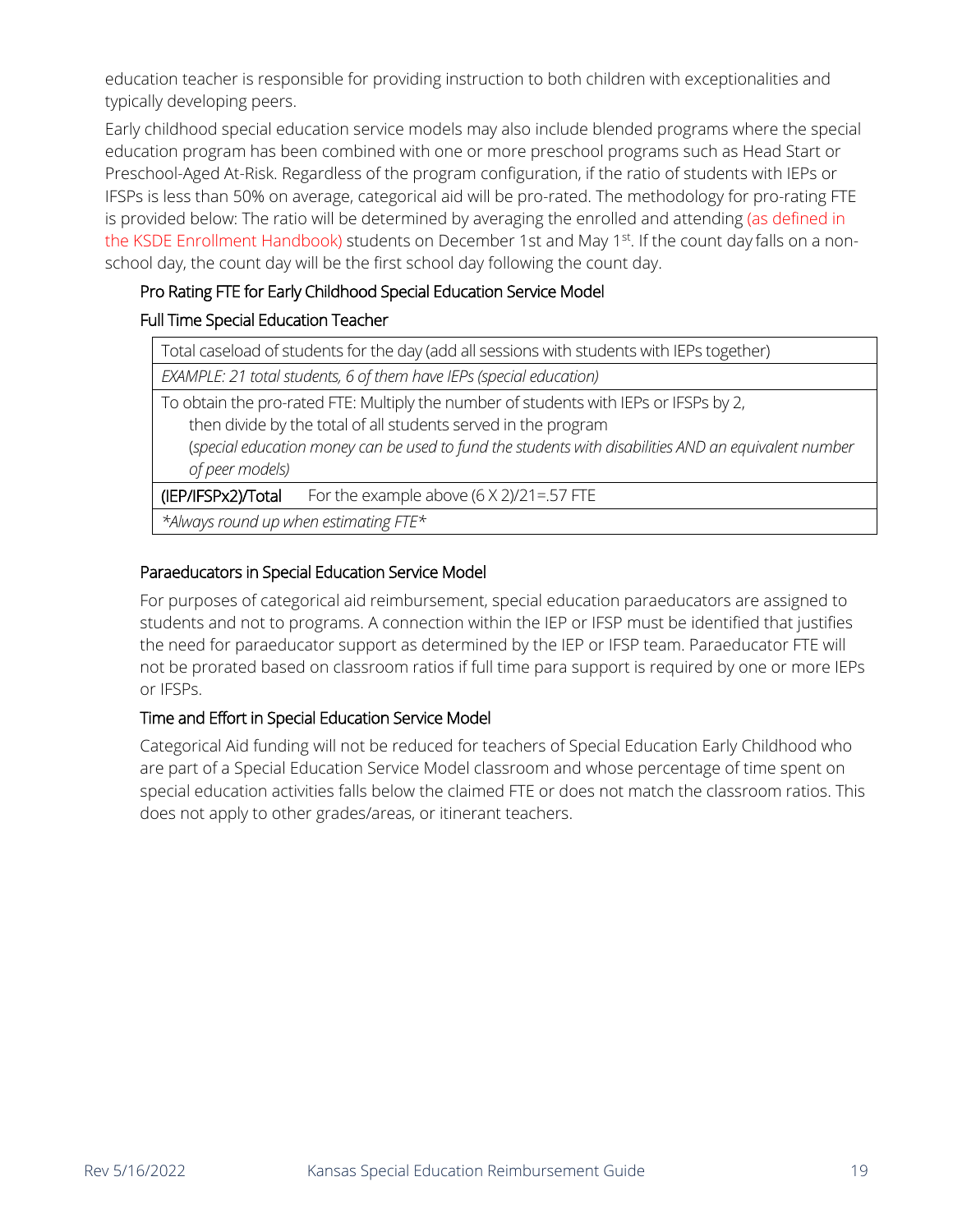### <span id="page-19-0"></span>IDEA Part C - Infant/Toddler Services (IT)

School LEAs serving families of infants and toddlers with disabilities (ages 0-2) may claim reimbursement for special education services as established in the Individualized Family Service Plans (IFSPs). LEAs responsible for making claims on behalf of an Infant Toddler (IT) network must work collaboratively with the Infant Toddler staff to ensure accuracy in fiscal reporting. Special Education administrator time for Local Interagency Coordinating Council (LICC) activities is reimbursable. Birth or EC are the acceptable grade endorsements for an infant toddler special education teacher. Gifted services are not reimbursable for Infant Toddler programs (K.A.R. 91-40-1(ddd)). The rules and requirements for IDEA Part C programs to claim reimbursement are the same as for IDEA Part B LEAs.

### Reimbursement for Infant-Toddler services may be claimed by the LEA as follows: Categorical Aid Personnel System (CAPS)

LEAs may contract with approved Infant Toddler Networks who provide Infant Toddler special education services utilizing *special teachers*. Infant-toddler special education teachers and paraeducators should be reported as the area of IT as well as grade levels IT-IT. Other staff providing infant toddler special education services should be reported in the appropriate area but with grade levels IT-IT. Time claimed for personnel who work in both IT (Part C of IDEA) and EC (Part B of IDEA) programs must be separate positions.

### Non-Public Equivalency Contract (NPE)

LEAs may contract with approved Infant Toddler Networks who provide IDEA Part C services to individual children using certified or licensed *special teachers only.* All IFSP service providers for a child/family must be reported on the contracts. Reimbursement for contracted services will be based on FTE that is derived by multiplying the total number of service hours provided as documented in the individual student logs by the FTE Rate per Hour. To verify delivery of services, IFSPs are reviewed as part of the audit process. Service provider logs must document that services listed on IFSPs were actually delivered. NPE contracts for IFSPs written May 1 or after may be included with contracts submitted for the following school year

### ESY-Extended School Year (summer)

All local tiny-k programs/Infant toddler networks are required to provide year round services and do not have a "summer" session. Full time staff should be claimed at 1.0 FTE for the regular school year and up to 335 hours (.30 FTE) for the summer session. LEAs will not be reimbursed for more than .30 FTE for the Extended School Year.

### Screening

Early childhood screening for children birth through age 5 suspected of having a disability is considered to be a special education function and is a reimbursable activity including developmental and vision/hearing screenings conducted by *special teachers* or paraeducators. Reimbursement will not be provided for vision and hearing screening procedures that are afforded to all students as required by state law (see Child Find section of this guide for more information).

### Early Childhood and Infant-Toddler Family Services Coordination

Services in early childhood and infant-toddler settings may be provided for children from 0 through 5 years according to an Individualized Education Program (IEP) or an Individualized Family Service Plan (IFSP). Family service coordination for children who receive services according to an IFSP or IEP from a *special teacher* is a reimbursable activity but cannot be the only service a child/family receives. Special Education administrator time for Local Interagency Coordinating Council (LICC) activities is reimbursable. While paraeducators may assist in the delivery of family service coordination activities, they may not be the sole provider for these services. Paraeducators must be assigned and work under the direct supervision of a *special teacher* assigned to the delivery of family services coordination.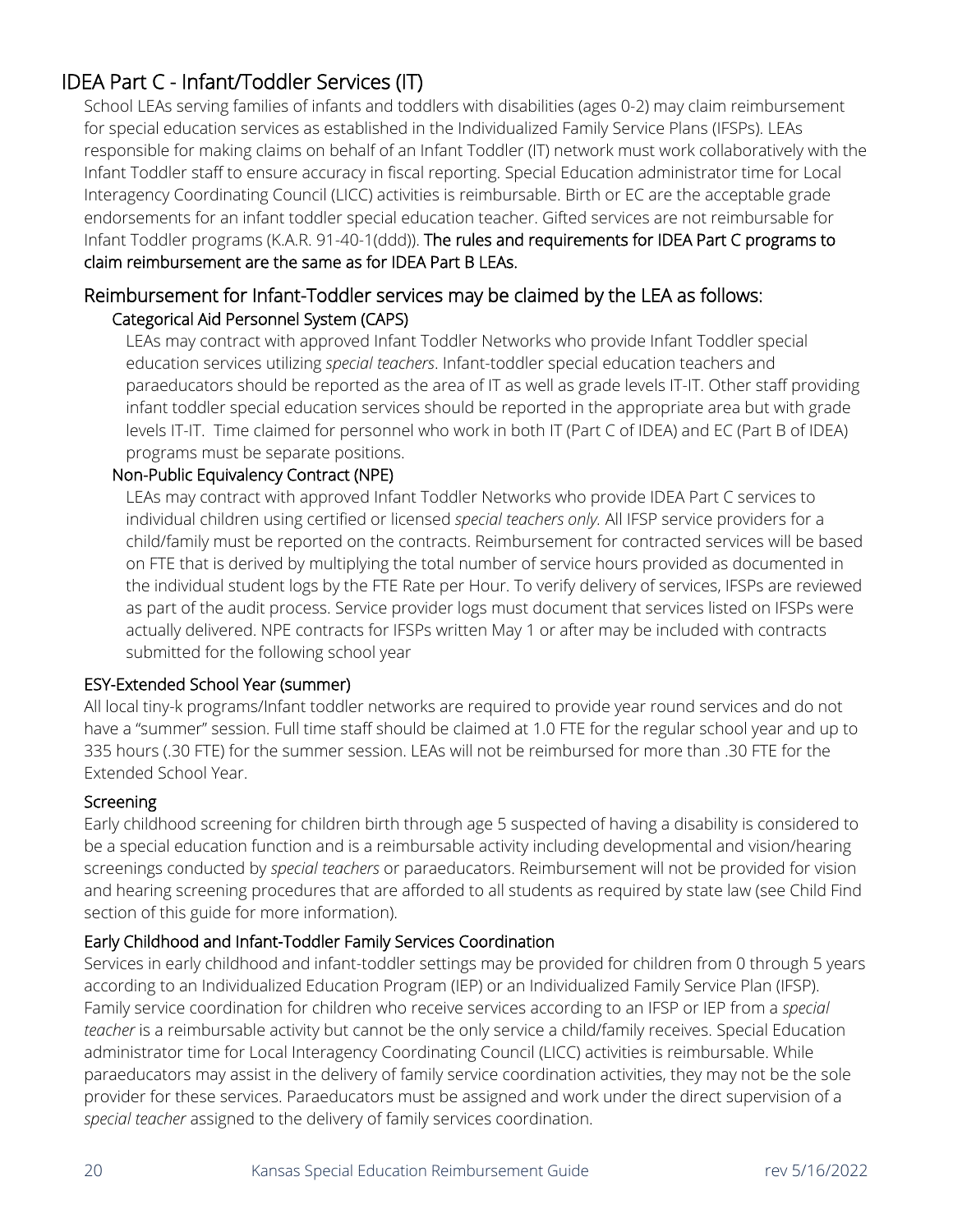### <span id="page-20-0"></span>KSDE Licensed Personnel Details

Reimbursement for KSDE licensed personnel follows requirements that can be found in the Licensed Personnel Guide [\(http://www.ksde.org/Default.aspx?tabid=812\)](http://www.ksde.org/Default.aspx?tabid=812).

Time delivering routine services that may be provided to any student regardless of IEP status is not reimbursable. Time reimbursed through categorical aid must be related to services specified on an IEP or work related to meeting Child Find responsibilities. General education intervention, not just attendance at meetings, is an allowed special education activity since it is defined as Child Find in Kansas regulation.

### Administrator (AD) and Supervisor/Coordinator (SU)

Special education administration and supervision is a related service (KAR 91-40-1(ccc)(18)) and may be reimbursed if the following conditions are met:

- The Special education administrator's contract and job description specifically state special education administration is a responsibility and must reflect if he/she is also to administer programs that are outside of special education such as administration of federal programs not specifically addressing the needs of students with exceptionalities, LEA-wide testing programs, and programs for at-risk students. Special education administrator time for Local Interagency Coordinating Council (LICC) activities is reimbursable.
- The special education administrator must be appropriately licensed by KSDE.
	- o (AD) Special education director
		- Special Education Director 3019
		- \* District Leadership 73006
- \* District Administration with special education endorsement (hand approved) 3006
- o (SU) Supervisor/coordinator or assistant director
	- \* Special Education Supervisor/Coord 2900
	- \* Building or Program Leadership 73005/73010
- Building Administration with special education endorsement (hand approved) 3010
- \* Special education director (AD) endorsements
- Special education directors will be reimbursed only for time spent in special education functions. Time and Effort must document time spent in the various duties of regular and special education administration.
- Building Principal duties (those concerned with building management, and general personnel management) are a general education function.
- Acting as an LEA representative at IEP meetings may not be claimed as the only special education time.
- Time spent as administrators for IDEA Part C programs must be coded for reimbursement as grade levels IT-IT.

### Early Childhood Special Education Teacher (EC)

Special Education endorsements may have "Birth", "EC", or "PreK" as the lower level of the appropriate endorsement. "K" (Kindergarten) as a lower level are not accepted for early childhood special education. Teachers working exclusively in early childhood should be claimed as area "EC" as well as grade levels EC-EC, VI and HI are the only other teaching areas that should be used with grade levels EC-EC. Teachers working with older ages should not be claimed as area "EC".

### Gifted (GI)

Requires "Gifted". Preschool children under the age of 5 are not eligible for gifted services unless educational services are offered by the local board of education to all students under age 5. (K.A.R. 91-40- 1(ddd))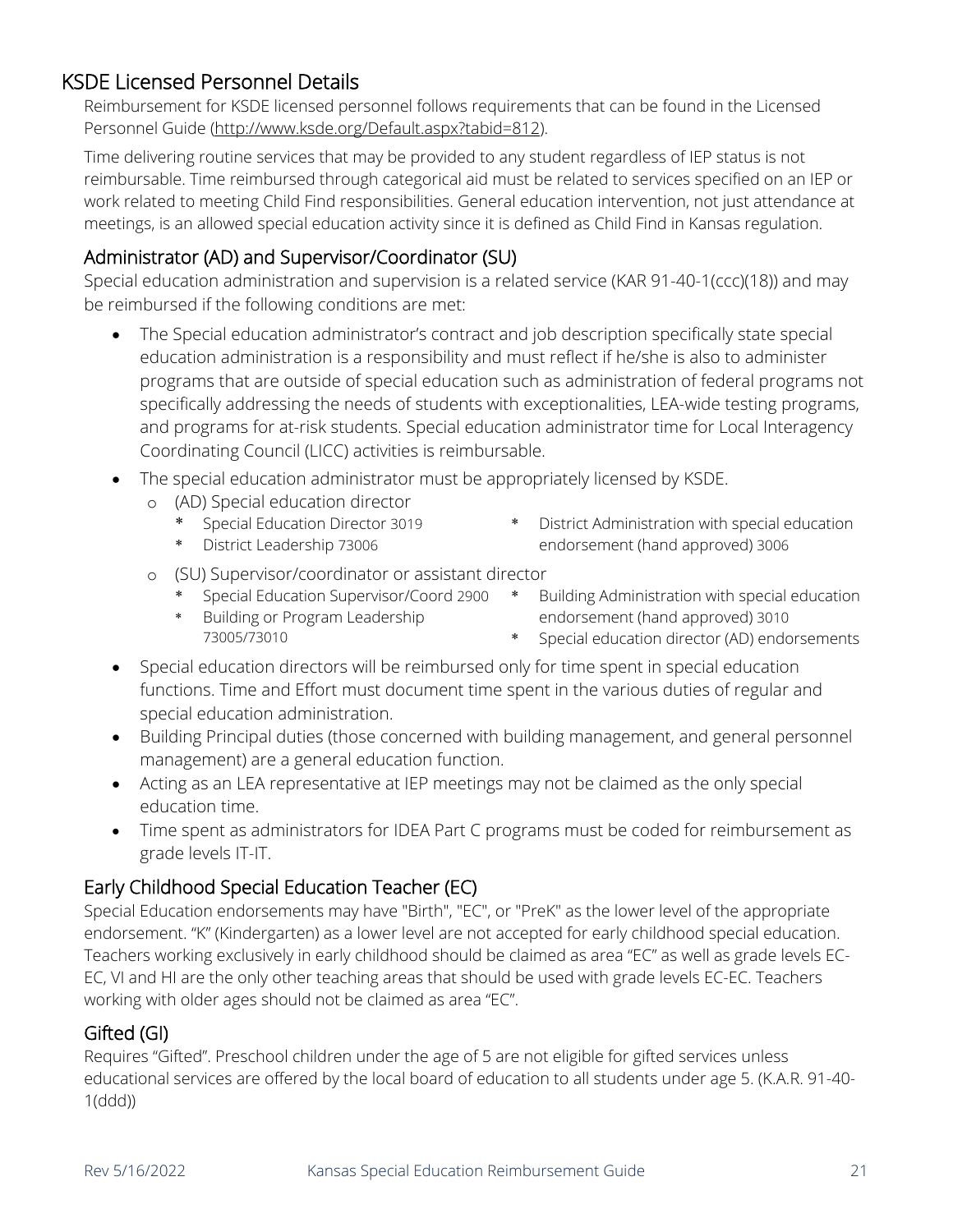### Hearing Impaired (HI)

Requires "Deaf or Hard of Hearing" or "Hearing Impaired" (older endorsement)

### High Incidence (was Adaptive) (BD/IR/LD)

Teachers of students with a range of mild-moderate disabilities that impact learning who are able to participate in general education curriculum with additional support. See Appendix A for endorsements.

### Infant Toddler Special Education Teacher (IT)

Requires "Early Childhood Unified" or Early Childhood Handicapped" (older).

### Integration Specialist (IS)

A consultative teacher working with teachers and staff to support services being provided in the regular education classroom. Requires special education endorsement (of any grade levels) and to be assigned special education duties and responsibilities.

### Low Incidence (was Functional) (ID/SM)

Teachers of students with significant intellectual disability and students with multiple disabilities who are less able to participate in general education curriculum. See Appendix A for endorsements.

### Personnel Development (PD)

Requires special education endorsement and be assigned special education duties and responsibilities.

### Physical Education (Adaptive Physical Education) (AP)

Requires "Physical Education" (grades PreK-12 only) or Adapted Physical Education (older).

### Reading Specialist (RS)

Requires "Reading Specialist". Only services required on IEPs are reimbursable.

### School Counselor (CS)

Requires "School Counselor".

### School Psychologist (PS)

Requires "School Psychologist" (including school psychology interns with KSDE licensure) with the following exceptions: Clinical psychologists, licensed by the Kansas Behavioral Sciences Regulatory Board hired as a school psychologist *prior to July 1, 2007*; school psychology students with an existing related license and a Work Authorization from the Kansas Association of School Psychologists (KASP).

### Transition Services (TS) and Work Study/Vocational (WS)

Follows the requirements for "Transition Specialist" in the Licensed Personnel Report.

### Visually Impaired (VI)

Requires endorsement "Visually Impaired"

### Vocational Special Needs (VO)

Requires vocational endorsement or licensure.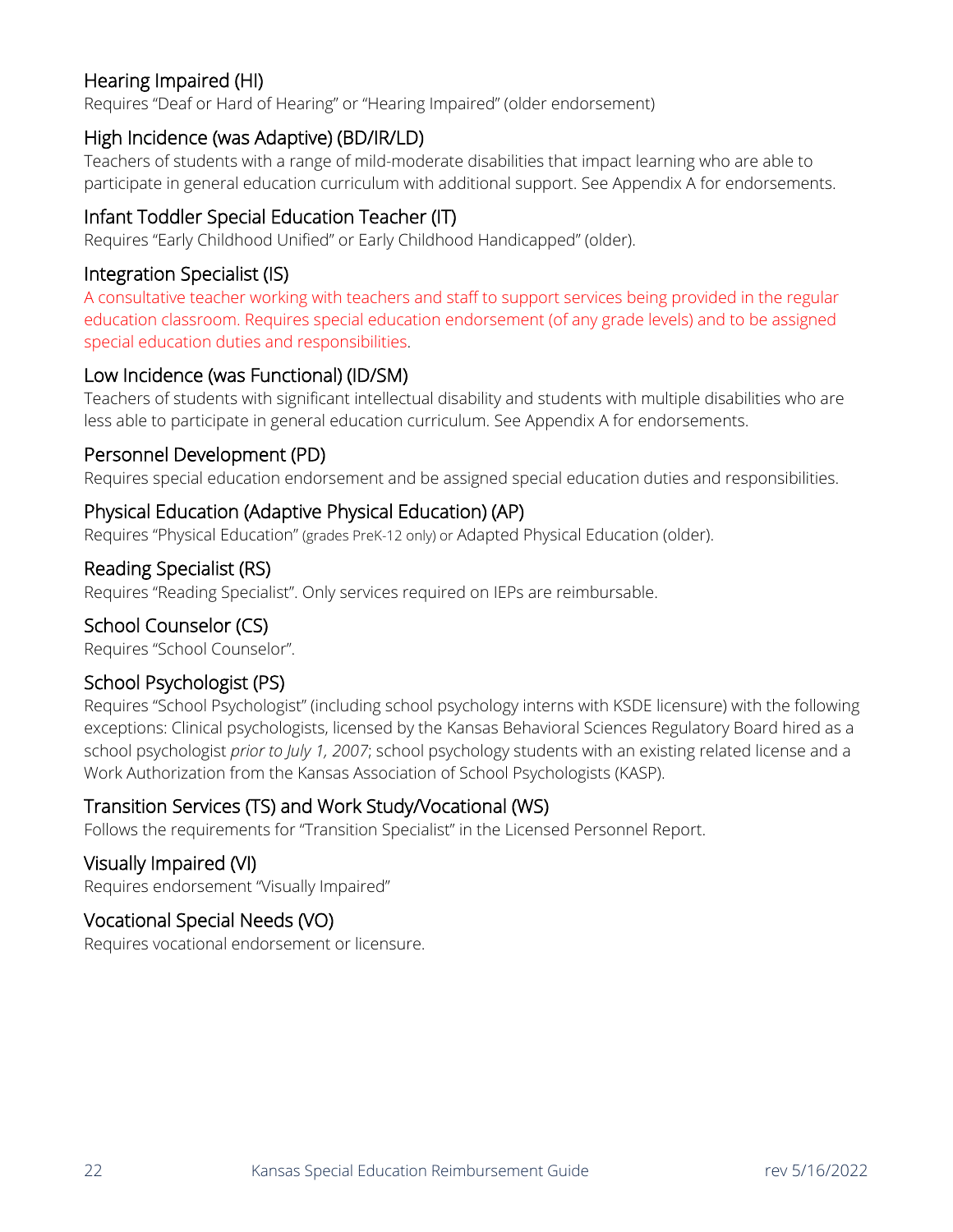### <span id="page-22-0"></span>Exceptions to KSDE Licensure requirements (including Substitutes)

### **Waivers**

LEAs may claim reimbursement for teachers providing services for duties performed in areas/fields or instructional levels for which they are not endorsed under licensure waivers that have been approved by the Kansas State Board of Education. The reimbursement may only be claimed during the school year, or portion of the year, for which the waiver and the appropriate license are in effect. Waiver information may be found here: [http://www.ksde.org/Default.aspx?tabid=549.](http://www.ksde.org/Default.aspx?tabid=549) For questions and information on waivers and waiver applications, please contact Teacher Licensure at 785-296-2288.

### Hand Approval

In cases where a provider is correctly licensed/certified for a position, hand approval can override incorrect program rejection. Hand approval is also possible in other situations including:

### KSDE licensed professionals not yet certified or with a lapse:

If licensure is delayed or lapses for reasons beyond the teacher's control, teachers that are not yet licensed/endorsed by KSDE or have a gap in licensure, but that have successfully completed the required programs, may be hand approved for reimbursement. Hand approval in these cases will not be given until the appropriate license/endorsement is in place, is not automatically granted, nor will it be given for more than the semester in which licensure/endorsement is granted.

### Administrator Hand Approvals:

Administrators (special education directors (AD), assistant directors (SU), or special education supervisor/coordinators (SU) including infant-toddler program administrators, may be hand approved for reimbursement if they:

- hold an administrative endorsement (school psychology is not administrative);
- have a special education license endorsement, and
- are currently enrolled in a university program that will allow them to receive the correct endorsement within 3 years;
- have 3 years of accredited special education experience.

### Hand approval covers only reimbursement, and does not apply to any other KSDE reporting method.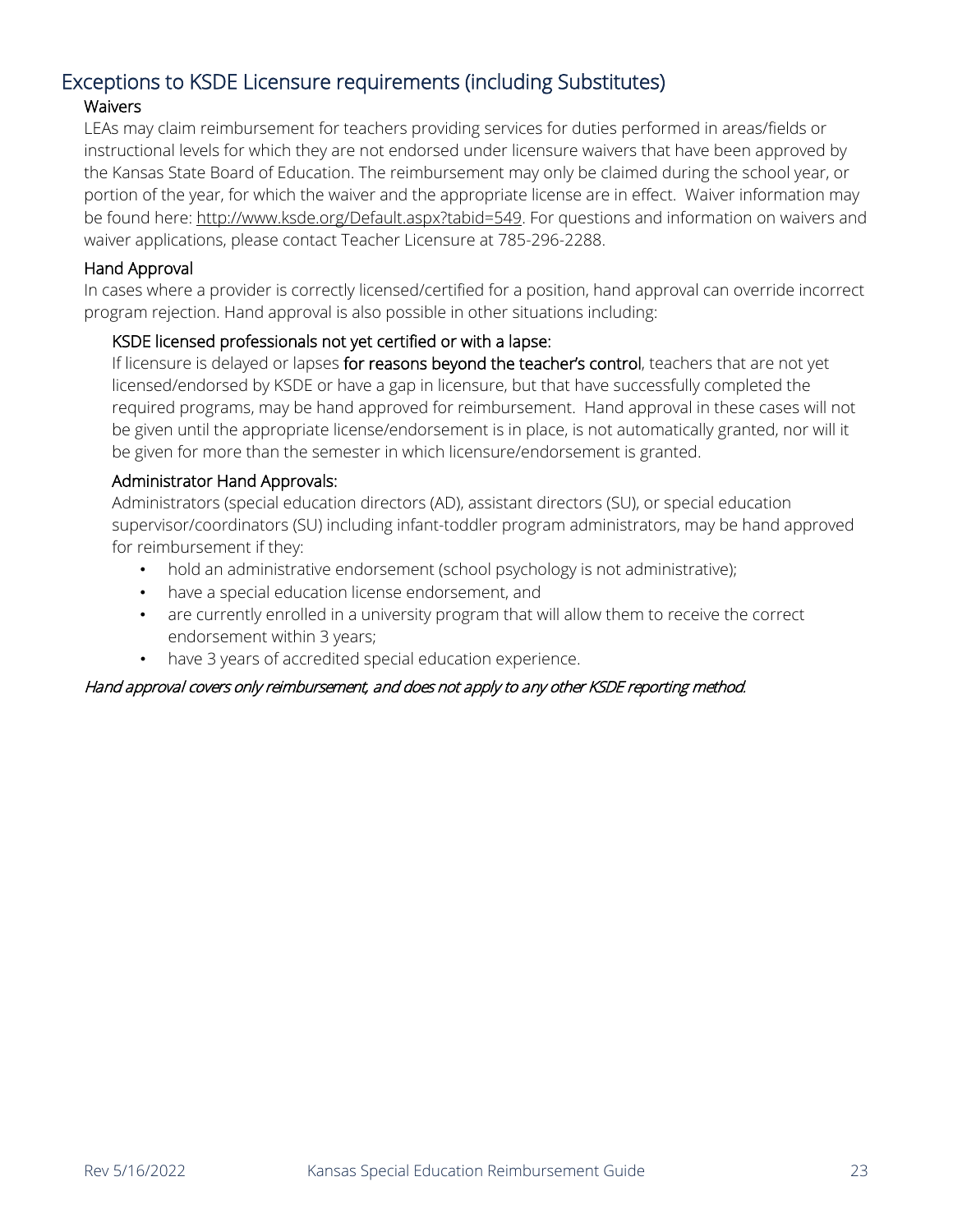Substitutes (K.A.R. 91-31-34)<br>As long as a classroom teacher is being paid by the LEA (includes LEA-paid short-term disability insurance pay), only the original teacher should be listed to cover both the teacher and the replacement's time filling the position. Substitutes are only reported when the regular teacher is not being paid by the LEA.

For positions covered by KSDE teaching endorsements, the following limits apply for substitutes that do not possess the required endorsements:

Valid teaching license – 125 days = .67 FTE Substitute license – 90 days = .48 FTE ESub with degree  $-30$  days  $= .16$  FTE ESub without degree – 15 days = .08 FTE

For related service positions, the substitute must possess the appropriate certificate, license, or registration for the position in order to be eligible for categorical aid. Since such substitutes are appropriately certified/licensed for the position, they should be reported on the Personnel Report under the appropriate professional classification, not as a substitute.

Note: If the professional is appropriately licensed for the assignment, do not claim as a substitute

The amount of time substituting should not exceed the time allowed for a substitute's license/certificate and the FTE claimed for the position, regardless of how many people fill the position, may not exceed 1.0 FTE.

Note: The term "Substitute" in reimbursement is used differently than in employment or conversation. Claiming a classroom teacher as a substitute means you are qualifying them for the position using the substitute teaching regulations. "Classroom teacher" is specified, because in Kansas special education law, the term "special teacher" substitute regulations say "teacher", they mean teacher in the traditional sense of classroom teacher. The substitute teaching regulations do not apply to non-teaching areas, such as school leadership and school specialists, or to para positions or to non-KSDE licensed professions such as SLPs.

### K.A.R. 91-31-34. Local board of education requirements.

(a) General. Each local board of education shall ensure that each school meets the requirements of this regulation. (b) Staff.

(1) Except as otherwise provided in this subsection, in filling positions for which a license or certificate is issued by the state board, each school district shall employ persons who hold licenses or certificates with specific endorsements for the positions held.

(2) If a teacher holding an appropriate license or certificate is not available, the school district shall use a substitute teacher holding a valid Kansas teacher or administrator license or certificate at any level or in any field or subject. A school district shall not allow any person holding a Kansas teaching license or certificate to substitute teach for more than 125 days in the same assignment. (3) If a substitute teacher holding a valid Kansas teacher or administrator license or certificate is not available, the school district shall use a substitute teacher holding a valid Kansas substitute teaching license or certificate. A school district shall not allow a person holding a substitute teaching license or certificate to teach for more than 90 days in the same assignment.

(4) If a substitute teacher holding a valid Kansas substitute teaching license or certificate is not available, the school district shall use a person who holds a baccalaureate degree and an emergency substitute teaching license or certificate. A school district shall not allow a person who holds a baccalaureate degree and an emergency substitute teaching license or certificate to teach for more than 30 days in the same assignment.

(5)(A) If a person holding a baccalaureate degree and an emergency substitute teaching license or certificate is not available, the school district shall use a person who has been licensed or certified by the state board as an emergency substitute teacher. A school district shall not allow any person who does not hold a baccalaureate degree to teach for more than 15 days in the same assignment or more than 60 days in a semester. (B) If a local board of education documents that there is an insufficient supply of substitute teachers, the board may appeal to the commissioner of education for authority to allow individuals holding an emergency substitute teaching license or certificate to continue to teach for an additional length of time that shall not exceed a total of 93 days in a school year.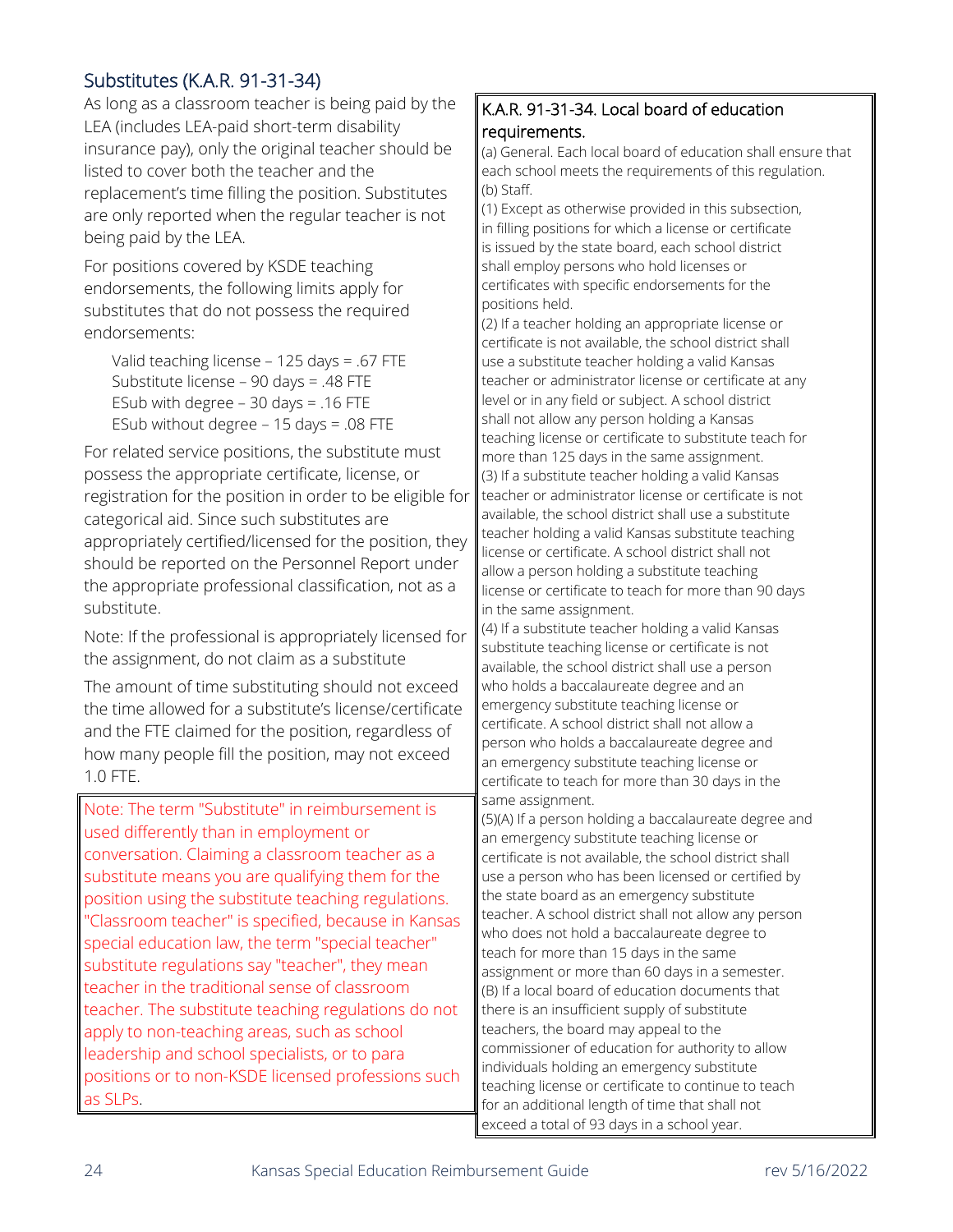### <span id="page-24-0"></span>Non-KSDE Licensed Personnel Details

Related services personnel who are not licensed by KSDE are considered to be special teachers and will be reimbursed according to the policies established in this guide. Related services personnel must be qualified either by licensure in Kansas or by a credentialing body described in this section. To be reimbursed, LEAs must ensure that they hire or contract with personnel who hold the appropriate credential or license.

Time delivering routine services that may be provided to any student regardless of IEP status is not reimbursable. Time reimbursed through categorical aid must be related to services specified on an IEP or work related to meeting Child Find responsibilities. General education intervention, not just attendance at meetings, is an allowed special education activity since it is defined as Child Find in Kansas regulation

### Art Therapy (AT)

Registered Art Therapist (ATR) credential, Board Certified Art Therapist (ATR-BC), Art Therapy Certified Supervisor (ATCS) from the Art Therapy Credentials Board

### Audiology (AU)

Current and valid license from KDHE Health Occupations Credentialing. An audiologist who holds a temporary license may not supervise assistants.

### Assistive Technology (AS)

According to 20 U.S.C. 1401 The term "assistive technology service" means any service that directly assists a child with a disability in the selection, acquisition, or use of an assistive technology device (any item, piece of equipment, or product system that is used to increase, maintain, or improve the functional capabilities of a child with a disability). Assistive Technology services include:

(A) the evaluation of assistive technology devices

(B) purchasing, leasing, or otherwise providing for the acquisition of assistive technology devices

(C) selecting, designing, fitting, customizing, adapting, applying, maintaining, repairing, or replacing assistive technology devices

(D) coordinating and using other therapies, interventions, or services with assistive technology devices

(E) training or technical assistance for the child, or the family of the child

(F) training or technical assistance for professionals.

Any special education professional may be reimbursed for this area.

### Behavior Specialist

If providing Behavior Analyst Services: Certification as a Board-Certified Behavior Analyst (BCBA or BCBA-D) from the Behavior Analyst Certification Board (BACB) OR licensed as a Behavior Analyst (BA) or a Psychologist (LP) by the Behavior Sciences Regulatory Board (BSRB) (K.S.A. 65-7503(1) and K.S.A. 65- 7503(4)). If providing other behavior services, Clinical or Master level licensure from the BSRB is required.

### Braille Transcriber

Individuals who transcribe Braille and are certified will be reimbursed at the professional level. The following certifications are accepted: Literary Braille Transcribing from the Library of Congress (offered through the National Federation of the Blind); National Certification in Literary Braille (NCLB) or National Certification in Unified English Braille (NCUEB) from the National Blindness Professional Certification Board (NBPCB).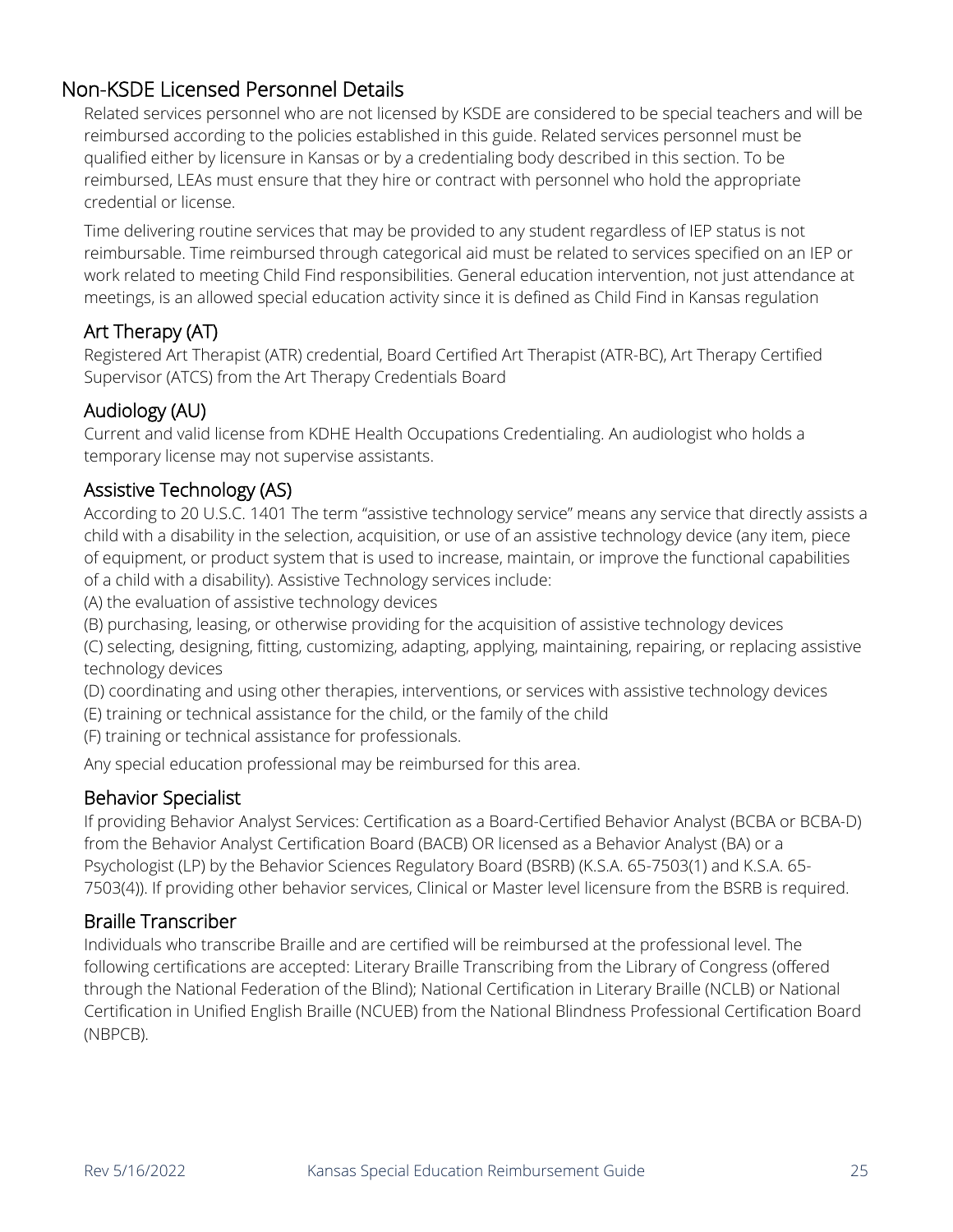### Interpreter/Educational Interpreter (IN)

LEAs may consider interpreters as professionals, regardless of their certification/assessment level. However, to be reimbursed at the professional level, a sign language interpreter for students who are deaf/hard of hearing must meet one the following criteria:

### Accepted Certifications for reimbursement as a Professional Interpreter:

- EIPA (Educational Interpreter Performance Assessment): 3.5 minimum on performance. Must retake every five years unless score is 5.0
- ESSE (Educational Signed Skills Evaluation): 4.0 minimum on BOTH receptive and overall expressive (ESSE:R plus ESSE:I or ESSE:T). Must retake every five years unless score is 5.0 in both receptive and overall.
- Kansas Commission for the Deaf and Hard of Hearing: Full and current registration; KQAS (Kansas Quality Assurance Screening) 4.0 minimum on EITHER interpretation or transliteration The KCDHH supervision plan is only accepted for ESSE or EIPA scores of 3.0 or more.
- RID (Registry of Interpreters for the Deaf): NIC (National Interpreter Certification) or Ed:K-12, current membership.
- Missouri Interpreter License, Advanced or Master/Comprehensive only.
- Certifications by other states may be accepted, must be current.
- A two-year Professional Development Plan is available twice for interpreters who scored at least a 3.0 on the EIPA, or on both sections of the ESSE, to allow them to be reimbursed as professionals while developing their skills to the needed levels.

Professional Interpreters must also have the following:

- A contract that reflects the interpreter is paid as a professional,
- Be supervised by a professional qualified to teach students who are deaf/hard of hearing
- Meet staff development requirements as established by the LEA.

### Professional Development Plan

For an interpreter scoring 3.0 or above but less than 3.5 on the EIPA or a 4.0 on the ESSE, a twoyear professional development plan may be submitted for approval to KSDE addressing skill deficits identified by the EIPA or the ESSE. The complete EIPA or ESSE evaluation results should be submitted along with the plan. The professional development plan must provide a timeline which includes retesting to demonstrate progress by the end of the two-year period. The professional development plan may be used twice, for a total of four years, to access categorical aid at the professional level. The Professional Development Plan may be found at [http://www.ksde.org/Default.aspx?tabid=538#license.](http://www.ksde.org/Default.aspx?tabid=538#license)

### Music Therapist (MT)

Music Therapist – holds current board certification through the Certification Board for Music Therapists (MT-BC).

### Nurse/School Nurse (NU)

Registered nurse licensed in Kansas with a multistate or single state license (Kansas Board of Nursing) or with a multistate license in a compact state. Can be claimed for the provision of special education services as identified in the anticipated services section in individual students' IEPs which must contain anticipated frequency, duration and location of specific special education nursing services.

### Occupational Therapist (OT)

Current license from the Kansas Board of Healing Arts.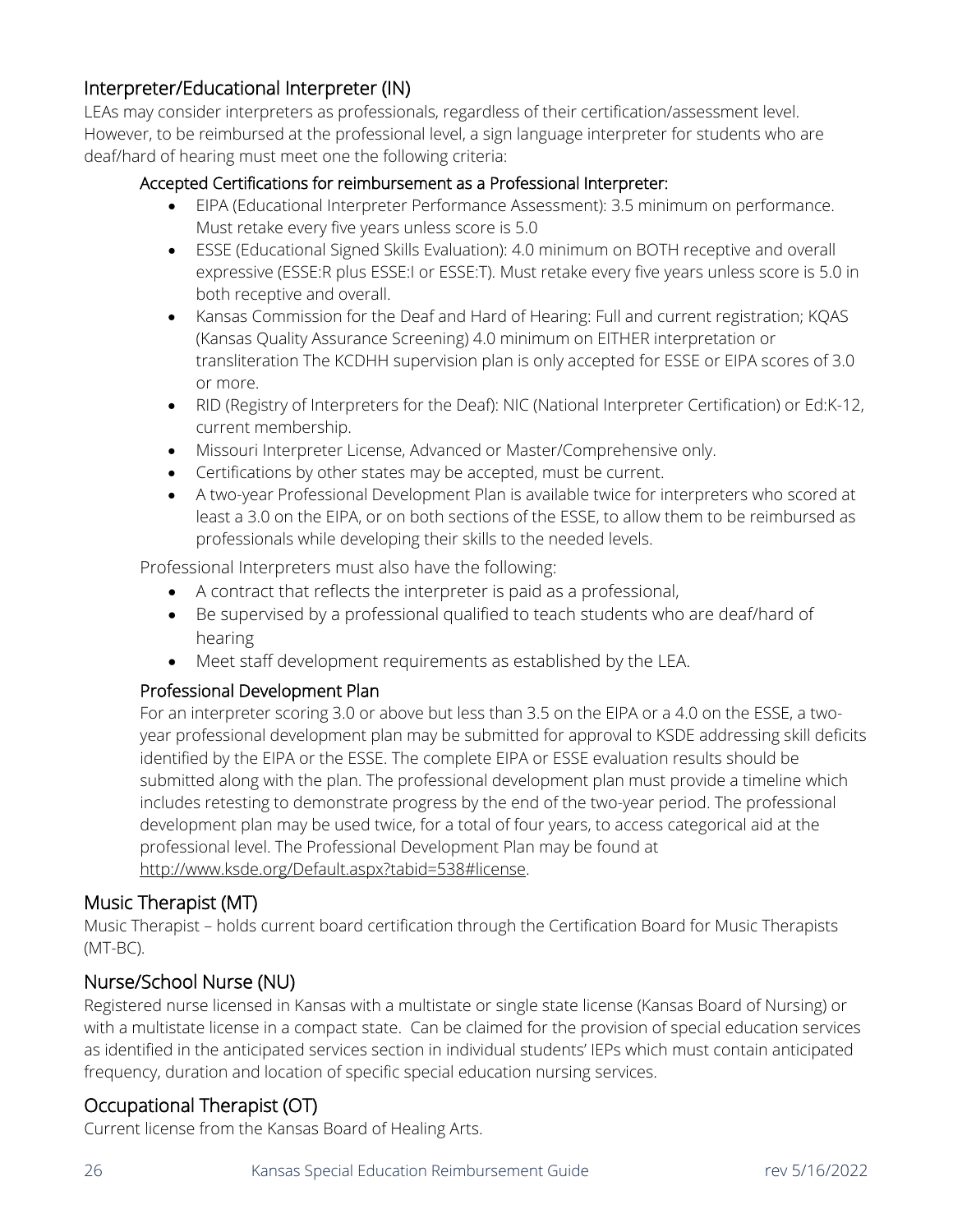### Orientation/Mobility Specialist (OM)

Certified Orientation and Mobility Specialist (COMS) from Academy for Certification of Vision Rehabilitation and Education Professionals (ACVREP).

### Physical Therapist (PT)

Current license from the Kansas Board of Healing Arts.

### Recreation Therapist (RE)

Current certification from the National Council for Therapeutic Recreation.

### Registered Dietician (RD)

Current and valid license from KDHE Health Occupations Credentialing

### Social Worker (SW)

Licensed Masters Level professionals working with children and families. Current and valid license (or temporary license) issued by the Behavioral Sciences Regulatory Board:

- Licensed Master Social Worker (LMSW or Temporary LMSW) and
- Licensed Specialist Clinical Social Worker (LSCSW or Temporary LSCSW)

### Speech Language Pathologist (SL)

Current and valid license from KDHE Health Occupations Credentialing. A speech-language pathologist who holds a temporary license may not supervise assistants.

### Special Use (XX)

Specific licensed staff approved by KSDE. Do not claim staff in this category without approval from KSDE.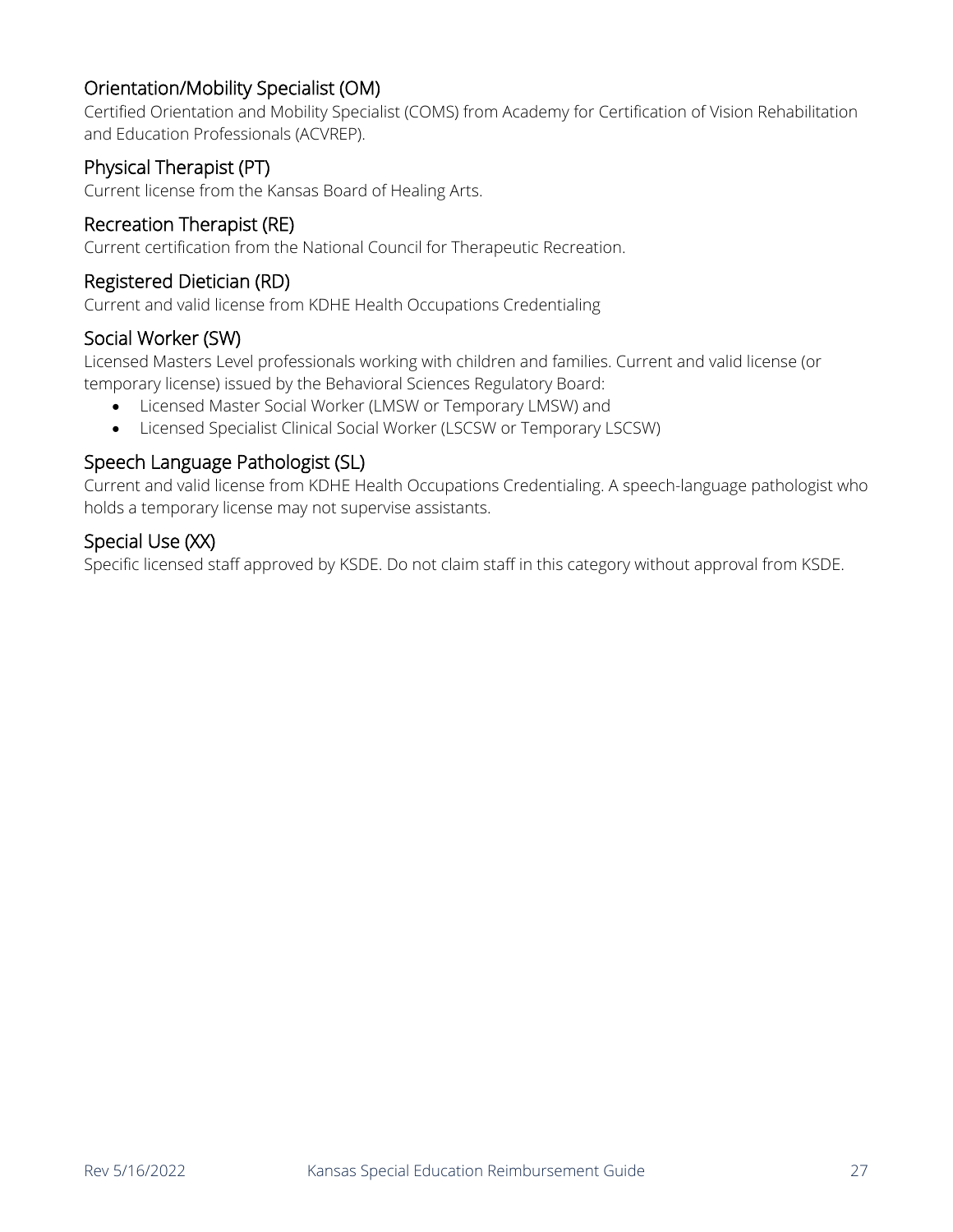### <span id="page-27-0"></span>Paraeducators (nonprofessionals)

Reimbursement for nonprofessionals will be at .40 FTE (2/5 full-time equivalent) of the special education teacher rate*,* provided minimum standards have been met, staff development requirements are fulfilled, and the paraeducator is supervised as specified in this guide or required by the licensed profession.

To be employed as a special education paraeducator, the minimum requirements are:

- Be a high school graduate (or GED certificate), and;
- Complete an orientation session addressing confidentiality, the services to be provided, and the policies and procedures of the local education agency concerning special education.

LEAs may add additional requirements. Title I schools have different minimum requirements; please see the Title I section of this guide for more information.

### Paraeducator Duties

Paraeducators provide instructional or related services under the supervision of licensed or certified special education professionals in an accredited or approved special education program.

Examples of allowable activities include:

- instructional support under the supervision of a professional;
- participation in IEP meetings;
- parent-teacher conferences;
- staff development; and
- student data collection and record-keeping, such as maintaining observational and anecdotal records;.
- assisting the *special teacher* with paperwork related to support provided to students with exceptionalities for whom the para is responsible;
- supporting students with exceptionalities in a general education program if the paraeducator is supervised by a *special teacher*.

If paraeducators participate in these activities, the time will be counted as student contact hours for the purpose of computing special education reimbursement.

If paraeducators do not participate in these identified activities or some other special education instructional or related services, the time will not be counted as student contact hours for the purpose of computing special education reimbursement. Other duties may be performed by paraeducators but LEAs will not be reimbursed for the time spent on non-special education related activities.

### Paraeducators must not be:

- Responsible for selecting or administering formal diagnostic or psychological instruments or for interpreting the results of those instruments;
- Responsible for selecting, programming, or prescribing educational activities or materials for the students without the supervision and guidance of the *special teacher*;
- Solely responsible for preparing lesson plans or initiating original concept instruction;
- Assigned to implement the IEP for students with exceptionalities without direct supervision and involvement from the professional;
- Employed in lieu of certified or licensed special education personnel. Staff claimed as paraeducators but employed as professionals to avoid licensing issues will not be reimbursed;
- Used as substitute teachers, unless paraeducators possess the appropriate Kansas license;
- Performing nursing procedures or administering medications without appropriate supervision/training from an approved health care professional.

### Paraeducator Reimbursement Issues

- Medicaid clerical work, even if full-time to obtain special education reimbursement, is not a reimbursable activity; and
- Secretarial, bookkeeping, and clerical support work, even in the offices of special education cooperatives or interlocals, are not reimbursable (including MIS activities).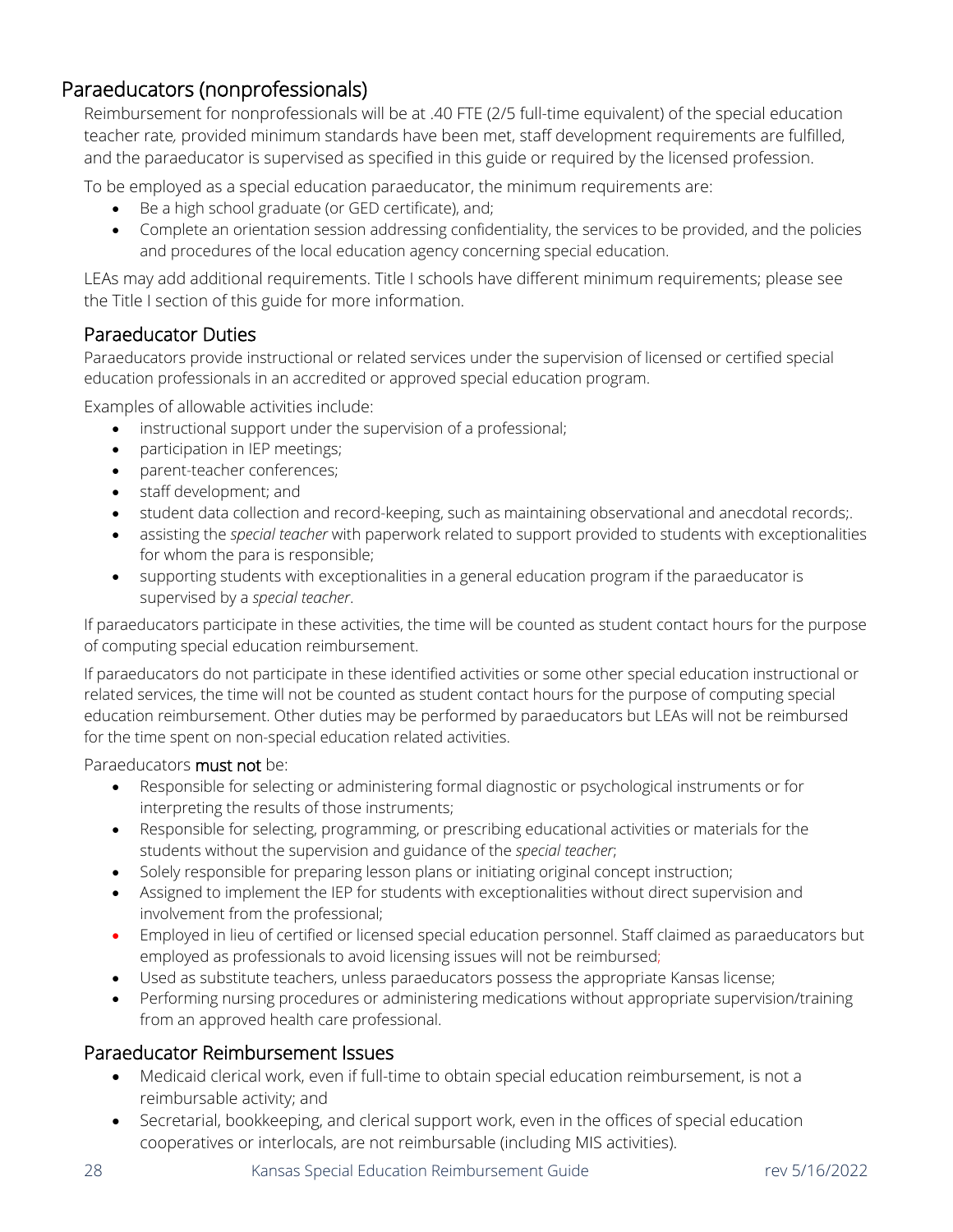### Staff Development

Each local education agency must prepare and maintain documentation of the annual staff development provided for special education instructional paraeducators for a period of at least 3 years. Regular year paraeducators must participate in staff development, regardless of the number of hours/day or days/week worked. Paras working only in ESY must be qualified, but are not required to have inservice.

Each staff development program must include the following:

- An orientation session including confidentiality of student records at the time a paraeducator is employed and an annual orientation thereafter to ensure compliance with confidentiality and other requirements. If any hours are claimed, orientation must be completed. (Note: Beginning of year inservices in which special education issues are on the agenda can meet this requirement); and
- Staff development activities specifically related to the area and type of program in which the special education instructional paraeducator is employed. Mandatory trainings may be counted as special education inservice.
- The local special education director or designee is responsible for approving inservice or college hours as appropriate for paraeducators based on their position and responsibilities.

### Timing

Staff development should be completed during the current school year. Some staff development may be completed during the summer (after the last day of the previous regular school year) if the local Special Education Director deems it appropriate.

### Tiered Paraeducator Inservice Requirement

Staff development requirements are tiered based on the special education experiences and/or credentials of the paraeducator.

- 1. Twenty Staff Development Hours Required: Paraeducators who have worked as a Kansas special education paraeducator less than 3 years (within the past 3 years)
- 2. Ten Staff Development Hours Required: Paraeducators who have worked as a Kansas special education paraeducator for more than 3 years (including each of the past 3 years). A school year may be counted if employment was 9 months (or the full school year) AND the appropriate amount of inservice was obtained. Short breaks may have been taken during the year.

### 3. Staff Development Hours – Locally Determined

Inservice requirements are determined by the LEA for paraeducators that hold a current Kansas license/certificate if the para is working in an area directly related to the license they hold (work in an unrelated area does not qualify for Tier 3). Types of license eligible for Tier 3 may include:

- o Teaching license from KSDE *(not including Substitute or Emergency Substitute license)*
- o Related Service Provider eligible for professional level categorical aid, (SLP, OT, etc.)
- o Related Service Provider licensed but requiring supervision (LEA has current Kansas license)
	- Occupational Therapy Assistant (OTA)
	- **Physical Therapy Assistant (PTA) or;**
	- Licensed Practical Nurse (LPN) licensed in Kansas or with a multistate license in a compact state that requires continuing education to renew.
	- Licensed Bachelor Social Worker (LBSW)
	- **Licensed Assistant Behavior Analyst (LaBA)**

### College Credits

College hours in subjects related to the special education service provided may be substituted for special education inservice hours. Each college credit hour earned will be counted as twenty staff development hours in the school year the credit was earned.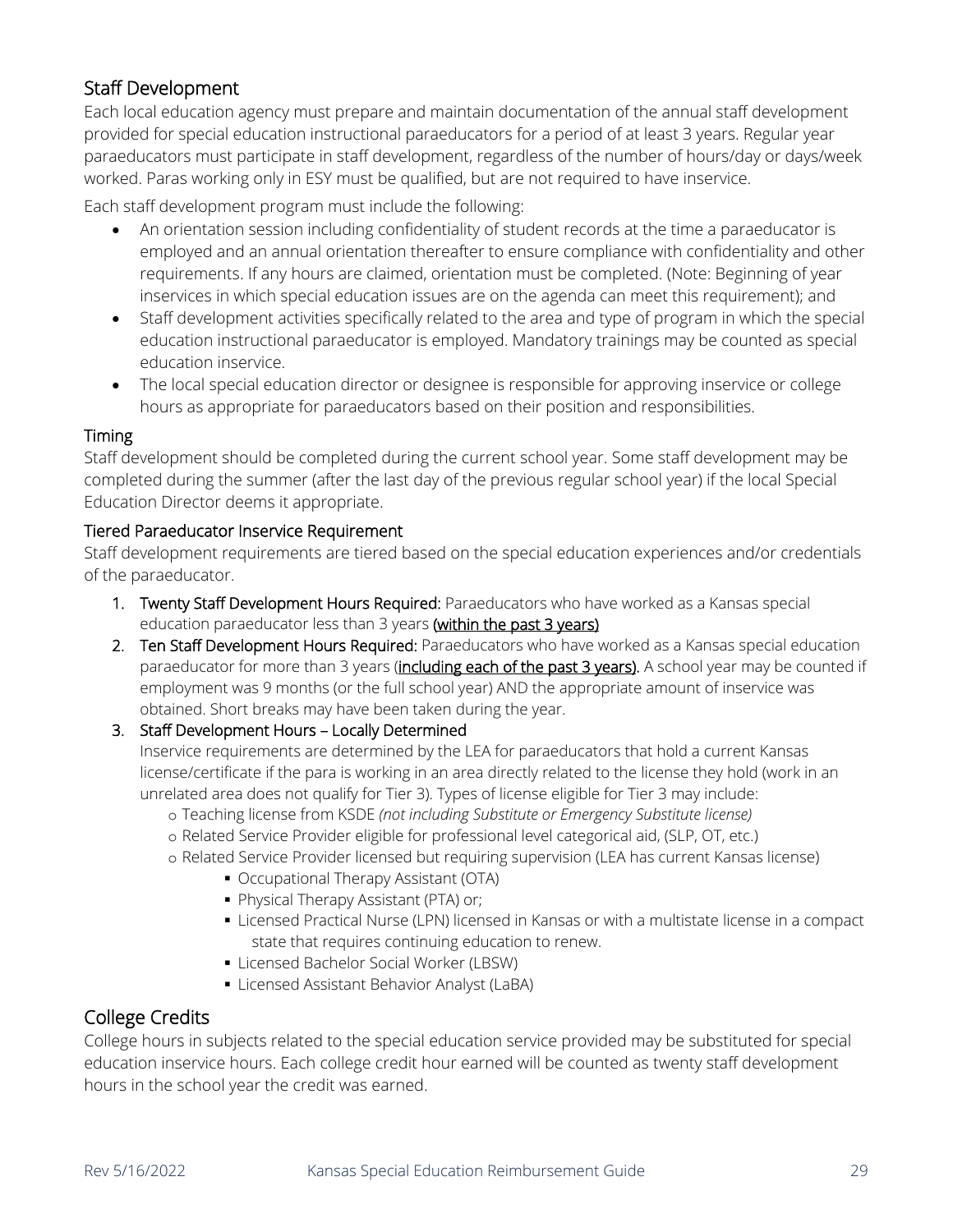### Incomplete staff development

*For paraeducators who have worked the entire nine-month school year*, if an LEA does not produce evidence that a paraeducator has completed the required staff development, categorical aid will be prorated based on the required number of staff development hours. Auditors will compute the paraeducator FTE, by computing the percentage of staff development (actual divided by needed) and then compute the adjusted FTE. For example, the paraeducator works 750 hours, and has only 8 hours of inservice, but needed 10.

750 hours / 1116 = .67 | 8 hours / 10 required = .80 | .67 X .80 = .54 audited FTE

The maximum number of hours that will be credited in this equation is 1116 (1.0 FTE) regardless of the number of hours claimed.

### Partial Year

This table may be used to determine the number of staff development hours for paraeducators hired after the start of the school year.

Staff development requirements are based on the days of employment regardless of number of hours a day worked. A month is 30 days including school holidays.

If a paraeducator leaves prior to the end of the year without completing required inservice, and the district has made a reasonable effort to have the para complete sufficient inservice, FTE will not be prorated provided that required orientation was completed.

### Supervision and Assignments

The supervisor of a paraeducator is the professional responsible for the provision of special education and related services who is receiving assistance from that paraeducator.  $\frac{9 \text{ months or more}}{20 \text{ hours}}$  20 10

| Time of Employment             | 20 Hours<br>Required | 10 Hours<br>Required |
|--------------------------------|----------------------|----------------------|
| Less than 1 month and 10 days  | 2                    | $\overline{2}$       |
| Less than 2 months             | 3                    |                      |
| Less than 2 months and 10 days | 4                    | 3                    |
| Less than 3 months             | 5                    |                      |
| Less than 3 months and 10 days | 6                    | 4                    |
| Less than 4 months             | 7                    |                      |
| Less than 4 months and 10 days | 8                    | 5                    |
| Less than 5 months             | 9                    |                      |
| Less than 5 months and 10 days | 10                   | 6                    |
| Less than 6 months             | 11                   |                      |
| Less than 6 months and 10 days | 12                   | 7                    |
| Less than 7 months             | 13                   |                      |
| Less than 7 months and 10 days | 14                   | 8                    |
| Less than 8 months             | 15                   |                      |
| Less than 8 months and 10 days | 16                   | 9                    |
| Less than 9 months             | 18                   |                      |
| 9 months or more               | つハ                   | $1 \cap$             |

The supervisor must be claimed on the personnel report for special education categorical aid. If the listed supervisor is not the actual supervisor, funding may be removed.

Unless otherwise indicated, instructional paraeducators must be directly supervised a minimum of 10% of the time they are working with students. Related services may have regulatory supervision requirements which must be followed. In addition to locally determined paraeducator supervision policies, the following supervision requirements apply.

### When the supervising special teacher is not in the building on school property

When the assigned *special teacher* is not present, a paraeducator must have a designated principal or teacher available in the building for assistance and supervision as needed.

### When the paraeducator is assigned to a learning site off school property

The *special teacher* must work with the paraeducator and the student at least twice a week if services are provided daily. If services are provided at least once a week, 20% of the sessions per month must be supervised. If services are provided less than one time a week, 20% of the sessions per quarter must be supervised.

### Paraeducators claimed for more FTE than supervisor

Due to scheduling requirements, there may be situations where a paraeducator is claimed for more FTE than the assigned supervisor. This is a rare occurrence, and LEAs should be able to provide an identified process to ensure adequate supervision has been developed and implemented for all such instances.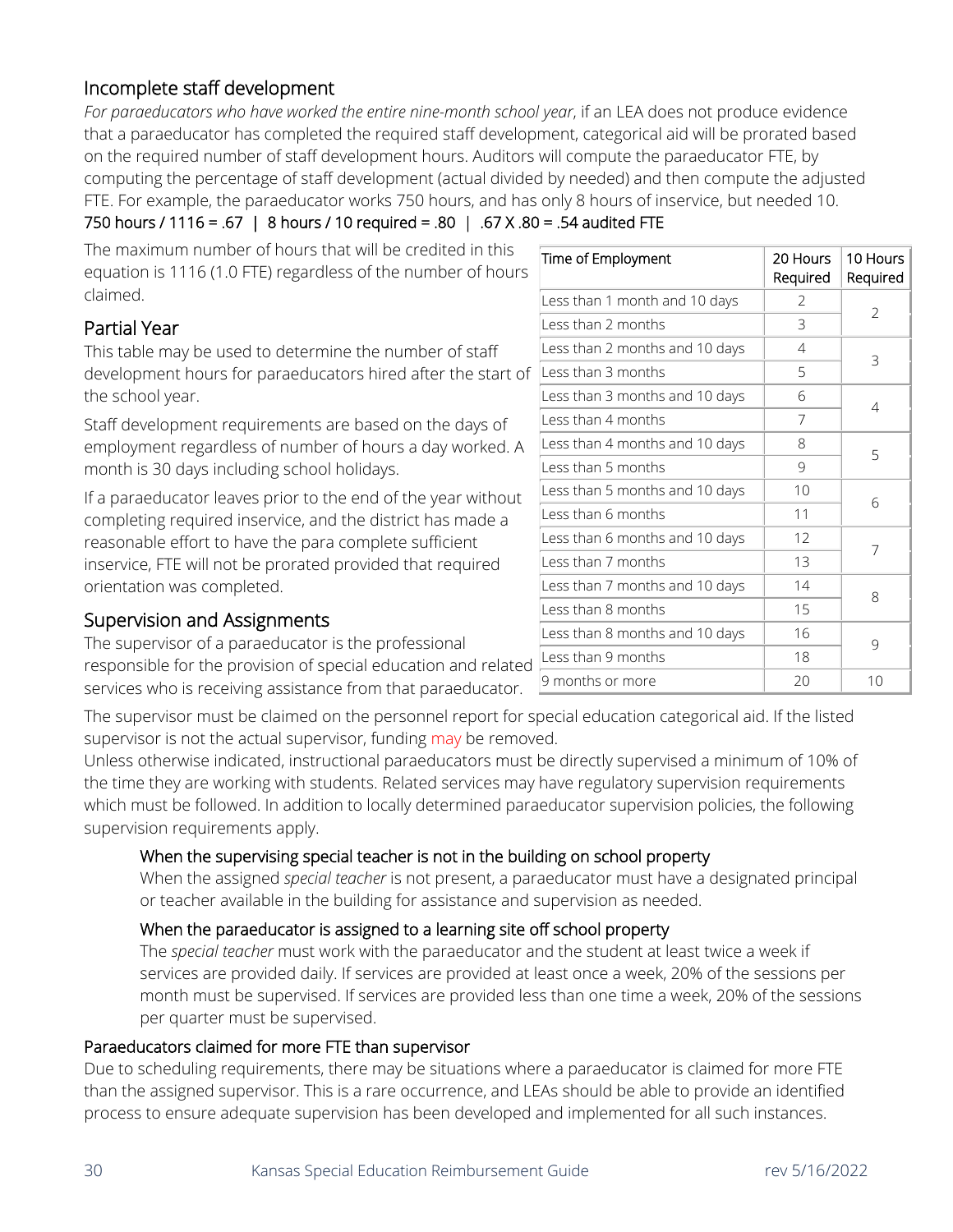### Specific Paraeducator Assignments

### Administratively Assigned Paraeducator

The following should be assigned to an administrator (AD or SU) for supervision and must meet all teaching paraeducator requirements.

Translator: Reimbursement as a paraeducator is authorized for persons responsible for translating special education documents from English to another language. Reimbursement will be pro-rated for clerical duties and for translating non-special education paperwork. Documentation is required.

### Audiologist Paraeducator

Paraeducators assigned to audiologists must be supervised a minimum of 10 percent of the time they are working with students. Training time does not count toward this minimum percentage. A speech-language pathologist or audiologist who holds a temporary license shall not be eligible to supervise assistants. Refer to KAR 28-61-8. Audiologist paraeducators/assistants performing hearing screening must have the appropriate current level of training for the type of hearing screening performed (Level 1 and 2—every two years).

### Behavior Specialist Paraeducator

If providing Behavior Analyst Services: Certification as Board Certified Associate Behavior Analyst (BCaBA) or Registered Behavior Technician (RBT) through the Behavior Analyst Certification Board (BACB) or licensed as an Assistant Behavior Analyst (LaBA) through the Behavior Sciences Regulatory Board (K.S.A. 65-7503 (2) or who meets the requirements of K.S.A. 65-7503 (3). If providing other behavior services, appropriate bachelor's level licensure from the BSRB is required.

### Braille Transcription Paraeducator

Must be supervised by a qualified professional.

### Interpreter Paraeducator

Paraeducators who are interpreting for students who are deaf/hard of hearing may be claimed for reimbursement. A paraeducator interpreting for students should show an interpreting (IN) assignment. These paraeducators must be supervised by a qualified professional and must meet staff development requirements for paraeducators. Documentation of a current assessment and score should be kept on file and be made available for auditors. Interpreter paras may have a supervisor with assignment areas of IN, IR, HI, SL, EC.

### Nurse Paraeducator / Attendant Care

Paraeducators who provide nursing or school health services are persons who, by specialized training from registered professional nurses, are qualified to carry out basic nursing tasks or procedures in the care of students, according to the students' Individualized Health Care Plans, which become part of the IEPs. Special education reimbursement is authorized for school nurse paraeducators, whose personnel agreements designate them as paraeducator/aide for a school nurse, who provide nursing or school health services specified in students' Health Care Plans and/or IEPs and that are appropriately delegated and supervised by registered professional nurses. First aid is not a special education service and is not reimbursable. See the requirements of K.A.R. 60-15-101, Performance of Selected Nursing Procedures in School Settings.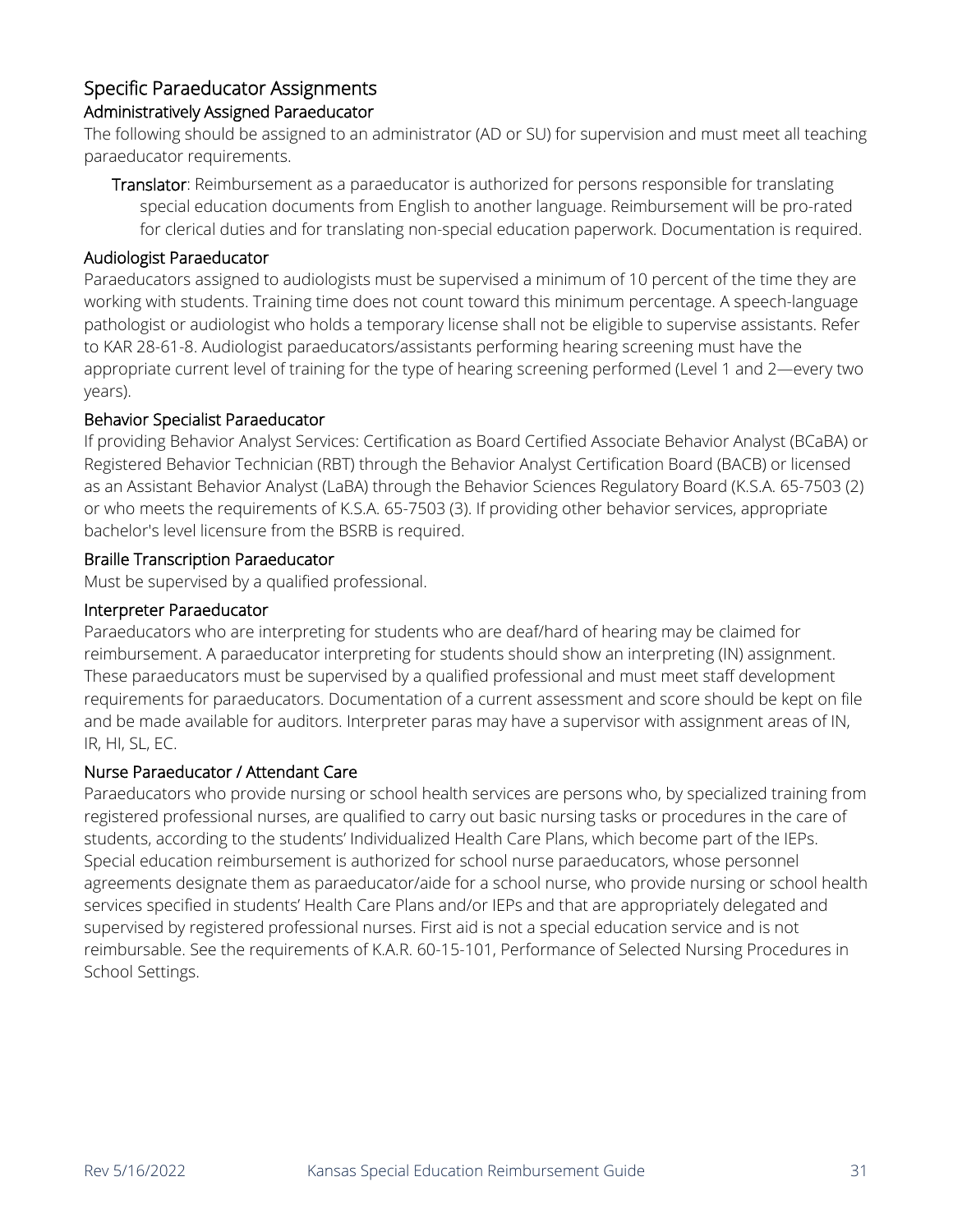### Occupational Therapist and Physical Therapist Paraeducator

Paraeducators assigned to OTs and PTs must be supervised according to statutes and regulations established by the Kansas State Board of Healing Arts (http://www.ksbha.org/). Licensed OTAs and PTAs have no set minimum supervision, the supervising OT/PT will determine the appropriate supervision level. Unlicensed personnel must be supervised 100% of the time by either a licensed OT/OTA or PT/PTA. For reimbursement, the overall supervising OT/PT should be listed as the supervisor, but LEAs should be prepared to show that a licensed person (OT/OTA or PT/PTA) was supervising unlicensed personnel at all times.

### School Psychologist Paraeducator

Paraeducators who are school psychology practicum students and are placed in a LEA by a training institution, may participate in those activities normally carried out by the fully-endorsed school psychologist. All psychological evaluations, including testing and behavioral observations, must be reviewed and signed by the supervising psychologist. The supervising psychologist, as a member of the IEP team, must maintain responsibility for special education decisions.

Paraeducators who hold a baccalaureate degree, preferably in psychology or education, may be reimbursed if:

- Responsibilities of the paraeducator are planned and supervised by a qualified professional and are based on the person's competency to carry out the responsibilities. If needed, preservice or staff development may be provided in relation to the duties;
- The paraeducator is not involved in psychological counseling or therapy, or in psychological evaluation; and
- The paraeducator is under the direct supervision of a licensed school psychologist.

Paraeducators not holding a baccalaureate degree must follow the restrictions and supervision requirements above AND are limited to performing tasks such as gathering assessment data for purposes of evaluation, record review, ecological or computer-based observation, and administering locally developed curriculum-based measurements (CBMs).

### Social Work Paraeducator

Paraeducators must hold a baccalaureate degree in social work and

- may perform tasks related to school social work for which they are trained,
- may not be involved in conducting intervention techniques, including psychotherapy; and
- must be under the supervision of a licensed master's or higher social worker who provides direct supervision and meets the supervision requirements of K.A.R. 102-2-8

### Speech Language Pathologist Paraeducator

Must be supervised a minimum of 10 percent of the time they are working with students (training time does not count toward this minimum percentage) by a licensed speech-language pathologist. Speechlanguage pathologists are required to train, monitor, supervise, and evaluate paraeducators/ assistants assigned to them. (KAR 28-61-8.)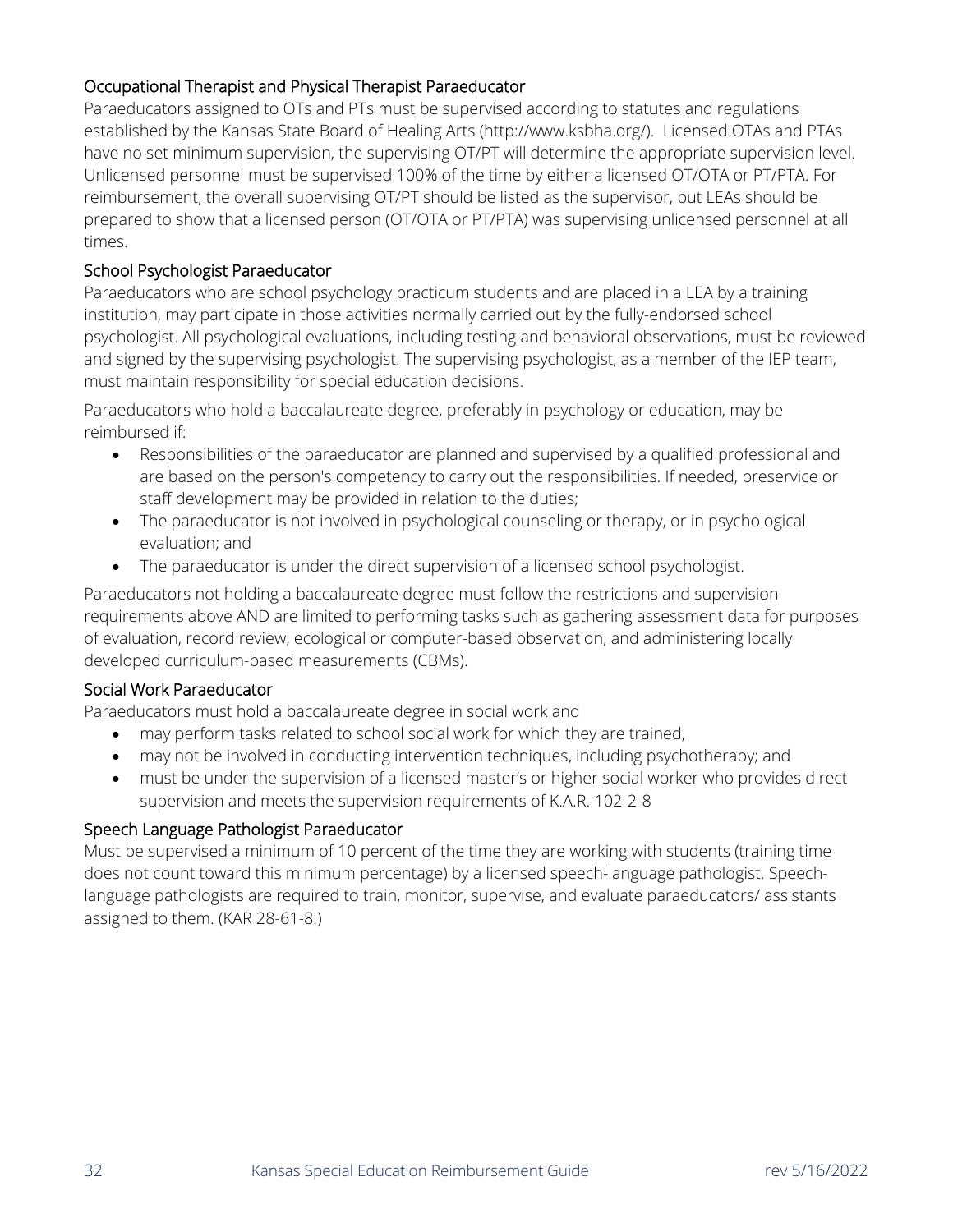### <span id="page-32-0"></span>Title I Paraprofessional Requirements

Paraprofessionals providing instructional support in programs supported with Title I, Part A funds must meet the appropriate requirements found at: http://www.ksde.org/Default.aspx?tabid=788

- In a Targeted Assistance School, only paraprofessionals paid with Title I Part A funds that provide instructional support must meet the requirements.
- In a Schoolwide Title I school, all paraprofessionals providing instructional support must meet the requirements as all teachers and paraprofessionals are considered Title I teachers and paraprofessionals. It does not matter who hires the paraprofessional (i.e. district or coop) or from which fund he or she is paid (i.e. general, special education, Title I, ESL, at risk). The para must meet the requirements if the para provides instructional support.

Paraprofessionals must meet the qualifications upon hiring. There is no grace period.

### Categorical Aid Requirements

The following provisions must be met to access State categorical aid for special education staff participating in schoolwide programs:

- The professional staff person or paraeducator must be contracted for and paid out of the special education fund.
- Paraeducators must be supervised by a special education teacher. LEAs are required to maintain a list of paraeducators involved in schoolwide programs and documentation on the calculation of special education percentages.
- A special education professional or a paraeducator cannot be the sole teacher or aide in a regular education classroom

The amount of state categorical aid that may be accessed may be determined in two ways: maintaining a log of the amount of time the professional or paraeducator actually spent delivering services and/or supports for identified students; or a pro-ration of total amount of time contracted based on the proportionate percent of identified students as compared to the building as a whole. (Pro-ration example: Total student population in the building = 300. Total identified students = 30 30/300 = 10%. If the contract stipulates at least 10% of the paraeducator's time is paid by special education funds, categorical aid may be accessed at 10% for that paraeducator. If a paraeducator is paid 50% out of special education and 50% Title I funds, and records are not maintained and the school has a 10% ratio of special education to general education, 10% of categorical aid could be accessed. A schoolwide program school must meet the intent and purposes of the programs from which funds are combined to ensure that the needs of the intended beneficiaries of those programs are addressed.)

Paraeducators, who may be working with students in various programs such as special education, bilingual, Title 1, or at-risk, will have their time pro-rated according to the number of students served in special education compared to the total population being served in the schoolwide school.

### Summer Schoolwide Programs

Categorical aid is available for summer schoolwide programs. The same guidelines apply for summer schoolwide programs as for regular term schoolwide programs.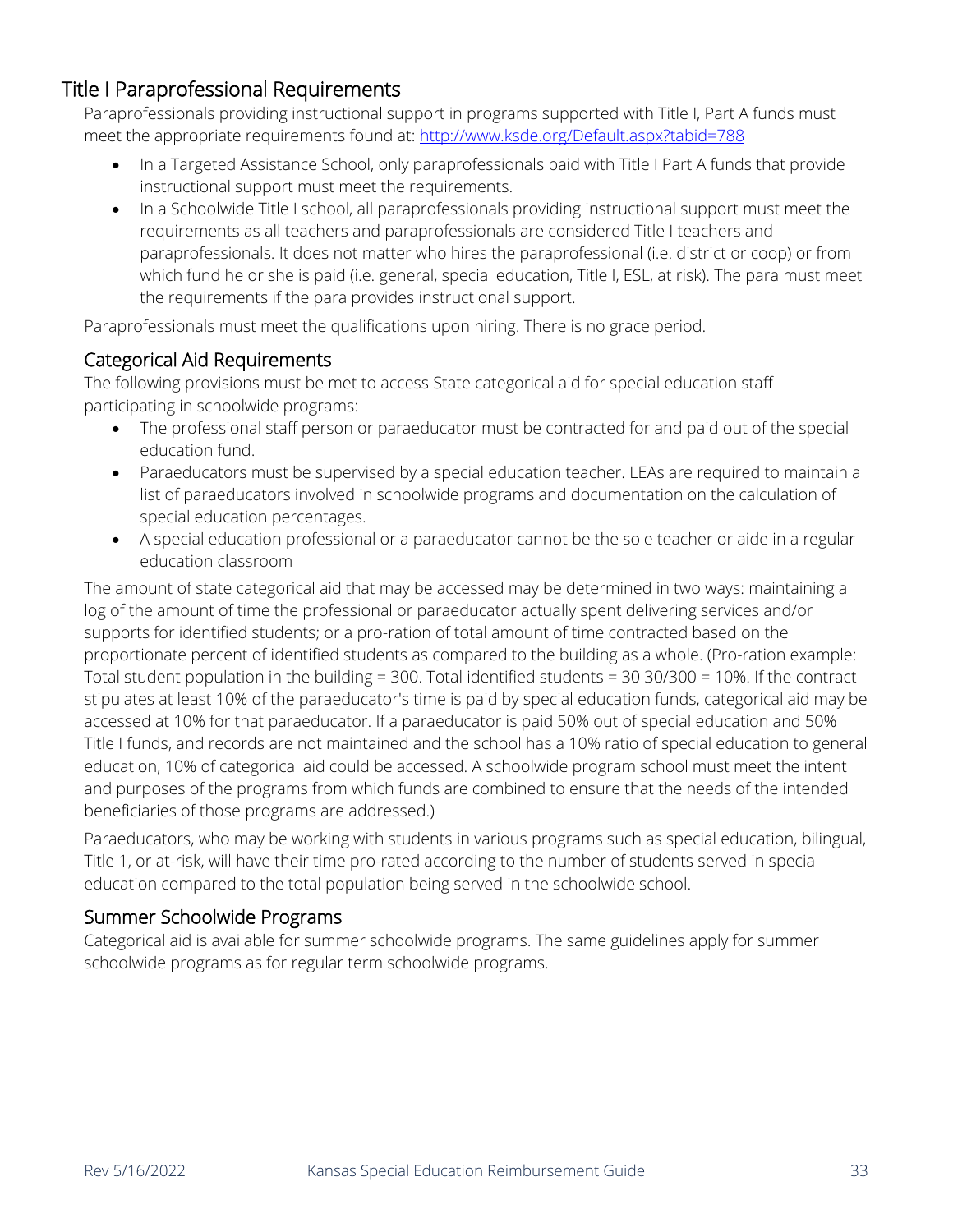### <span id="page-33-0"></span>Contracted Services

LEAs may need to provide special education or related services for certain students with an exceptionality through approved contractual agreements. *Special teachers* (pro-rated or not) must be paid from the special education fund for the time they provide special education services.

### Contracts for non-special education services

Contracts entered into between LEAs and agencies providing non-special education programs, courses or training etc., do not qualify for reimbursement. These include but are not limited to, on the job training, vocational, technical school programs taught by non-degreed staff or any staff who do not hold valid special education licensure. Note: Certified or support staff employed by the LEA who accompany the student to a job site or vocational program etc., are reimbursable.

There are four types of contractual agreements that are eligible for reimbursement:

### (1) Contracts between LEAs (K.S.A. 72-3411(a)(3))

One LEA contracts with another. Examples include an agreement between a district and a cooperative, between a cooperative and a special purpose school, or between an interlocal and a district. The common element in this type of contract is that all service providers are employed by the second party and are "LEA employees." Because the second party reports the service providers to KSDE for categorical aid reimbursement, these contracts are not submitted to KSDE. Categorical aid reimbursement will only be paid to the LEA that pays the salary to the special teacher. Additional reimbursement will not be paid to the LEA contracting for the service. KSDE does not provide contract forms for such agreements, they are generated locally.

Reporting: Only the district paying the individual's salary may report the individual for reimbursement. The contracting LEA reports the travel expenses associated with the teacher working in the contracting LEA.

### (2) Contracts with an Individual Service Provider

Between an LEA and an individual who is not an employee of any LEA. Examples include, but are not limited to, private practice clinicians who provide related services such as OT, PT, or Speech-Language Pathology services. The contracts may be for individual students or for more than one student. The actual service provider is the same all of the time. Such providers must meet the same credentialing requirements as LEA employees. *Special teacher*s, contracted by individual professional contracts, must be paid from the special education fund for the time they are providing special education services. These providers are reported in the Categorical Aid Personnel System (CAPS). Their travel expenses reimbursed by the LEA are eligible for categorical aid reimbursement. (See Transportation section, page 7, example 6.)

The contractual agreement must include the name of the *special teacher* and his/her professional certificate, license, or registration number. Once the contract is approved by both parties, the LEA enters the name of the *special teacher* and the amount of time listed in his/her contract in CAPS. KSDE does not provide contract forms for such agreements, they are generated locally.

Reporting: The LEA reports the individual in CAPS. Travel expenses are reported for transportation reimbursement.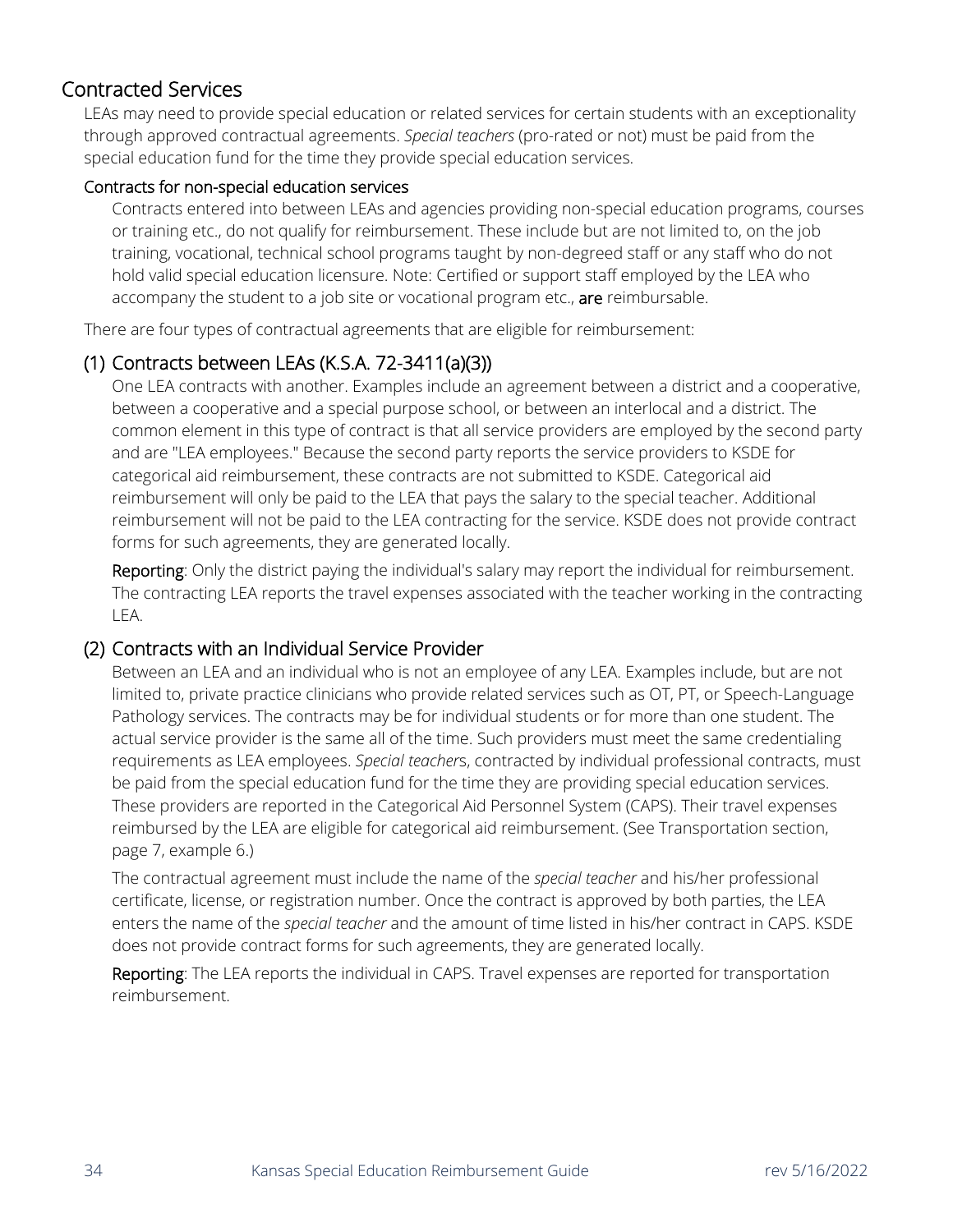### (3) Contracts with any private nonprofit corporations or public or private institutions (K.S.A. 72-3411(a)(5))

An LEA that enters into contract with any private nonprofit corporations or public or private institutions to provide special education services may be reimbursed for services provided by contracted staff through either a Non-Public Equivalency (NPE) contract or through Categorical Aid Personnel System (CAPS) depending on the circumstances of the special education services provided and the contractual agreement.

### Non-Public Equivalency Contract (NPE)

These contracts are between an LEA and any private nonprofit corporation or any public or private institution, within or outside the State. Examples include, but are not limited to, hospitals, clinics, agencies, or teams/ consortiums/ groups of teachers. NPE contracts are agreements between an LEA and another agency to provide services on an individual student basis or to provide services to a group of students. There are suggested contract forms on the KSDE Special Education Funding page at<http://www.ksde.org/Default.aspx?tabid=538>

- It is recommended that invoices for residential students be itemized by residential costs and education costs for auditing purposes.
- Dates on the contract should be the first and last day of services in the given school year.
- The service provider may or may not be the same person for the duration of the contract.
- Travel expenses are claimed separately under Teacher Travel on Form 308, Line 8.
- All services provided through a NPE Contract, must be itemized on the contract by type of special education or related service provided (IT, SL, OT, etc.).
- Names, ID numbers and license information must be listed on the contract for all service providers listed and logged and made available to KSDE to verify appropriate and current credentialing. Providers must meet the same credentialing requirements as LEA employees and all services must be provided by appropriately licensed professionals. Audit adjustments may result if the provider is not fully licensed for the contractual period, or if the contracted provider failed to deliver any services to the student that were claimed for reimbursement.
- Reimbursement for contracted services will be based on the number of service hours as documented in the individual student logs.
- All dates of service must be documented, as per dates of service listed on IEPs or IFSPs.
- For all school age children; evidence of enrollment in the claiming LEA via the KIDS and MIS databases.
- Contracts must be written for the dates of actual services, not when the student was determined to be eligible for services, or the date that the contract was drawn up, if before the starting date for service delivery.
- NPE contracts for new students written May 1 or after may be included with contracts submitted for the next school year.
- State school staff may be claimed at summer programs when tuition is charged
- Providers are NOT reported on the KSDE categorical aid personnel claim.

Reporting: Reported to KSDE through the MIS data system. See the MIS Data Dictionary for reporting criteria and file specifications. Reimbursement for this type of contract will be paid on the June 1 final payment to the LEA. On the Special Education State Aid Printout, the reimbursement is listed as "Non\_public\_equiv".

### Categorical Aid Personnel System (CAPS)

LEAs may decide to report the private nonprofit or public/private institution personnel in CAPS for purposes of claiming categorical aid. These contracted employees must meet the same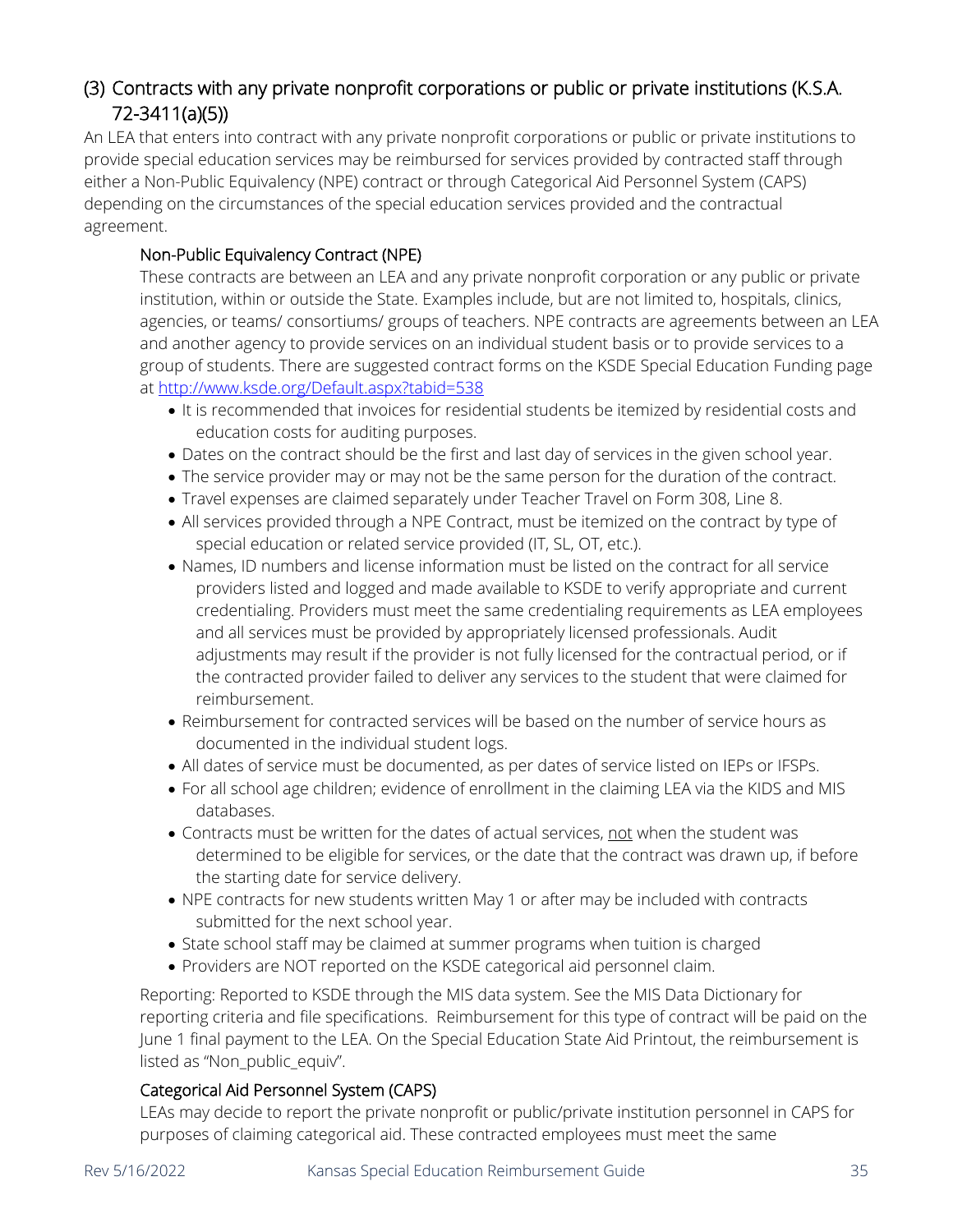credentialing requirements as LEA employees. In addition, contracted providers serving as paraeducators must meet the inservice hour requirements as established by KSDE and outlined in this Reimbursement Guide. Professional staff working in an LEA under contract from the State School for the Deaf or State School for the Blind may be claimed by the contracting LEA for categorical aid.

Reporting: The LEA reports the service provider in CAPS. Documentation is the same as for LEA employees. Travel expenses are reported for transportation reimbursement.

### (4) Contracts between LEAs and State Operated Schools for IEP mandated para services (K.S.A. 2011 Supp. 72-3422(b)(4)(C))

An LEA enters into a contract with either the Kansas State School for the Blind (KSSB) or the Kansas School for the Deaf (KSD) to reimburse the state operated school for para services that are required by a student's IEP. The state school should supply to the LEA the para's name and identifying information. Reporting: Personnel should be reported as special paras in building 0915 for KSD and building 8431 for KSSB. The para hours will be documented with the invoice from the state school and the student's IEP indicating the need for para services. The LEA will not be required to verify inservice hours.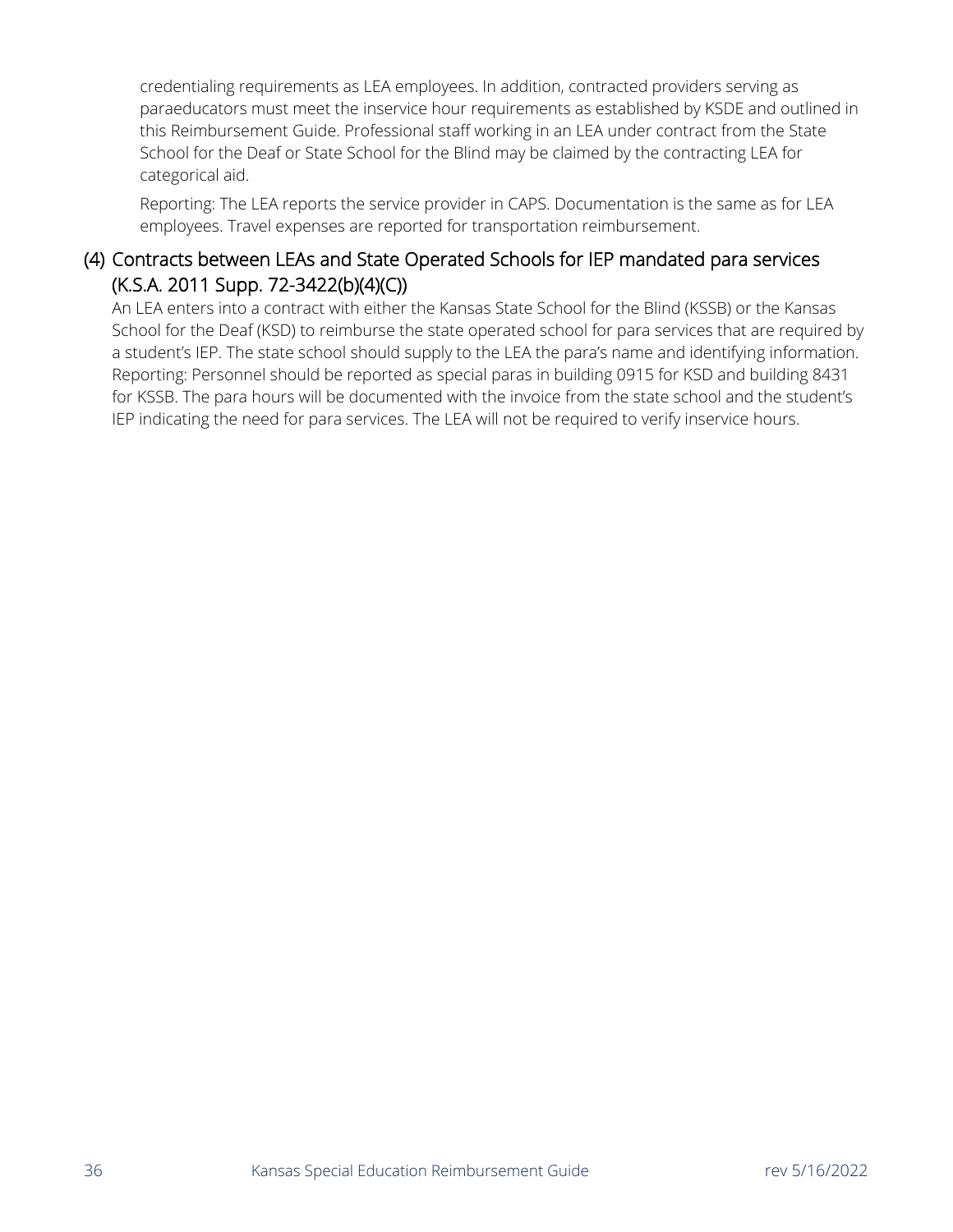# APPENDIX A Categorical Aid Deadlines

<span id="page-36-0"></span>There will be no supplemental payment issued. All eligible teachers and paraeducators must be included by May 1<sup>st</sup>. Failure to meet this deadline will result in loss of funds for your LEA and general fund budget authority.

The first two payments count all FTE that is claimed ignoring errors and discrepancies. The remaining payments (including the final payment) are based on eligible FTE (checked against licenses and certifications)

KSDE cannot modify submitted data. Administrators should review claims.

Close dates for the special teacher reimbursement are the first day of the month of the payment (final payment close date May 1<sup>st</sup>) or the first business day thereafter. All updates, entries, must be completed before the close of business on the close date. Please use the time before the close (due) dates well.

| October 1  | Last day to update 1st Special Teacher payment                                                                                                                                                                     |
|------------|--------------------------------------------------------------------------------------------------------------------------------------------------------------------------------------------------------------------|
| October 15 | 1st Special Teacher payment issued<br>25% of the claimed Regular Special Teacher FTE. 100% of claimed ESY Special<br>Teacher FTE for the prior summer term.                                                        |
| December 1 | Last day to update 2nd Special Teacher payment                                                                                                                                                                     |
|            | December 15 2nd Special Teacher payment issued<br>50% of the claimed Regular Special Teacher FTE. claimed 100% of ESY Special<br>Teacher FTE. Minus the October payment.                                           |
| March 1    | Last day to update 3rd Special Teacher payment                                                                                                                                                                     |
| March 15   | 3rd Special Teacher payment issued<br>67% of the eligible Regular Special Teacher FTE. 100% of eligible ESY Special Teacher<br>FTE. Minus the October and December payments.                                       |
| April 1    | Last day to update 4th Special Teacher payment                                                                                                                                                                     |
| April 15   | 4th Special Teacher payment issued<br>84% of the eligible Regular Special Teacher FTE. 100% of eligible ESY Special Teacher<br>FTE. Minus the October, December, and March payments.                               |
| April 15   | Special Teacher Vacancy Report Due                                                                                                                                                                                 |
| April 30   | Catastrophic State Aid Application and NPE Contracts finalized                                                                                                                                                     |
| May 1      | Last day to update 5th (final) Special Teacher payment                                                                                                                                                             |
| May 10     | Special Education Transportation Claim (LEA Forms) must be submitted                                                                                                                                               |
| June 1     | 5th (final) Special Teacher payment issued<br>Total eligible entitlement including Transportation Aid, Medicaid Replacement Aid<br>and Catastrophic Aid minus payments made in October, December, March and April. |
| June 1     | Last day to update para inservice in categorical aid personnel system                                                                                                                                              |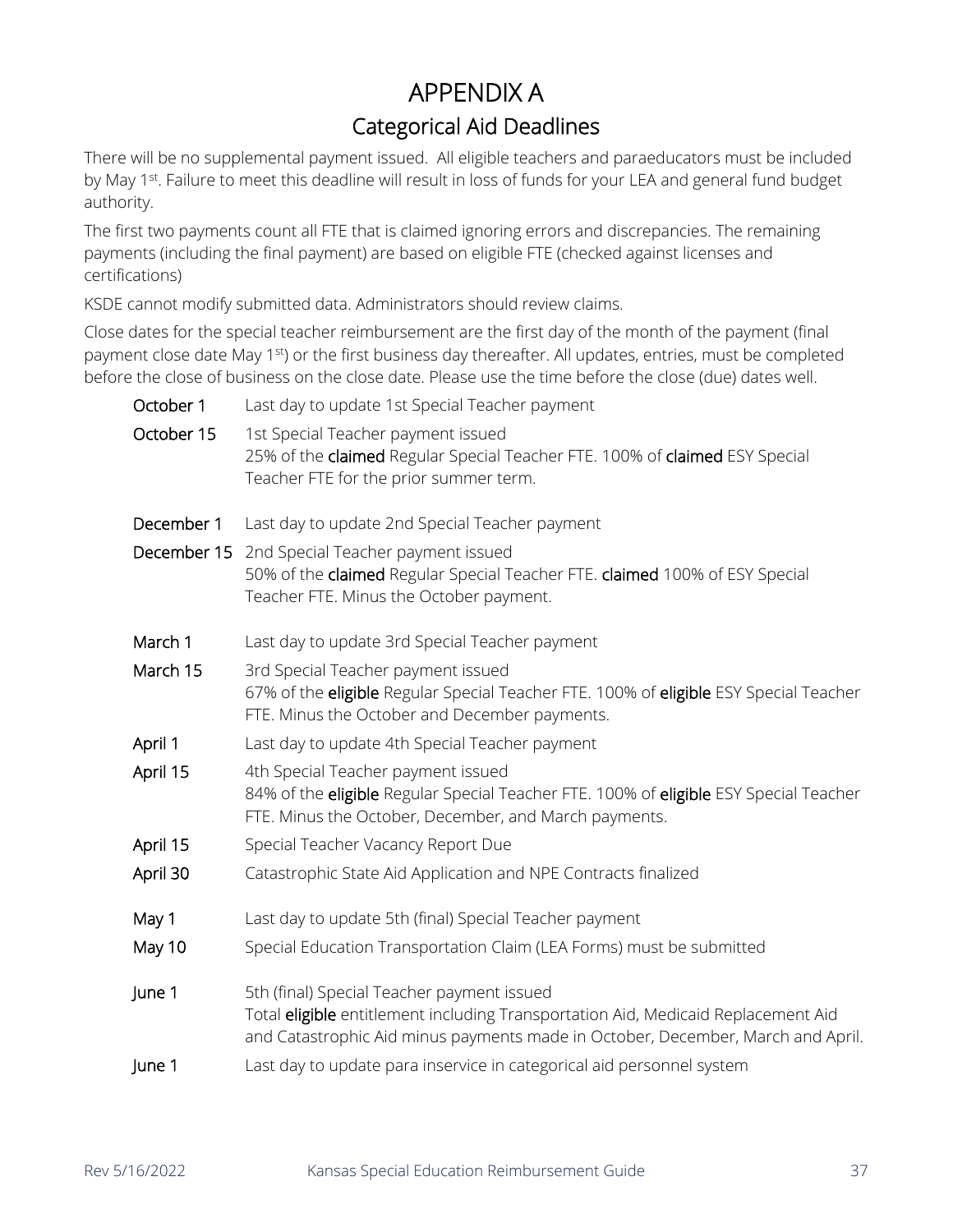# Appendix B

KSDE Special Teacher Endorsements for Reimbursement

<span id="page-37-0"></span>

| Licensed                    | (shaded fields can have<br>substitutes)        | 94011<br>Support       | 93008<br>Staff      |               | 94011<br>Support Services |                 | 001<br>High Incidence             |                       |                 | 94003/005<br>Significantly      |                      | 94002<br>ECSE          | 94007<br>Gifted | 002<br>Deaf/     | 003<br>Visual | 9400 <sup>-</sup><br>Adapt | 91005         | 91003/<br>91012/         | 96003<br>Schl | 96004<br>Schl | 96002<br>Read |
|-----------------------------|------------------------------------------------|------------------------|---------------------|---------------|---------------------------|-----------------|-----------------------------------|-----------------------|-----------------|---------------------------------|----------------------|------------------------|-----------------|------------------|---------------|----------------------------|---------------|--------------------------|---------------|---------------|---------------|
| →<br>Personnel              |                                                | Services*              | Develop             |               | or<br>94012               |                 |                                   |                       |                 | <b>Below Grade</b><br>Level/Low |                      |                        |                 | HH               | Impair        | PE                         |               | 91015                    | Couns         | Psych         | Spec          |
| Report                      |                                                |                        |                     |               | Life Skills ()            |                 |                                   |                       |                 | Incidence                       |                      |                        |                 |                  |               |                            |               |                          |               |               |               |
| ↓                           | CAPS Category $\rightarrow$                    | IS                     | PD                  | <b>TR</b>     | WS                        | <b>BD</b>       | $\ensuremath{\mathsf{IR}}\xspace$ | LD                    | ID              | <b>SM</b>                       | IT                   | EC                     | GI              | H <sub>l</sub>   | VI            | AP                         | <b>AD</b>     | SU                       | CS            | PS            | <b>RS</b>     |
|                             |                                                |                        |                     |               |                           |                 |                                   | earn                  | Int             | Severe                          | nfant                | Early                  |                 | Tchr             | Tchr of       |                            | Special       | Ass't                    |               |               |               |
|                             | ↓<br>Endorsement name $\bm{\downarrow}$        | ntegratn<br>Specialist | Personnl<br>Develop | Trans<br>Serv | Work<br>Study             | Behav<br>Disord | Inter<br>Relat                    | ng<br>Disa-<br>bility | Disa-<br>bility | Mult<br>Disab                   | Tod<br>$\Pi$ - $\Pi$ | Child<br>SpEd<br>EC-EC | Gifted          | оf<br>Hear<br>mp | Visual<br>mp  | Adapt<br>PE                | Ed<br>Directr | Direct/<br>Sup/<br>Coord | Schl<br>Couns | Schl<br>Psych | Read<br>Spec  |
|                             | High Incidence                                 | IS                     | PD                  | <b>TR</b>     | WS                        | <b>BD</b>       | IR                                | LD                    |                 |                                 |                      | EC                     |                 |                  |               |                            |               |                          |               |               |               |
|                             | Adaptive                                       | IS                     | PD                  | <b>TR</b>     | WS                        | <b>BD</b>       | IR                                | LD                    |                 |                                 |                      | EC                     |                 |                  |               |                            |               |                          |               |               |               |
|                             | Educable Mentally Retarded                     | IS                     | PD                  | <b>TR</b>     | WS                        | <b>BD</b>       | IR                                | LD                    |                 |                                 |                      |                        |                 |                  |               |                            |               |                          |               |               |               |
| 001                         | Learning Disabilities                          | IS                     | PD                  | <b>TR</b>     | WS                        | <b>BD</b>       | IR                                | LD                    |                 |                                 |                      |                        |                 |                  |               |                            |               |                          |               |               |               |
| High                        | <b>Behavior Disorders</b>                      | IS                     | PD                  | <b>TR</b>     | WS                        | <b>BD</b>       | IR                                | LD                    |                 |                                 |                      |                        |                 |                  |               |                            |               |                          |               |               |               |
| Incidence                   | Physically Impaired                            | IS                     | PD                  | <b>TR</b>     | WS                        | <b>BD</b>       | <b>IR</b>                         | LD                    |                 |                                 |                      |                        |                 |                  |               |                            |               |                          |               |               |               |
|                             | Mentally Retarded                              | IS                     | PD                  | <b>TR</b>     | WS                        | <b>BD</b>       | <b>IR</b>                         | LD                    |                 |                                 |                      |                        |                 |                  |               |                            |               |                          |               |               |               |
|                             | Special Interrelated                           | IS                     | PD                  | <b>TR</b>     | WS                        | <b>BD</b>       | IR                                | LD                    |                 |                                 |                      |                        |                 |                  |               |                            |               |                          |               |               |               |
|                             | Elementary Ed. Unified                         | IS                     | PD                  | <b>TR</b>     |                           | <b>BD</b>       | IR                                | LD                    |                 |                                 |                      |                        |                 |                  |               |                            |               |                          |               |               |               |
| 94003                       | Low Incidence<br>Functional                    | IS                     | PD                  | <b>TR</b>     | WS                        |                 |                                   |                       | ID              | <b>SM</b>                       |                      | EC                     |                 |                  |               |                            |               |                          |               |               |               |
| Significantly               |                                                | IS                     | PD                  | <b>TR</b>     | <b>WS</b>                 |                 |                                   |                       | ID              | <b>SM</b>                       |                      | EC                     |                 |                  |               |                            |               |                          |               |               |               |
| <b>Below Grade</b><br>Level | Trainable Mentally Retarded                    | IS                     | PD                  | <b>TR</b>     | WS                        |                 |                                   |                       | ID              | <b>SM</b>                       |                      |                        |                 |                  |               |                            |               |                          |               |               |               |
| 005                         | Severely Multiply<br>Handicapped               | IS                     | PD                  | <b>TR</b>     | WS                        |                 |                                   |                       | ID              | <b>SM</b>                       |                      |                        |                 |                  |               |                            |               |                          |               |               |               |
| Low                         | Mentally Retarded                              | IS                     | <b>PD</b>           | <b>TR</b>     | WS                        |                 |                                   |                       | ID              | <b>SM</b>                       |                      |                        |                 |                  |               |                            |               |                          |               |               |               |
| Incidence                   | Elementary Ed. Unified                         | IS                     | PD                  | TR            |                           |                 |                                   |                       | ID              | <b>SM</b>                       |                      |                        |                 |                  |               |                            |               |                          |               |               |               |
|                             | Early Childhood Unified                        | IS                     | PD                  | <b>TR</b>     |                           | <b>BD</b>       | <b>IR</b>                         | LD                    | ID              | <b>SM</b>                       | ΙT                   | EC                     |                 |                  |               |                            |               |                          |               |               |               |
| 94002                       | <b>ECSE (Only)</b> Early Childhood Handicapped |                        |                     |               |                           |                 |                                   |                       |                 |                                 |                      |                        |                 |                  |               |                            |               |                          |               |               |               |
|                             | (EC-EC only)                                   | IS                     | PD                  | <b>TR</b>     |                           |                 |                                   |                       |                 |                                 | ΙT                   | EC                     |                 |                  |               |                            |               |                          |               |               |               |
| 94007<br>Gifted             | Gifted                                         | IS                     | PD                  | <b>TR</b>     | <b>WS</b>                 |                 |                                   |                       |                 |                                 |                      |                        | GI              |                  |               |                            |               |                          |               |               |               |
| 002                         | Deaf or Hard of Hearing                        | IS                     | PD                  | <b>TR</b>     | WS                        |                 |                                   |                       |                 |                                 |                      |                        |                 | H <sub>l</sub>   |               |                            |               |                          |               |               |               |
| Deaf/Hard<br>Hearing        | Hearing Impaired                               | IS                     | PD                  | <b>TR</b>     | WS                        |                 |                                   |                       |                 |                                 |                      |                        |                 | H <sub>l</sub>   |               |                            |               |                          |               |               |               |
| 003                         |                                                |                        |                     |               |                           |                 |                                   |                       |                 |                                 |                      |                        |                 |                  |               |                            |               |                          |               |               |               |
| Vision                      | Visually Impaired                              | IS                     | PD                  | TR            | <b>WS</b>                 |                 |                                   |                       |                 |                                 |                      |                        |                 |                  | VI            |                            |               |                          |               |               |               |
| Impair<br>96004             |                                                |                        |                     |               |                           |                 |                                   |                       |                 |                                 |                      |                        |                 |                  |               |                            |               |                          |               |               |               |
| School                      | School Psychologist                            |                        |                     |               |                           |                 |                                   |                       |                 |                                 |                      |                        |                 |                  |               |                            |               |                          |               | PS            |               |
| Psych                       |                                                |                        |                     |               |                           |                 |                                   |                       |                 |                                 |                      |                        |                 |                  |               |                            |               |                          |               |               |               |
| 94001                       | Physical Education (with grades                |                        | PD                  |               |                           |                 |                                   |                       |                 |                                 |                      |                        |                 |                  |               | AP                         |               |                          |               |               |               |
| Adapted                     | PrK-12 only)                                   |                        |                     |               |                           |                 |                                   |                       |                 |                                 |                      |                        |                 |                  |               |                            |               |                          |               |               |               |
| Phys Ed                     | Adapted Physical Education                     |                        | PD                  |               |                           |                 |                                   |                       |                 |                                 |                      |                        |                 |                  |               | AP                         |               |                          |               |               |               |
| 96003<br>Counselor          | School Counselor                               |                        |                     |               |                           |                 |                                   |                       |                 |                                 |                      |                        |                 |                  |               |                            |               |                          | $CS$          |               |               |
| 96002                       |                                                |                        |                     |               |                           |                 |                                   |                       |                 |                                 |                      |                        |                 |                  |               |                            |               |                          |               |               |               |
| Reading<br>Spec             | <b>Reading Specialist</b>                      |                        | <b>PD</b>           |               |                           |                 |                                   |                       |                 |                                 |                      |                        |                 |                  |               |                            |               |                          |               |               | RS            |
| 91005<br>Director of        | District Leadership                            |                        | PD                  |               |                           |                 |                                   |                       |                 |                                 |                      |                        |                 |                  |               |                            | <b>AD</b>     | SU                       |               |               |               |
| Special<br>Educ.            | Director of Special Education                  | IS                     | PD                  |               |                           |                 |                                   |                       |                 |                                 |                      |                        |                 |                  |               |                            | AD            | SU                       |               |               |               |
| 91003/                      | Program Leadership                             |                        | PD                  |               |                           |                 |                                   |                       |                 |                                 |                      |                        |                 |                  |               |                            |               | SU                       |               |               |               |
| 91012/                      | Building Leadership                            |                        | PD                  |               |                           |                 |                                   |                       |                 |                                 |                      |                        |                 |                  |               |                            |               | SU                       |               |               |               |
| 91015                       |                                                |                        |                     |               |                           |                 |                                   |                       |                 |                                 |                      |                        |                 |                  |               |                            |               |                          |               |               |               |
| Ass't                       | Special Education                              | $\mathsf{IS}\xspace$   | PD                  |               |                           |                 |                                   |                       |                 |                                 |                      |                        |                 |                  |               |                            |               | SU                       |               |               |               |
| Director or<br>Supervisor   | Supervisor/Coordinator                         |                        |                     |               |                           |                 |                                   |                       |                 |                                 |                      |                        |                 |                  |               |                            |               |                          |               |               |               |

\*Integration Specialist may also match to 93009 Teacher Leader. The teacher's license should always match the skills needed for the assignment. Notes: Endorsement grade levels must match assignment grade levels. Some older special education endorsements are not shown Any Vocational endorsement covers IEP required vocational classes.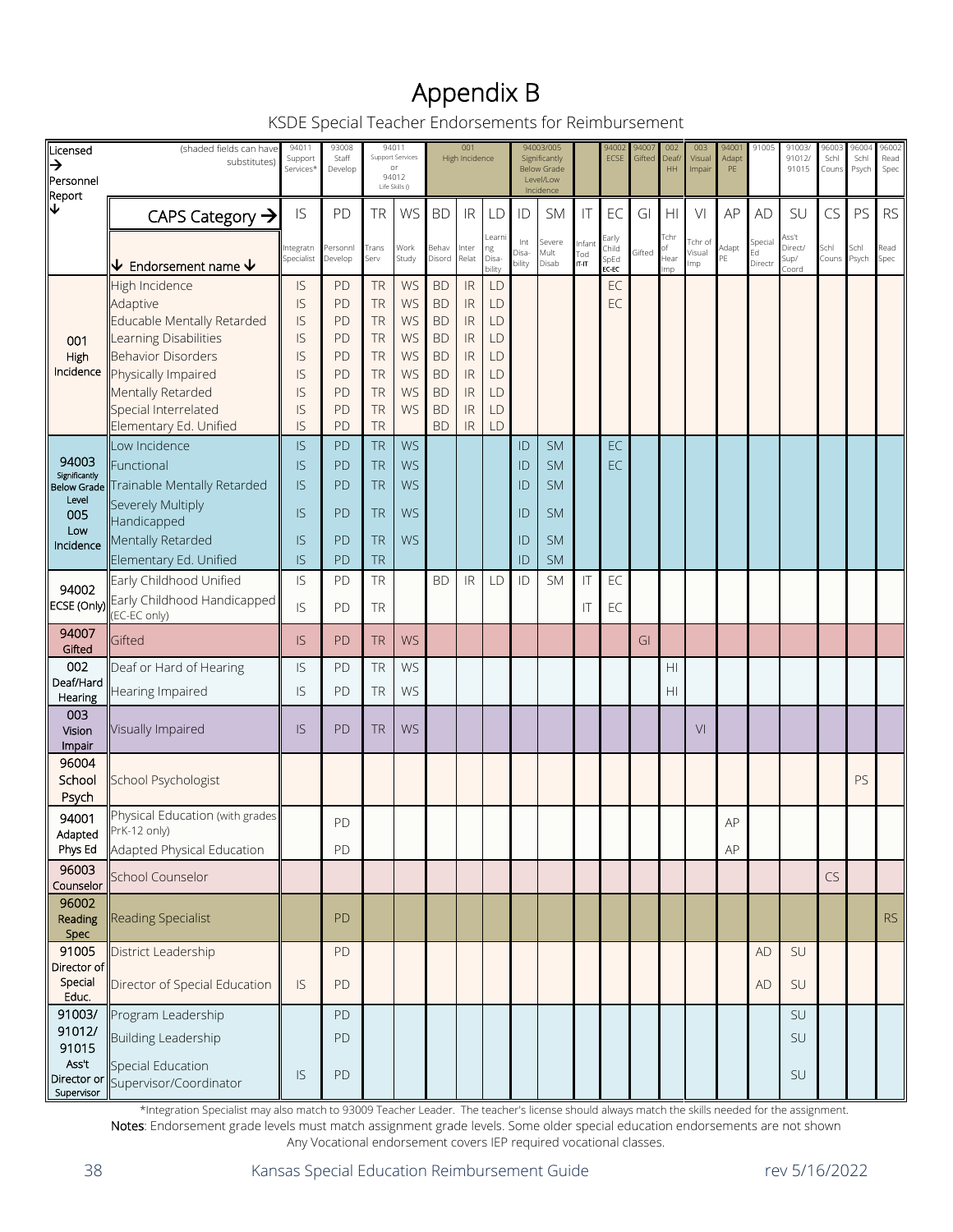# APPENDIX C

# Special Teacher Reimbursement Licensing Requirements

<span id="page-38-0"></span>

|           | Code Description               | I PR<br>(Licensed Personnel Report)        | Code      | Description                  | I PR<br>(Licensed Personnel Report)              |
|-----------|--------------------------------|--------------------------------------------|-----------|------------------------------|--------------------------------------------------|
| <b>AD</b> | Special Education<br>Admin.    | Director of Special Ed                     | LD        | Learning Disability          | High Incidence Special Education                 |
| AP        | Adaptive Physical<br>Education | Adapted PE                                 | MR.       | Mental Retardation           | Significantly Below Grade Level<br>or Functional |
|           |                                |                                            | PD        | Personnel Development        | Any Special Ed/Staff Devel.                      |
| <b>BD</b> | Behavior Disorder              | Adaptive Special Education                 | PS        | School Psychologist          | School Psychologist                              |
| CS        | Counselor                      | School Counselor                           | <b>RS</b> | Reading Specialist           | Reading Specialist                               |
| EC        | Early Childhood                | Early Childhood Special<br>Education       | SM        | Severe Multiple Disabilities | Significantly Below Grade Level<br>or Functional |
| GI        | Gifted                         | Gifted                                     | SU        | Supervisor                   | Ass't Dir./<br>Sup/Coord Special Ed              |
| HI        | Hearing Impaired               | Deaf/Hard of Hearing                       | TR        | <b>Transition Services</b>   | Support Services or Life Skills                  |
| IR        | Interrelated Program           | High Incidence Special<br>Education        | VI        | Visually Impaired            | Vision Impaired                                  |
| IS        | <b>Integration Specialist</b>  | Any Special Ed/<br><b>Support Services</b> | VO        | Vocational Special Needs     | Vocational                                       |
| П         | Infant/Toddler                 | Not reported in LPR                        | WS        | Work Study/Vocational        | TransitionSpecialist                             |

### Non-KSDE Licenses or Certifications

| Area      | Description                  | Certification/Licensing Agency                                                                                         | Req Cert                                                                                                                                        | Send<br>in?                              |
|-----------|------------------------------|------------------------------------------------------------------------------------------------------------------------|-------------------------------------------------------------------------------------------------------------------------------------------------|------------------------------------------|
| AS        | Assistive Technology Various |                                                                                                                        | Any other KSDE or Non-KSDE accepted license                                                                                                     | possibly                                 |
| AT        | Art Therapy                  | Art Therapy Credentials Board                                                                                          | Registered Art Therapist (ATR, ATR-BC)                                                                                                          | NO                                       |
| AU        | Audiology                    | KDADS-Health Occupations Credentialing                                                                                 | Audiologist                                                                                                                                     | <b>NO</b>                                |
| <b>BR</b> | <b>Braille Transcriber</b>   | Library of Congress/National Federation of the Blind<br>National Blindness Professional Certification Board<br>(NBPCB) | Literary Braille Transcribing<br>National Certification in Literary Braille (NCLB)<br>National Certification in Unified English Braille (NCUEB) | <b>YES</b>                               |
| <b>BS</b> | Behavior Specialist          | Behavior Analyst Certification Board                                                                                   | Board Certified Behavior Analyst (BCBA)                                                                                                         | <b>NO</b>                                |
|           |                              | Kansas Behavioral Sciences Regulatory Board                                                                            | Behavior Analyst or Licensed Psychologist                                                                                                       | <b>NO</b>                                |
|           |                              | <b>EIPA</b>                                                                                                            | evel 3.5, good for 5 years Level 5, permanent                                                                                                   | <b>YES</b>                               |
|           | Educational<br>Interpreter   | <b>KQAS</b>                                                                                                            | Level 4 or 5 in Interpreting or Transliteration, expires<br>vearly                                                                              | <b>NO</b>                                |
| IN        |                              | <b>RID</b>                                                                                                             | National Interpreter Certification (NIC) or Ed:K-12<br>from RID (current membership)                                                            | <b>YES</b>                               |
|           |                              | ESSE:R AND ESSE:I or ESSE:T                                                                                            | evel 4 Overall AND Receptive, (5 years)<br>evel 5 Overall AND Receptive, (permanent)                                                            | <b>YES</b>                               |
| <b>MT</b> | Music Therapy                | CBMT                                                                                                                   | MT-BC                                                                                                                                           | N <sub>O</sub>                           |
|           |                              | Kansas State Board of Nursing                                                                                          | Registered Nurse (RN)                                                                                                                           | <b>NO</b>                                |
| NU        | Nurse                        | Multistate license                                                                                                     | Registered Nurse (RN)                                                                                                                           | <b>YFS</b><br><b>(license)</b><br>state) |
| <b>OM</b> | Orient./Mobil.<br>Specialist | <b>ACVREP</b>                                                                                                          | Certified Orientation and Mobility Specialist (COMS)                                                                                            | <b>YES</b><br>initial cert)              |
| OT        | Occupational<br>Therapy      | Kansas Board of Healing Arts                                                                                           | Occupational Therapist (OT)                                                                                                                     | $NO*$                                    |
| PT        | Physical Therapy             | Kansas Board of Healing Arts                                                                                           | Physical Therapist (PT)                                                                                                                         | $NO*$                                    |
| <b>RD</b> | Registered Dietician         | KDADS-Health Occupations Credentialing                                                                                 | Dietician                                                                                                                                       | <b>NO</b>                                |
| <b>RE</b> | Recreation Therapy           | National Council for Therapeutic Recreation                                                                            | Certification (NCTRC)                                                                                                                           | <b>YES</b>                               |
| <b>SL</b> | Speech/Language              | KDADS-Health Occupations Credentialing                                                                                 | Speech Language Pathologist                                                                                                                     | <b>NO</b>                                |
| <b>SW</b> | Social Work                  | Kansas Behavioral Sciences Regulatory Board                                                                            | LMSW, LSCSW                                                                                                                                     | <b>NO</b>                                |

Licenses held by paraeducators are not requested by KSDE at this time These licenses must be maintained for auditing purposes at the local level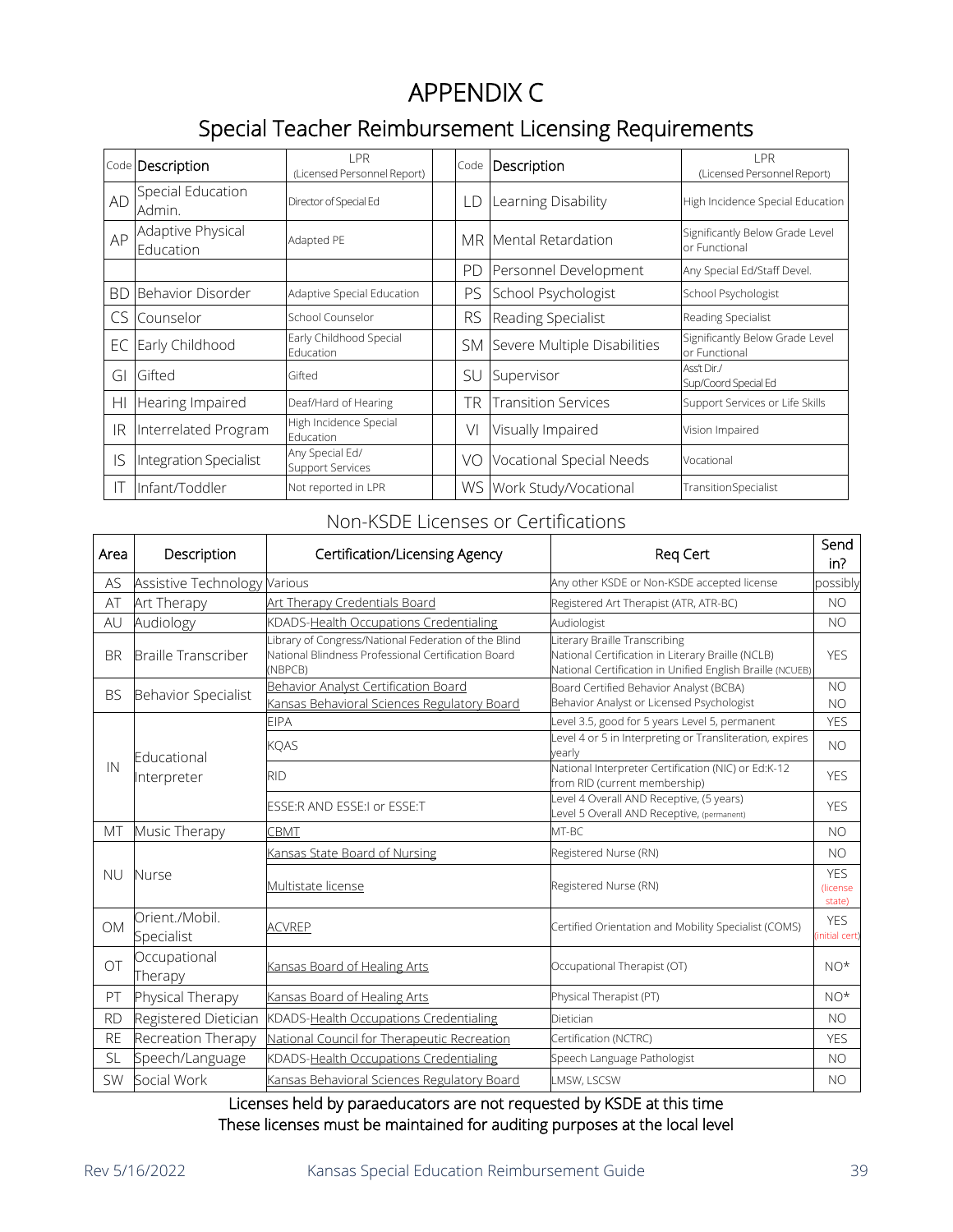# Appendix D Documentation Required for Audit

See Appendix E as well, FTE Calculations and Required Documentation

### <span id="page-39-0"></span>General requirements for all claims

| Time & Effort           | The time and effort record must support the distribution of the employee's entire salary or<br>wages among specific activities or cost objectives if the employee has more than one cost<br>objective (Note: An employee may be paid out of multiple funding sources, yet have only<br>one cost objective).<br>. Must be supported by a system of internal control which provides reasonable assurance<br>that the charges are accurate, allowable, and properly allocated.<br>. Must reasonably reflect the total activity for which the employee is compensated by the<br>non-Federal entity, not exceeding 100% of compensated activities encompass both<br>federally assisted and all other activities compensated by the non-Federal entity on an<br>integrated basis. |
|-------------------------|-----------------------------------------------------------------------------------------------------------------------------------------------------------------------------------------------------------------------------------------------------------------------------------------------------------------------------------------------------------------------------------------------------------------------------------------------------------------------------------------------------------------------------------------------------------------------------------------------------------------------------------------------------------------------------------------------------------------------------------------------------------------------------|
| IEPs/IFSPs              | Individualized Education Programs (IEPs) may be reviewed to justify time claimed. Services<br>for infants and toddlers (ages birth to 3) will be reviewed on their Individualized Family<br>Service Plans (IFSPs). Services for preschool children (ages 3 through 5) may be on an IEP<br>or IFSP.                                                                                                                                                                                                                                                                                                                                                                                                                                                                          |
| Job Descriptions        | To assure proper reporting of assigned duties. It is important that LEAs report accurately<br>the job responsibilities of all personnel for whom they are claiming categorical aid<br>reimbursement. Reporting staff as a special teacher under only one of the categories of<br>exceptionality when that person actually has other job responsibilities gives a skewed<br>picture of actual personnel needs and program growth.                                                                                                                                                                                                                                                                                                                                            |
| Contracts               | To assure proper reporting of assigned duties and for FTE claimed.                                                                                                                                                                                                                                                                                                                                                                                                                                                                                                                                                                                                                                                                                                          |
| <b>Time Cards</b>       | To assure proper reporting of assigned duties and for FTE claimed for personnel<br>contracted on an hourly basis.                                                                                                                                                                                                                                                                                                                                                                                                                                                                                                                                                                                                                                                           |
| Payment Records         | To verify amounts paid and funding source used.                                                                                                                                                                                                                                                                                                                                                                                                                                                                                                                                                                                                                                                                                                                             |
| Licensure/Certification | Should be available if requested.                                                                                                                                                                                                                                                                                                                                                                                                                                                                                                                                                                                                                                                                                                                                           |
| Interviews              | May be conducted to clarify actual duties performed.                                                                                                                                                                                                                                                                                                                                                                                                                                                                                                                                                                                                                                                                                                                        |
| <b>Work Products</b>    | Written documentation of work provided, such as assessment reports.                                                                                                                                                                                                                                                                                                                                                                                                                                                                                                                                                                                                                                                                                                         |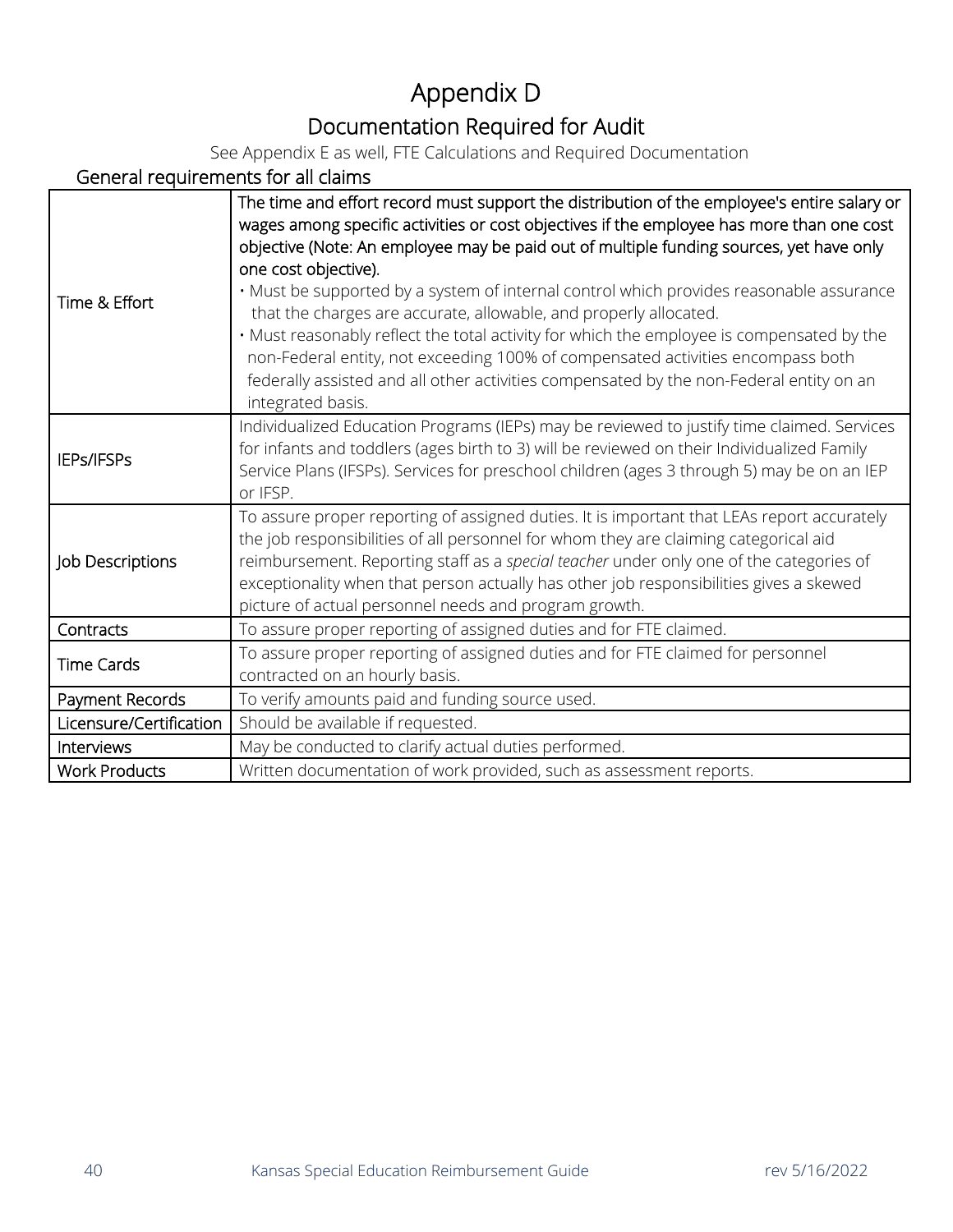# Additional requirements for specific areas/topics

|                            | For professionals who must account for time spent providing General Education                 |  |  |  |  |
|----------------------------|-----------------------------------------------------------------------------------------------|--|--|--|--|
| <b>GEI Plans</b>           | Interventions (GEI), auditors may request to review the intervention plans identifying the    |  |  |  |  |
|                            | service provider's obligations, expected duration, etc.                                       |  |  |  |  |
|                            | · Separate personnel actions/contracts for the extra assignments.                             |  |  |  |  |
| Over 1.0 FTE               | · Student IEP/IFSP documenting the need for which additional reimbursement is sought.         |  |  |  |  |
| Assignment                 | · Timesheets for the identified assignments that must be separate from timesheets for the     |  |  |  |  |
|                            | school day position and must document hours worked outside the regular work week.             |  |  |  |  |
| <b>Substitutes</b>         | · Personnel action(s) for substitute with assignment(s) identified                            |  |  |  |  |
|                            | · State special education categorical aid will not be paid for substitute teachers who do not |  |  |  |  |
|                            | have a current teaching certificate/license issued by the Kansas State Board of Education.    |  |  |  |  |
|                            | The type of license held limits the number of days reimbursed.                                |  |  |  |  |
| Early Childhood            | For Special Education Service Model Classrooms, Class Rosters for 12/1 and 5/1                |  |  |  |  |
| Infant Toddler             | · Individual child service logs (NPSE Contract) or Provider Service Logs (CAPS)               |  |  |  |  |
|                            | · Documentation of staff development/inservice hours                                          |  |  |  |  |
|                            | · Evidence of supervision, if requested, services provided to individual students may be      |  |  |  |  |
| Paraeducators              | reviewed.                                                                                     |  |  |  |  |
|                            | · Evidence of appropriate license or education (i.e. interpreters, OTA/PTA) if specified in   |  |  |  |  |
|                            | description.                                                                                  |  |  |  |  |
|                            | · Contracts                                                                                   |  |  |  |  |
|                            | · Service logs for individual students                                                        |  |  |  |  |
| <b>Contracted Services</b> | · Documentation for travel expenses reported for reimbursement                                |  |  |  |  |
|                            | · Documentation of inservice requirements for paraeducators (not applicable to Non-           |  |  |  |  |
|                            | Public Equivalency contracts)                                                                 |  |  |  |  |
|                            | · Expense reports for individuals                                                             |  |  |  |  |
|                            | · Vehicle expense invoices                                                                    |  |  |  |  |
| Transportation             | · Vehicle logs                                                                                |  |  |  |  |
|                            | · Student IEPs                                                                                |  |  |  |  |
|                            | · Documentation matching actual expenses to the specific student claimed                      |  |  |  |  |
|                            | · Student's IEP and supporting paperwork                                                      |  |  |  |  |
|                            | · Purchase orders                                                                             |  |  |  |  |
| Catastrophic Aid           | · Deductions worksheet which includes actual, allowable expenditures on the Special           |  |  |  |  |
|                            | Education Funding site: http://www.ksde.org/Default.aspx?tabid=538 under the                  |  |  |  |  |
|                            | Catastrophic Aid header                                                                       |  |  |  |  |
|                            | · Copies of provider licenses if KSDE is unable to verify license                             |  |  |  |  |
|                            | Federal funds and categorical aid accessed for schoolwide programs will be audited by         |  |  |  |  |
| Schoolwide (Title)         | KSDE auditors. Documentation considered:                                                      |  |  |  |  |
|                            | · Personnel Report information provided by KSDE                                               |  |  |  |  |
|                            | · Student head count/FTE data, general and special education, provided by KSDE                |  |  |  |  |
|                            | · Approved IDEA VI-B budget                                                                   |  |  |  |  |
|                            | · Logs of service time, if available                                                          |  |  |  |  |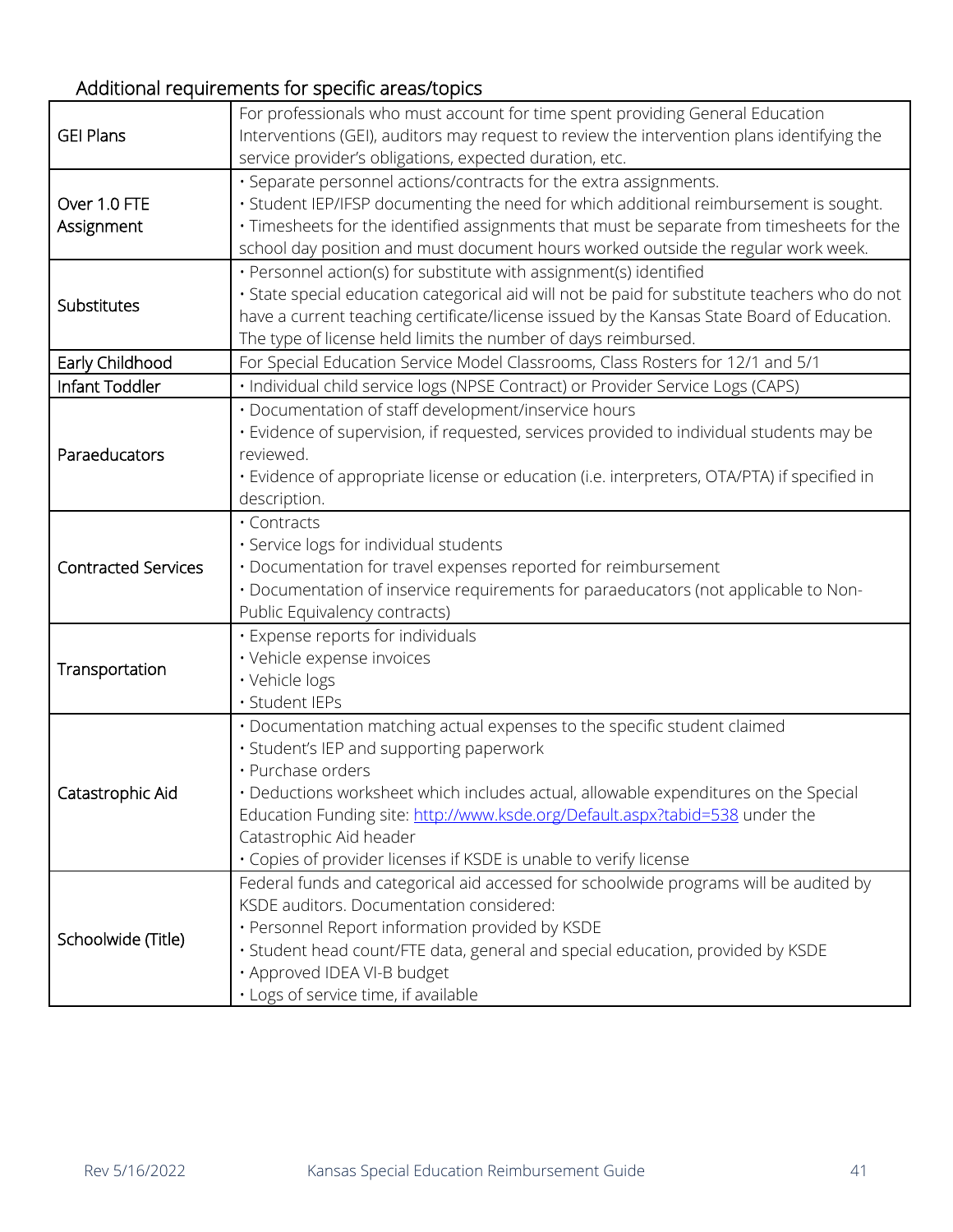# APPENDIX E

# FTE Calculations and Required Documentation

<span id="page-41-0"></span>

| Scenario 1: Full time salaried employee - Full time Special Education<br>The State Auditor will review: Employee's contract, Bi-annual form, payroll records.<br>How FTE will be calculated:<br>Amount Paid to Employee (divided by)<br><b>Contracted Amount</b>                                                                                                                                                         | $=$ FTE |  |  |  |
|--------------------------------------------------------------------------------------------------------------------------------------------------------------------------------------------------------------------------------------------------------------------------------------------------------------------------------------------------------------------------------------------------------------------------|---------|--|--|--|
| Scenario 2: Full time salaried employee - Part time Special Education<br>The State Auditor will review: Employee's contract, Personnel Activity Report form, payroll records.<br>How FTE will be calculated:<br>Amount Paid to Employee (divided by)                                                                                                                                                                     |         |  |  |  |
| X (times) % of time*<br><b>Contracted Amount</b><br>*Dedicated to special education (as calculated on the time and effort forms).                                                                                                                                                                                                                                                                                        | $=$ FTE |  |  |  |
| Scenario 3: Part time salaried employee - Full time Special Education<br>The State Auditor will review: Employee's contract, Bi-annual form, payroll records.<br>How FTE will be calculated:<br>Amount Paid to Employee (divided by)                                                                                                                                                                                     |         |  |  |  |
| X (times) % of full time*<br><b>Contracted Amount</b><br>* In most cases "% of full time" will be determined by reviewing the employee's contract.                                                                                                                                                                                                                                                                       |         |  |  |  |
| Scenario 4: Part time salaried employee - Part time Special Education<br>The State Auditor will review: Employee's contract, Personnel Activity Report form, payroll records.<br>How FTE will be calculated:<br>Amount Paid to Employee (divided by)<br>X (times) % of full time<br><b>Contracted Amount</b><br>X (times)<br>% of time*<br>*Dedicated to special education (as calculated on the time and effort forms). | $=$ FTE |  |  |  |
| Scenario 5: Hourly employee (Full time or Part time) - Full time Special Education<br>The State Auditor will review: Employee's contract, Bi-annual form, payroll records.<br>How FTE will be calculated:<br>Total Hrs Paid (divided by)<br>1116 (hours)<br>$=$ FTE                                                                                                                                                      |         |  |  |  |
| Scenario 6: Hourly employee (Full time or Part time) - Part time Special Education<br>The State Auditor will review: Employee's contract, Personnel Activity Report form, payroll records.<br>How FTE will be calculated:<br>Total Hrs Paid (divided by)                                                                                                                                                                 |         |  |  |  |
| X (times) % of time*<br>1116 (hours)<br>*Dedicated to special education (as calculated on the time and effort forms).                                                                                                                                                                                                                                                                                                    | $=$ FTE |  |  |  |
| Scenario 7: Contracted Services.<br>The State Auditor will review: Invoice.<br>How FTE will be calculated:<br>Total Hrs Billed (divided by)<br>1116 (hours)<br>$=$ FTE                                                                                                                                                                                                                                                   |         |  |  |  |
| <b>General Notes:</b><br>Max FTE reimbursed is 1.0 FTE. Only 1.0 FTE will be reimbursed If any calculation produces an amount over 1.0.<br>1.                                                                                                                                                                                                                                                                            |         |  |  |  |

2. Auditors may ask/require additional supporting documentation than what is listed above.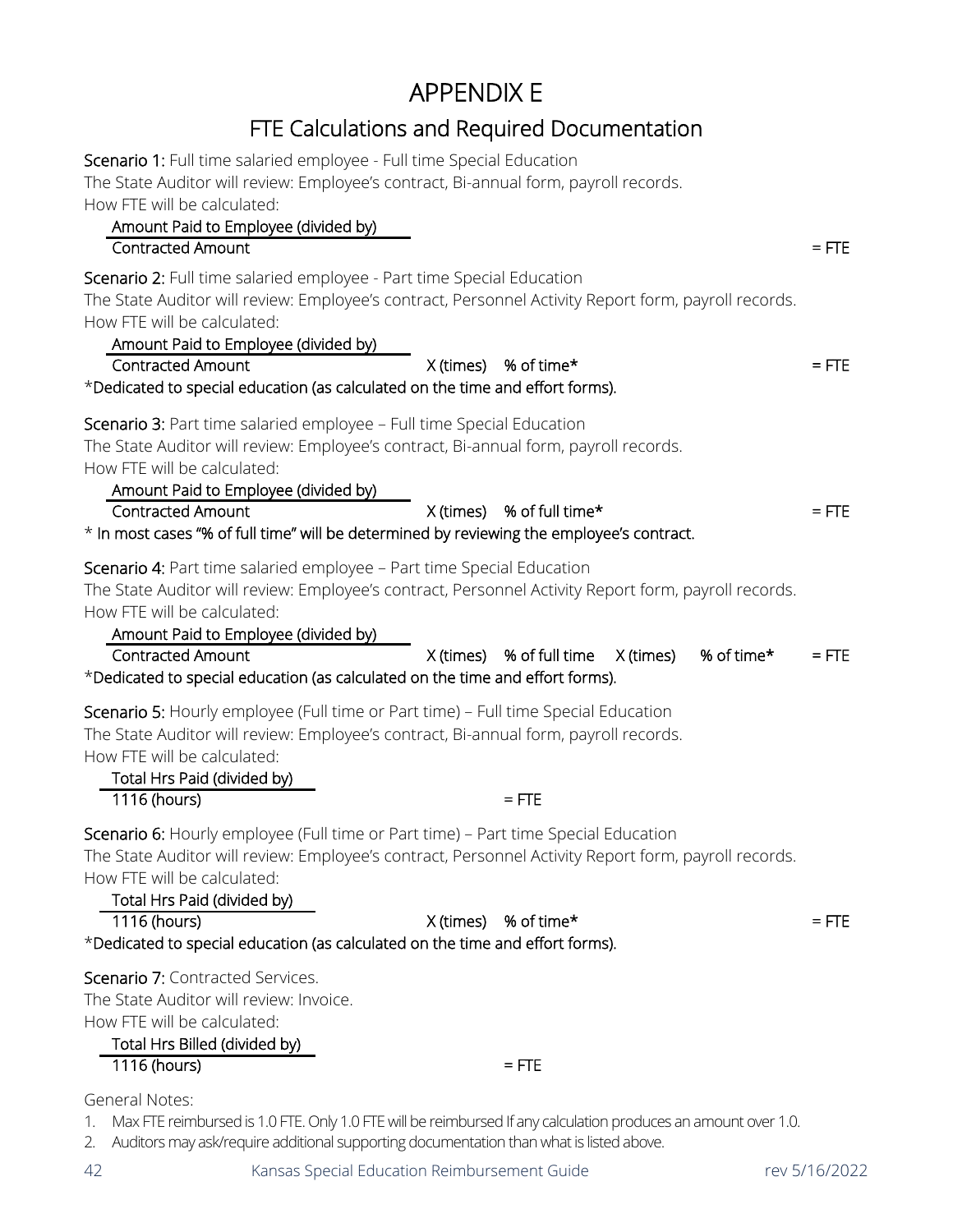# APPENDIX F

## Tiered Paraeducator Inservice Planning Worksheet

### <span id="page-42-0"></span>1 & 2 Professional Development Requirement – 10 to 20 hours

1. Did the paraeducator begin working as a special education paraeducator in Kansas three or more school years ago?

Yes No

2. *If yes*, does archived personnel data indicate the paraeducator worked 9 months *and* completed the appropriate hours of inservice for each of the following school years?

| Date                   | Yes | No<br>(or unknown) | Inservice<br>Hours |
|------------------------|-----|--------------------|--------------------|
| Last school year       |     |                    |                    |
| Two school years ago   |     |                    |                    |
| Three school years ago |     |                    |                    |

If NO to any of the above, paraeducator development is 20 hours for this school year. (Tier 1)

 $\Box$  If YES to all of the above, paraeducator development is 10 hours for this school year. (Tier 2)

For New Hires during the current school year-hours would be pro-rated from the date of hire as outlined in the Reimbursement Guide

3. Professional Development at the discretion of the LEA- Locally Determined. (Tier 3)

Paraeducator currently holds one of the following licenses and is working in an area directly related to the license they hold:

� Teaching license from KSDE *(not including Substitute or Emergency Substitute license)*

� Related Service Provider eligible for professional level categorical aid

� Related Service Provider licensed but requiring supervision (current Kansas license on file)

� Occupational Therapy Assistant (OTA)

- � Physical Therapy Assistant (PTA)
- � Licensed Practical Nurse (LPN) licensed in Kansas or with a multistate license in a compact state that requires continuing education to renew (Missouri does not).
- � Licensed Bachelor Social Worker (LBSW)
- � Licensed Assistant Behavior Analyst (LaBA)

### Identified Professional Development Needs

### Training Opportunities

Inservice hours are to be recorded in the program used for reimbursement